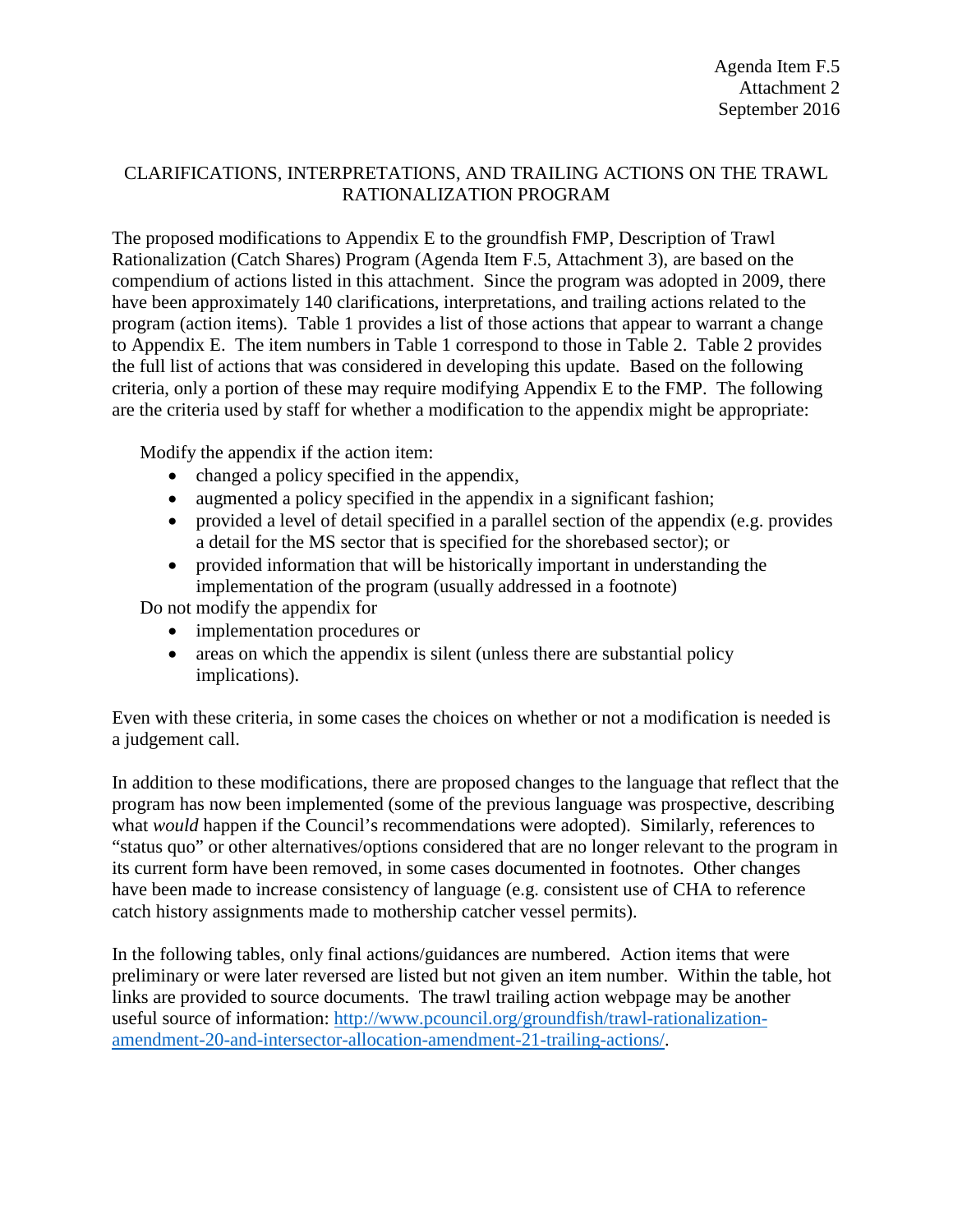## **Terminology/Acronyms:**

 $ACLs = Annual Catch Limits$ AMP = Adaptive Management Program BO = Biological Opinion CHA = Mothership catcher vessel permit catch history assignment – permanently linked to the mothership catcher vessel whiting endorsements.  $CP$  or  $C/P =$  Catcher-processor CRC = Cost Recovery Committee EFP = Exempted Fishing Permit EM = Electronic Monitoring FR = First Receivers GAP = Groundfish Advisory Panel IBQ = Individual Bycatch Quota IFQ = Individual Fishing Quota IPHC = International Pacific Halibut Commission  $LE = Limited$  Entry LEP = Limited Entry Permit MS = Mothership processor (e.g. MS Permit or MS co-op)  $MS(CV)$  or  $MS/CV =$  Catcher vessel or permit for the mothership sector. NMFS = National Marine Fisheries Service ODFW = Oregon Department of Fish and Wildlife  $QP = Quota$  Pounds  $QS = Quota$  Share QS/IBQ = Quota Shares or Individual Bycatch Quoat RCA = Rockfish Conservation Areas VMM = Vessel Movement Monitoring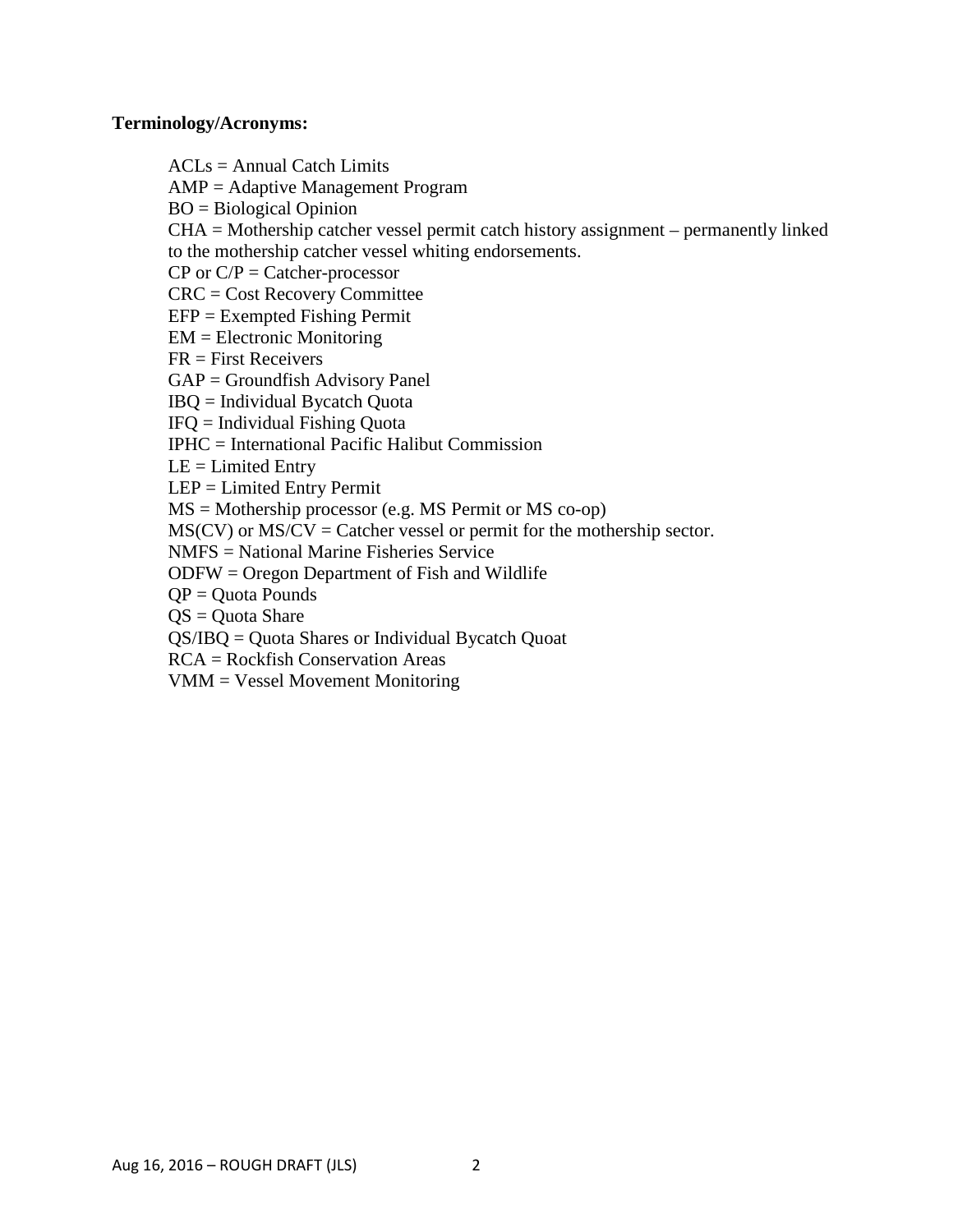| Item | Date  | <b>Related Document</b>  | Action                                                       | Modifies A-20 Appendix E?      |
|------|-------|--------------------------|--------------------------------------------------------------|--------------------------------|
| 5    | March | E.6.b Sup REV NMFS Rep 2 | <b>Council Motion: Two changes in vessel registration in</b> | Yes - update Appendix E        |
|      | 2010  | $-$ Issue 8              | a year for MS/CV endorsed permits, if participating in       | language.                      |
|      |       |                          | both the shorebased IFQ fishery and the MS fishery -         |                                |
|      |       |                          | resolving conflict between the two changes allowed in        |                                |
|      |       |                          | the MS sector and the one change allowed in the              |                                |
|      |       |                          | shorebased sector. " require that any second change          |                                |
|      |       |                          | in vessel registration on a MS/CV permit would require       |                                |
|      |       |                          | that the permit owner declare that the vessel being          |                                |
|      |       |                          | assigned to the permit will operate in the MS whiting        |                                |
|      |       |                          | fishery"                                                     |                                |
| 6    | March | E.6.b Sup REV NMFS Rep 2 | Council Motion: Criteria for failure of the CP co-op.        | Yes - Update Appendix E, this  |
|      | 2010  | - Issue 9                | Failure criteria: The co-op agreement fails to include all   | is an important element of     |
|      |       |                          | C/P endorsed limited entry permits during the co-op          | the policy.                    |
|      |       |                          | permitting process or if a permit withdraws from the         |                                |
|      |       |                          | co-op at any time during the year; if the designated co-     |                                |
|      |       |                          | op manager contacts NMFS regarding a failure; or if the      |                                |
|      |       |                          | co-op fails to meet its defined responsibilities.            |                                |
| 10   | March | E.6.b Sup REV NMFS Rep 1 | <b>Council Implied Concurrence: MS and CP sector</b>         | Yes - add as a footnote to     |
|      | 2010  | $-$ Item 4               | permit transfers. For MS permit the first vessel is the      | clarify existing language on   |
|      |       |                          | vessel as of January 1 or the first date on which an MS      | MS permit transfers.           |
|      |       |                          | permit is registered with a vessel. Permit transfers will    | Effective date of transfers is |
|      |       |                          | be effective upon NMSF approval and issuance of the          | an administrative detail that  |
|      |       |                          | transferred permit.                                          | does not need to be            |
|      |       |                          |                                                              | documented in the FMP.         |

Table 1. Trawl rationalization clarifications, interpretations and trailing actions for which it is proposed that Appendix E be modified.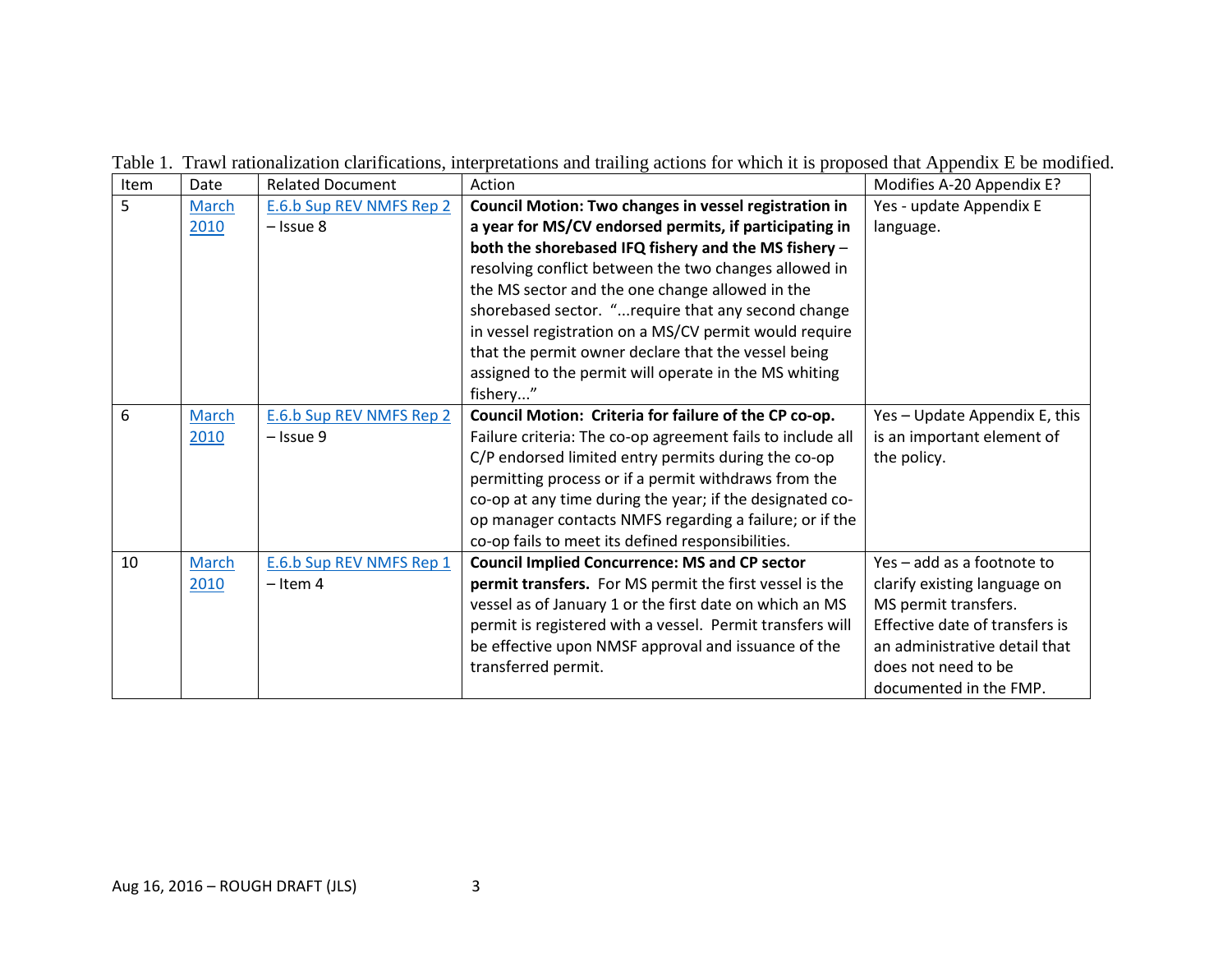| Item | Date                 | <b>Related Document</b>                 | Action                                                                                                                                                                                                                                                                                                                                                                                                                                                                                                                                                            | Modifies A-20 Appendix E?                                                                                                                                           |
|------|----------------------|-----------------------------------------|-------------------------------------------------------------------------------------------------------------------------------------------------------------------------------------------------------------------------------------------------------------------------------------------------------------------------------------------------------------------------------------------------------------------------------------------------------------------------------------------------------------------------------------------------------------------|---------------------------------------------------------------------------------------------------------------------------------------------------------------------|
| 14   | <b>March</b><br>2010 | E.6.b Sup REV NMFS Rep 1<br>$-$ Item 9  | Council Implied Concurrence: Interpretation of the use<br>of permits (including):<br>C/P endorsed permit can be used by a<br>catcher/processor in the C/P sector<br>a MS permit can be used by a mothership in the<br>$\bullet$<br>mothership sector<br>A vessel may be registered to both a C/P endorsed<br>$\bullet$<br>permit and a MS permit, but cannot fish in both                                                                                                                                                                                         | Yes - modify B-2.1-a, B-2.1-c,<br>and B-4.1- to reflect the last<br>three of these clarifications<br>(the first two require no<br>changes to existing<br>language). |
|      |                      |                                         | sectors in the same year<br>MS/CV endorsed permit can be used by a catcher<br>$\bullet$<br>vessel in the MS sector and IFQ sector if QP are<br>available for use by the vessel.<br>A trawl endorsed permit with no at-sea<br>$\bullet$<br>endorsements can be used by a vessel in the IFQ<br>sector if QP are available for use by the vessel.and<br>in the MS sector if it participates in a MS co-op.                                                                                                                                                           |                                                                                                                                                                     |
| 17   | March<br>2010        | E.6.b Sup REV NMFS Rep 1<br>$-$ Item 12 | Council Implied Concurrence: Some status quo<br>management measures will remain in place, including<br>trip limits. Trip limits will remain for some non-IFQ<br>species while set-asides will be used for others.                                                                                                                                                                                                                                                                                                                                                 | Yes - add some language to<br>clarify the use of set asides.                                                                                                        |
| 19   | <b>March</b><br>2010 | E.6.b Sup REV NMFS Rep 1<br>$-$ Item 14 | Council Implied Concurrence: 30 days to cover all<br>catch from an IFQ trip. NMSF proposed 30 days as the<br>reasonable period of time, changing the Council<br>motion language as follows: "All catch a vessel takes on<br>a trip must be covered with QP within 30 days of the<br>landing for that trip unless the overage is within the<br>limits of the carryover provision (Section A-2.2.2.b), in<br>which case the vessel has 30 days or a reasonable time<br>(to be determined) after the QP for the following year<br>are issued, whichever is greater." | Yes - update Section A-2.2.1.                                                                                                                                       |
| 20   | <b>March</b><br>2010 | E.6.b Sup REV NMFS Rep 1<br>$-$ Item 15 | <b>Council Implied Concurrence:</b> Change term from<br>shoreside site licenses to first receiver site license.                                                                                                                                                                                                                                                                                                                                                                                                                                                   | Yes - modify terminology in<br>A-2.3.1 to be consistent with<br>regulations.                                                                                        |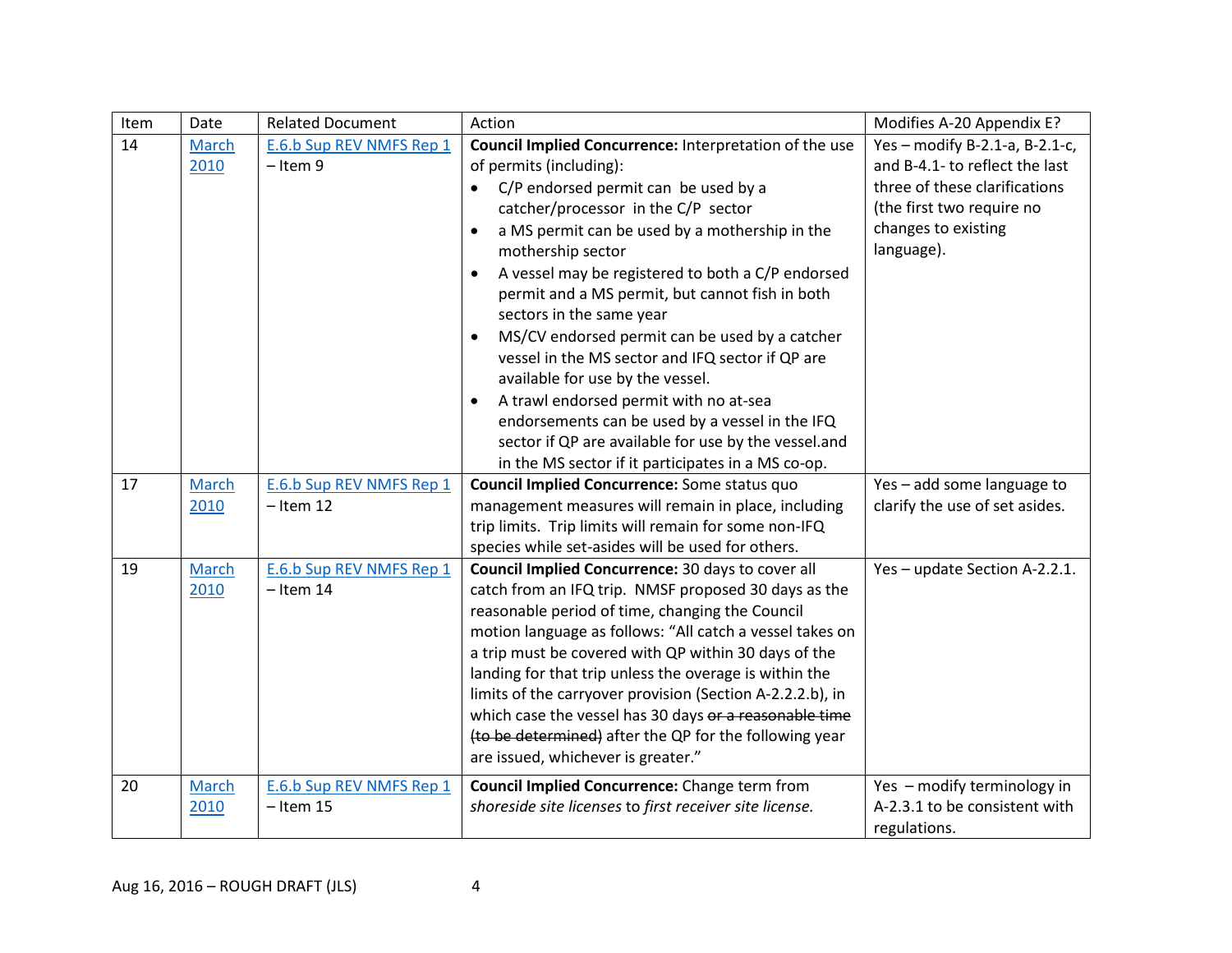| Item | Date         | <b>Related Document</b>  | Action                                                     | Modifies A-20 Appendix E?      |
|------|--------------|--------------------------|------------------------------------------------------------|--------------------------------|
| 23   | <b>March</b> | E.6.b Sup REV NMFS Rep 1 | <b>Council Implied Concurrence:</b> The exemption for      | Yes - include as part of the   |
|      | 2010         | $-$ Item 18              | processing at-sea by shoreside whiting vessels will        | clarification that at-sea      |
|      |              |                          | remain in place and a factor for conversion to round       | processing of shoreside        |
|      |              |                          | weight established.                                        | allocations is generally       |
|      |              |                          |                                                            | prohibited (see Item 46).      |
| 25   | March        | E.6.b Sup REV NMFS Rep 1 | <b>Council Implied Concurrence: Non-whiting groundfish</b> | Yes-modify Section B-1.3.2.    |
|      | 2010         | $-$ Item 20              | species with formal allocations may be reapportioned       | Appendix E already covers      |
|      |              |                          | within the MS Co-op Program or between the MS and          | rollovers between sectors in   |
|      |              |                          | C/P Co-op Programs.                                        | Section B-1.3.2 but covers     |
|      |              |                          |                                                            | movement of bycatch            |
|      |              |                          |                                                            | between co-ops in a different  |
|      |              |                          |                                                            | section B-2.3.3-b and only if  |
|      |              |                          |                                                            | an inter-co-op agreement is    |
|      |              |                          |                                                            | in place.                      |
| 27   | March        | E.6.b Sup REV NMFS Rep 1 | <b>Council Implied Concurrence: Additional information</b> | Yes - since the list in        |
|      | 2010         | $-$ Item 22              | in MS co-op agreement.                                     | Appendix E is specific, it     |
|      |              |                          |                                                            | should be updated to reflect   |
|      |              |                          |                                                            | what is in regulation (Section |
|      |              |                          |                                                            | $B-2.3.3-e$ ).                 |
| 29   | <b>March</b> | E.6.b Sup REV NMFS Rep 1 | Council Implied Concurrence: MS co-op failure or           | Yes - this aspect of the       |
|      | 2010         | $-$ Item 24              | dissolution                                                | program has important          |
|      |              |                          |                                                            | implications and should be     |
|      |              |                          |                                                            | documented in Appendix E.      |
| 32   | March        | E.6.b Sup REV NMFS Rep 1 | Council Implied Concurrence: The catch history of          | Yes - clarifies what is        |
|      | 2010         | $-$ Item 27              | permits that are not renewed or not declared into the      | allocated to the non-co-op     |
|      |              |                          | co-op fishery would initially go into the non-co-op        | fishery (modify B-2.5.3-b).    |
|      |              |                          | fishery.                                                   |                                |
| 34   | March        | E.6.b Sup REV NMFS Rep 1 | Council Implied Concurrence: Section B-1.1 states:         | Yes - this is an important     |
|      | 2010         | $-$ Item 29              | NMFS will close each segment of the fishery based on       | clarification with respect to  |
|      |              |                          | projected attainment of whiting catch. This is             | how the program functions.     |
|      |              |                          | interpreted as not applying to co-ops since they are       |                                |
|      |              |                          | responsible for managing their own harvest.                |                                |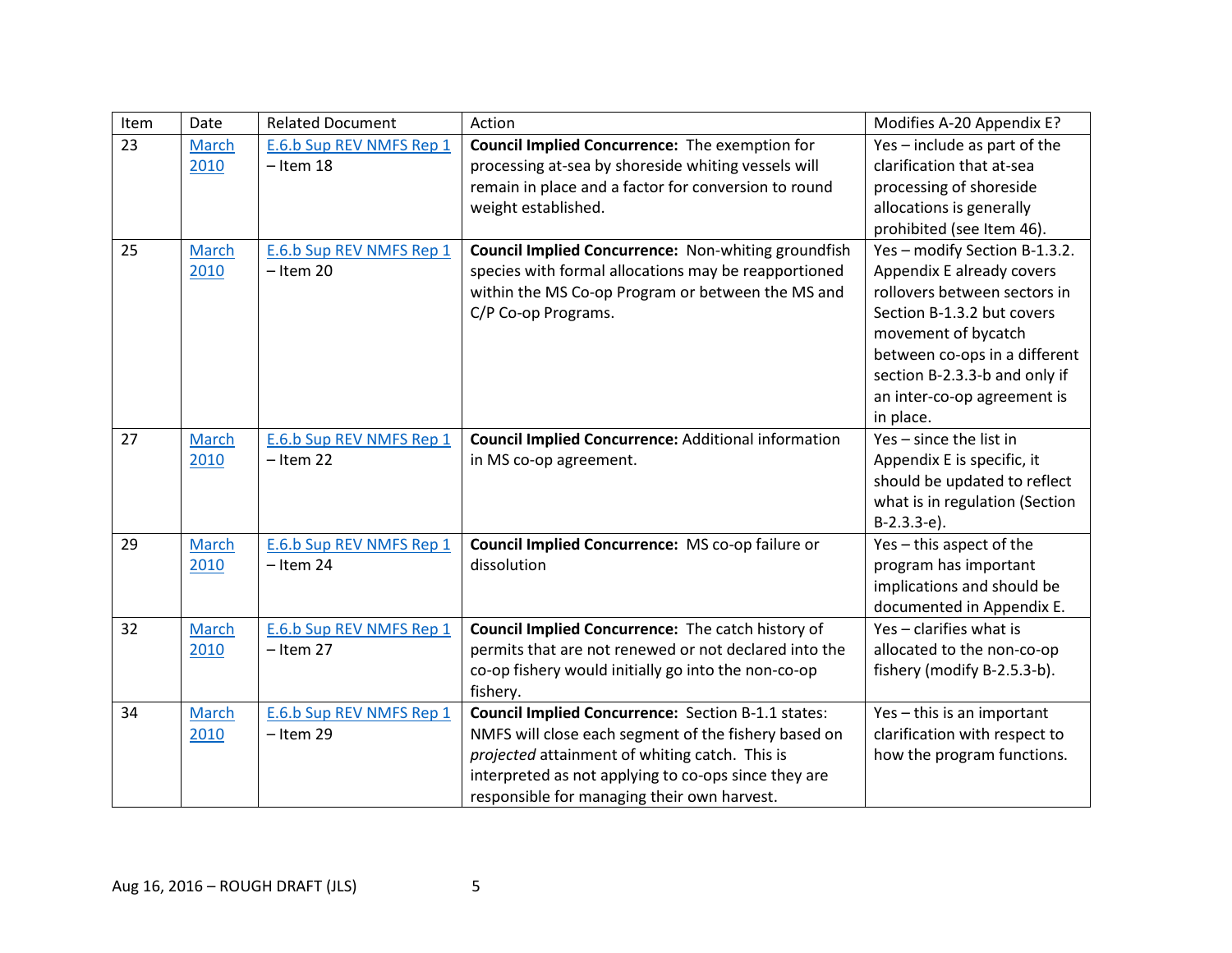| Item | Date         | <b>Related Document</b>      | Action                                                      | Modifies A-20 Appendix E?        |
|------|--------------|------------------------------|-------------------------------------------------------------|----------------------------------|
| 37   | <b>March</b> | E.6.b Sup REV NMFS Rep 1     | Council Implied Concurrence: C/P Co-op Program only         | Yes-the reference to co-ops      |
|      | 2010         | $-$ Item 32                  | allows for the formation of a single voluntary co-op        | plural should be singular.       |
| 39   | April        | $1.1.b$ Sup NMFS Rep 2 -     | Council Motion: Base carryover amount for a deficit on      | Yes - clarifies intent of        |
|      | 2010         | Issue 4                      | amount in vessel account at the end of the 30-day           | language in Appendix E.          |
|      |              |                              | clock for covering an overage.                              |                                  |
| 45   | <b>April</b> | I.1.b Sup NMFS Rep $3 -$     | Council Implied Concurrence: QP in a vessel account         | Yes - for the IFQ fishery        |
|      | 2010         | Item 4                       | subject to an accumulation limit will be excluded from      | Appendix E covers this topic     |
|      |              |                              | evidence of QS control. Similar language was                | in detail and should be          |
|      |              |                              | implemented for MS catch history allocation control         | updated to reflect this          |
|      |              |                              | limits.                                                     | adjustment (Section A-2.2.3-     |
|      |              |                              |                                                             | e). This is not a detail that is |
|      |              |                              |                                                             | covered for the mothership       |
|      |              |                              |                                                             | fishery, therefore no changes    |
|      |              |                              |                                                             | are required in the              |
|      |              |                              |                                                             | mothership section.              |
| 46   | April        | I.1.b Sup NMFS Rep $3 -$     | Council Motion: Prohibit all processing at-sea for          | Yes - modify Section A-1.3.      |
|      | 2010         | Item 5                       | shorebased QS unless specifically authorized.               |                                  |
| 47   | April        | I.1.b Sup NMFS Rep 3-        | <b>Council Motion:</b> Allow split deliveries on shorebased | Yes - modify Section A-2.3.1.    |
|      | 2010         | Item 6                       | IFQ trips as long as they are observed (see item 61).       |                                  |
| 51   | April        | $1.1.b$ Sup NMFS Rep 3 -     | Council Implied Concurrence: Baseline (2009-2010)           | Yes-modify Section 2.3.2         |
|      | 2010         | Item 10                      | economic data will be mandatory.                            | with this detail, which may be   |
|      |              |                              |                                                             | historically important.          |
| 54   | June         | B.6.b Sup NMFS Rep 3-        | Council Motion: Halibut IBQ will be subject to QS           | Yes - add some clarifying        |
|      | 2010         | <b>Clarification Issue 3</b> | trading moratorium but IBQ-QP will be transferable as       | language that IBQ and IBQ-       |
|      |              |                              | soon as it is issued.                                       | QP are treated the same as       |
|      |              |                              |                                                             | QS and QP, unless specified      |
|      |              |                              |                                                             | otherwise.                       |
| 55   | June         | B.6.b Sup NMFS Rep 3-        | <b>Council Motion:</b> The individual and collective rule   | Yes - this is covered in the     |
|      | 2010         | <b>Clarification Issue 4</b> | should apply to the mothership catcher vessel catch         | shorebased IFQ section but       |
|      |              |                              | history control limits.                                     | not in the MS section.           |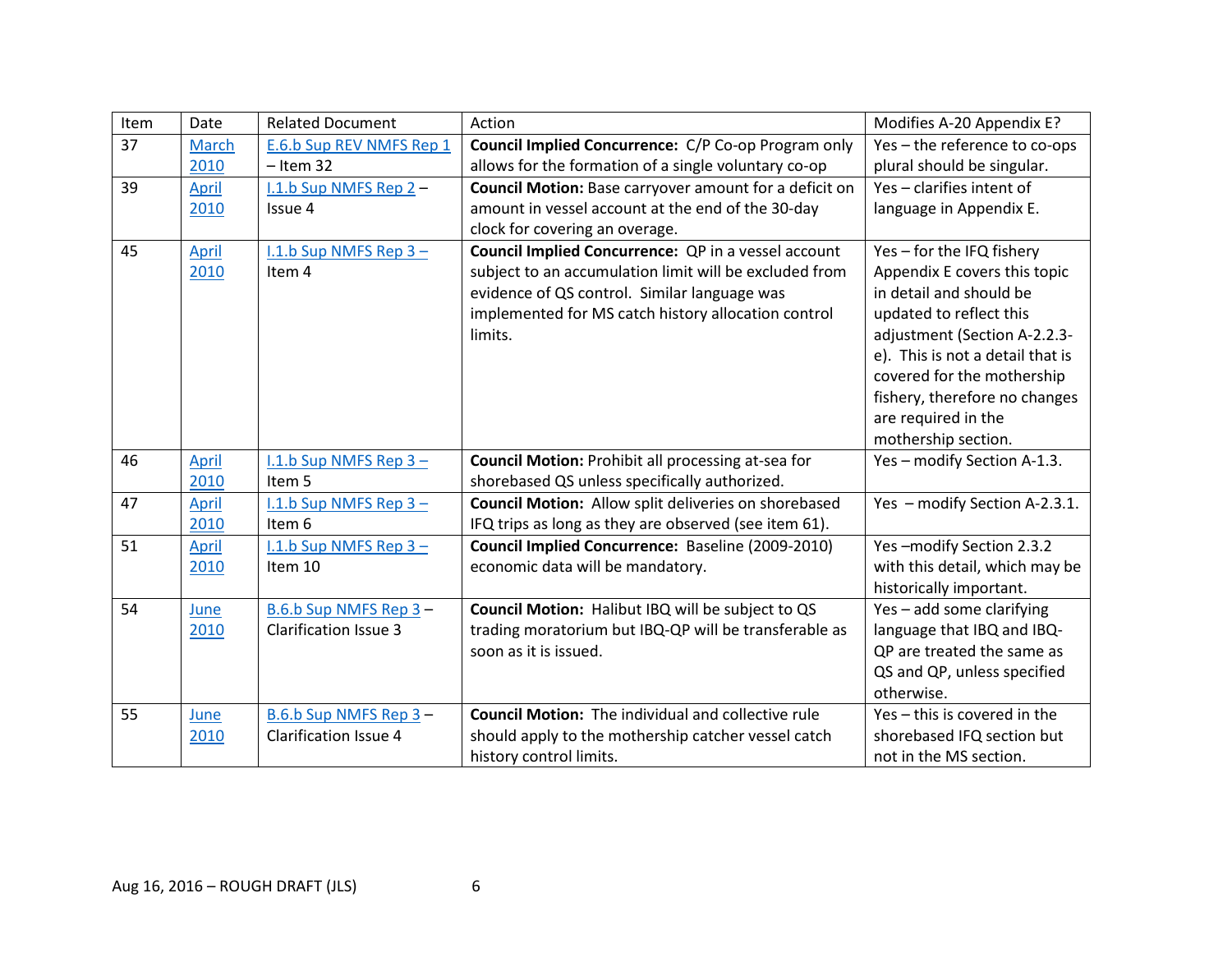| Item | Date         | <b>Related Document</b>                                                    | Action                                                                                                                                                                                                                                                | Modifies A-20 Appendix E?                                                                                                                                                                   |
|------|--------------|----------------------------------------------------------------------------|-------------------------------------------------------------------------------------------------------------------------------------------------------------------------------------------------------------------------------------------------------|---------------------------------------------------------------------------------------------------------------------------------------------------------------------------------------------|
| 61   | June<br>2010 | B.6.b Sup NMFS Rep 3-<br>Interpretation Item 6                             | Council Implied Concurrence: Deliveries can be<br>delivered to more than one first receiver if an observer<br>remains on the vessel.                                                                                                                  | Yes - this issue has arisen in a<br>number of different contexts<br>and is important to the<br>flexibility provided by the<br>program.                                                      |
| 63   | June<br>2010 | B.6.b Sup NMFS Rep 3-<br>Interpretation Item 8                             | Council Implied Concurrence: IBQ-QP will be issued to<br>holders of IBQ-QS                                                                                                                                                                            | Yes - this is specified for QS<br>and should also be specified<br>for IBQ.                                                                                                                  |
| 68   | June<br>2010 | B.6.b Sup NMFS Rep 3-<br>Interpretation Item 13                            | <b>Council Implied Concurrence:</b> The annually required<br>final co-op reports will be submitted to NMFS by March<br>31 of each year and made available for the April<br>Council meeting. See Item 102 for further changes on<br>report submission. | Yes - Appendix E contains<br>recommendations on the<br>annual filing of co-op reports.                                                                                                      |
| 70   | June<br>2010 | B.6.b Sup NMFS Rep 3-<br>Interpretation Item 15                            | Council Implied Concurrence: NMFS highlighted a<br>number of changes to draft regulatory language on MS<br>and CP co-op failure (changes relative to the April 2010<br>draft). (Also, see Items 6 and 29 in this list)                                | Yes - provide some general<br>description on co-op failure<br>since this is an important<br>provision, particularly for the<br>CP sector.                                                   |
| 71   | June<br>2010 | B.6.b Sup NMFS Rep 3-<br>Interpretation Item 16                            | Council Implied Concurrence: NMFS highlighted a<br>number of changes to draft regulatory language on the<br>elements of co-op agreements (changes relative to the<br>April 2010 draft, see Item 27 in this list).                                     | Yes-description of the co-op<br>agreements in the appendix<br>should be adjusted to<br>comport with the provisions<br>included in regulation.                                               |
| 75   | Sept<br>2010 | I. 6.a Attachment 1<br>List of existing regulatory<br>amendment processes. | <b>Council Motion:</b> Use existing regulatory amendment<br>processes for modifications to Appendix E.                                                                                                                                                | Yes - since the FMP language<br>says that these processes will<br>be specified by the Council it<br>would be good to<br>memorialize the Council<br>decision by listing it in<br>Appendix E. |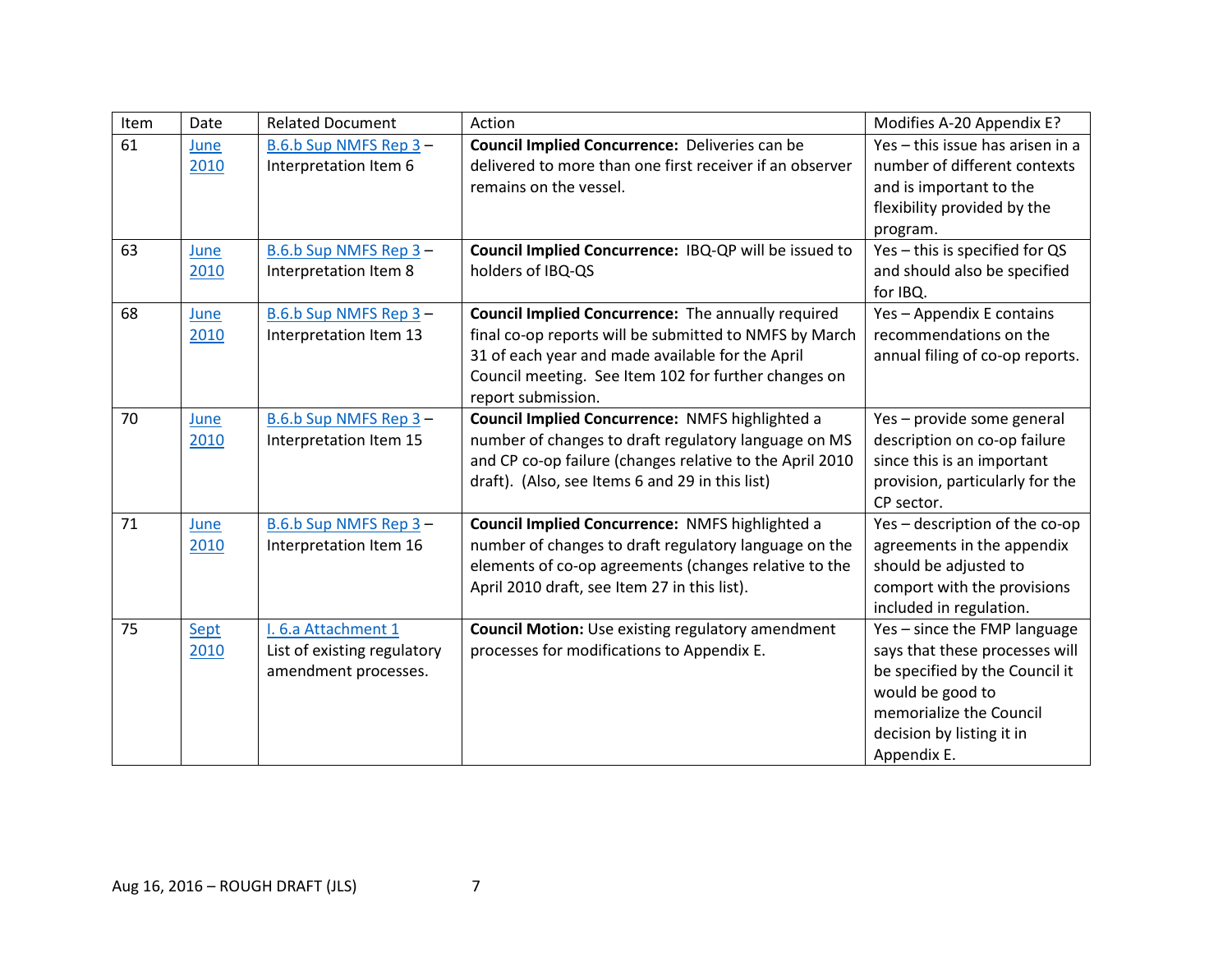| Item | Date       | <b>Related Document</b>              | Action                                                      | Modifies A-20 Appendix E?          |
|------|------------|--------------------------------------|-------------------------------------------------------------|------------------------------------|
| 76   | October    | <b>Final Initial Allocation Rule</b> | <b>NMFS Final Rule Changes from Proposed Rule: Apply</b>    | Yes-Appendix E is silent on        |
|      | 2010       |                                      | the aggregate nonwhiting control limit first when           | this issue but it is an            |
|      |            |                                      | enforcing compliance with control rules.                    | important element of the           |
|      |            |                                      |                                                             | accumulation limits and            |
|      |            |                                      |                                                             | would be good to include in        |
|      |            |                                      |                                                             | Appendix E.                        |
| 77   | <b>Nov</b> | Nov, 2010 Council                    | <b>Council Action:</b> Clarification of intent on Amendment | Yes-In section A-4, add            |
|      | 2010       | <b>Minutes</b>                       | 21 intersector allocation of halibut and related            | "round weight" to language         |
|      |            |                                      | requirements for the Amendment 20 program.                  | that says all legal and            |
|      |            |                                      |                                                             | sublegal halibut will be           |
|      |            |                                      |                                                             | covered by IBQ.                    |
| 78   | <b>Dec</b> | <b>Final components rule</b>         | <b>NMFS Final Rule Changes from Proposed Rule: Adjust</b>   | Yes. In A-2.3.1 change the         |
|      | 2010       |                                      | description of maximized retention to allow for "minor      | description of maximum             |
|      |            |                                      | operational discards" and allow discard of IFQ species      | retention and change B-2.3.3       |
|      |            |                                      | once an observer has documented and estimated the           | so that it does not require        |
|      |            |                                      | discards. Eliminate all references to filing contracts      | that material changes or           |
|      |            |                                      | with the Council.                                           | amendments to a contract be        |
|      |            |                                      |                                                             | filed with the Council.            |
| 83   | June       | Agenda Item E.6.b, Sup               | <b>Council Motion:</b> Concur with NMFS proposals to        | Yes - Appendix E was               |
|      | 2011       | NMFS Report 2 Item 1                 | provide an exemption to the observer coverage               | updated to specify that            |
|      |            |                                      | requirement when weights and counts of certain              | observer coverage must be          |
|      |            |                                      | overfished species are recorded prior to observer           | maintained so the exception        |
|      |            |                                      | departure (Items 1, 2, and 5 of the NMFS                    | to this requirement needs to       |
|      |            |                                      | recommendation but strike "removing the posting on          | be included.                       |
|      |            |                                      | the vessel,)"                                               |                                    |
| 84   | June       | Agenda Item E.6.b, Sup               | <b>Council Motion:</b> Concur with NMFS on the application  | Yes - add language indicating      |
|      | 2011       | NMFS Report 2 Item 2                 | of open access trip limit regulations for vessel with       | applicability of open access       |
|      |            |                                      | limited entry trawl permits that are not participating in   | trip limits. While the             |
|      |            |                                      | the shorebased IFQ fishery.                                 | appendix is silent on this         |
|      |            |                                      |                                                             | issue it is a useful clarification |
|      |            |                                      |                                                             | on how the program works to        |
|      |            |                                      |                                                             | meet conservation                  |
|      |            |                                      |                                                             | objectives.                        |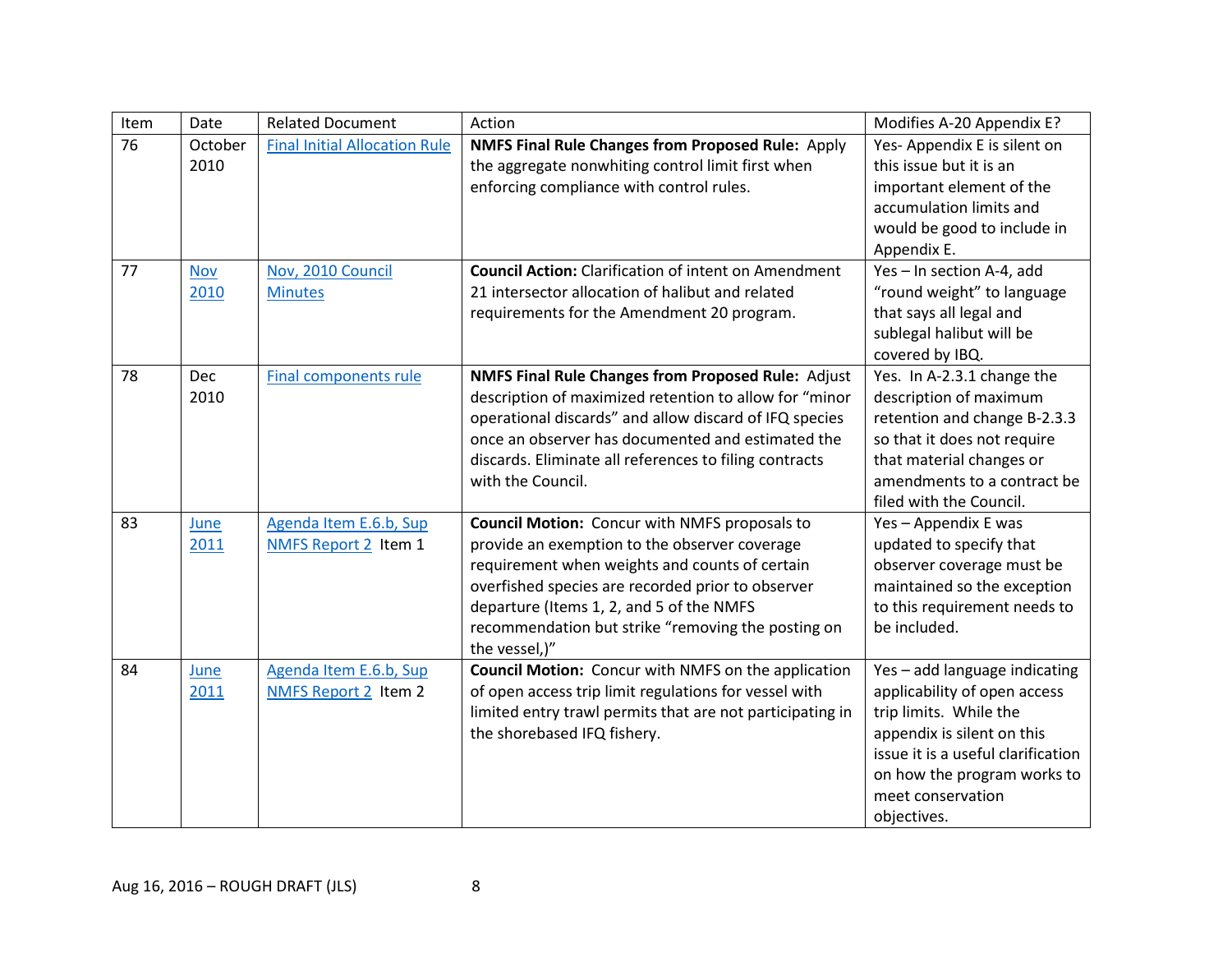| Item | Date         | <b>Related Document</b>                                                                                                                                 | Action                                                                                                                                                                                                                                                                                 | Modifies A-20 Appendix E?                                                                                                                                                                     |
|------|--------------|---------------------------------------------------------------------------------------------------------------------------------------------------------|----------------------------------------------------------------------------------------------------------------------------------------------------------------------------------------------------------------------------------------------------------------------------------------|-----------------------------------------------------------------------------------------------------------------------------------------------------------------------------------------------|
| 85   | June<br>2011 | Agenda Item E.6.b, Sup<br>NMFS Report 2 Item 3                                                                                                          | <b>Council Motion:</b> Concur with NMFS on clarifying<br>language for non-groundfish trawl fisheries.                                                                                                                                                                                  | Yes - update language<br>referencing "exempted trawl<br>gear" to match current                                                                                                                |
|      |              |                                                                                                                                                         |                                                                                                                                                                                                                                                                                        | regulatory language and<br>describe the gear types in<br>this category.                                                                                                                       |
| 95   | June<br>2011 | Agenda Item E.6.a,<br>Attachment 5; Agenda<br>Item E.6.b, Supplemental<br><b>NMFS Report 5; Agenda</b><br>Item E.6. c, Revised Sup<br><b>GAP Report</b> | <b>Council Motion: Recommend that mothership sector</b><br>CHAs be servable from limited entry permits, and<br>respond to NMFS questions based GAP<br>recommendations, including revisions to rules to allow<br>the combination of permits without combining the<br>CHA <sub>s</sub> . | Yes-language in Section<br>B.2.2.1 prohibiting<br>severability needs to be<br>changed as well as language<br>describing the effect of<br>combining permits on the<br>resulting endorsements.  |
| 96   | June<br>2011 | Agenda Item E.6.b, ODFW<br>Letter (Excerpt)                                                                                                             | Council Motion: Recommend a grandfather clause to<br>allow vessels with permits that were processing for<br>delivery shoreside before July 20, 2010 to continue to<br>do so.                                                                                                           | Yes - modify section A-1.3.                                                                                                                                                                   |
| 97   | Sept<br>2011 | Agenda Item G.6.a,<br><b>Attachment 1 and Agenda</b><br>item G.6.b, GAP Report                                                                          | <b>Council Motion:</b> Adopt risk pools as described in<br>Attachment 1 and the options recommended in the<br>GAP report.                                                                                                                                                              | No - Implementation of this<br>action was deferred pending<br>the 5-year review. No<br>regulatory action has yet<br>been taken.                                                               |
| 98   | Sept<br>2011 | Agenda Item G.6.b, CRC<br><b>Report and Agenda Item</b><br>G.6.b, Supplemental<br><b>NMFS Report 2</b>                                                  | <b>Council Motion:</b> Adopted the cost recovery structure<br>from page 4, Apppendix A of the CRC Report, and<br>Option 4 from page 2 of Supplemental NMFS Report 2<br>with implementation starting January 1, 2013.                                                                   | Yes - while the Appendix E is<br>silent on this implementation<br>detail this is an important<br>enough issue that it might be<br>worth documenting the<br>Council policy in the<br>appendix. |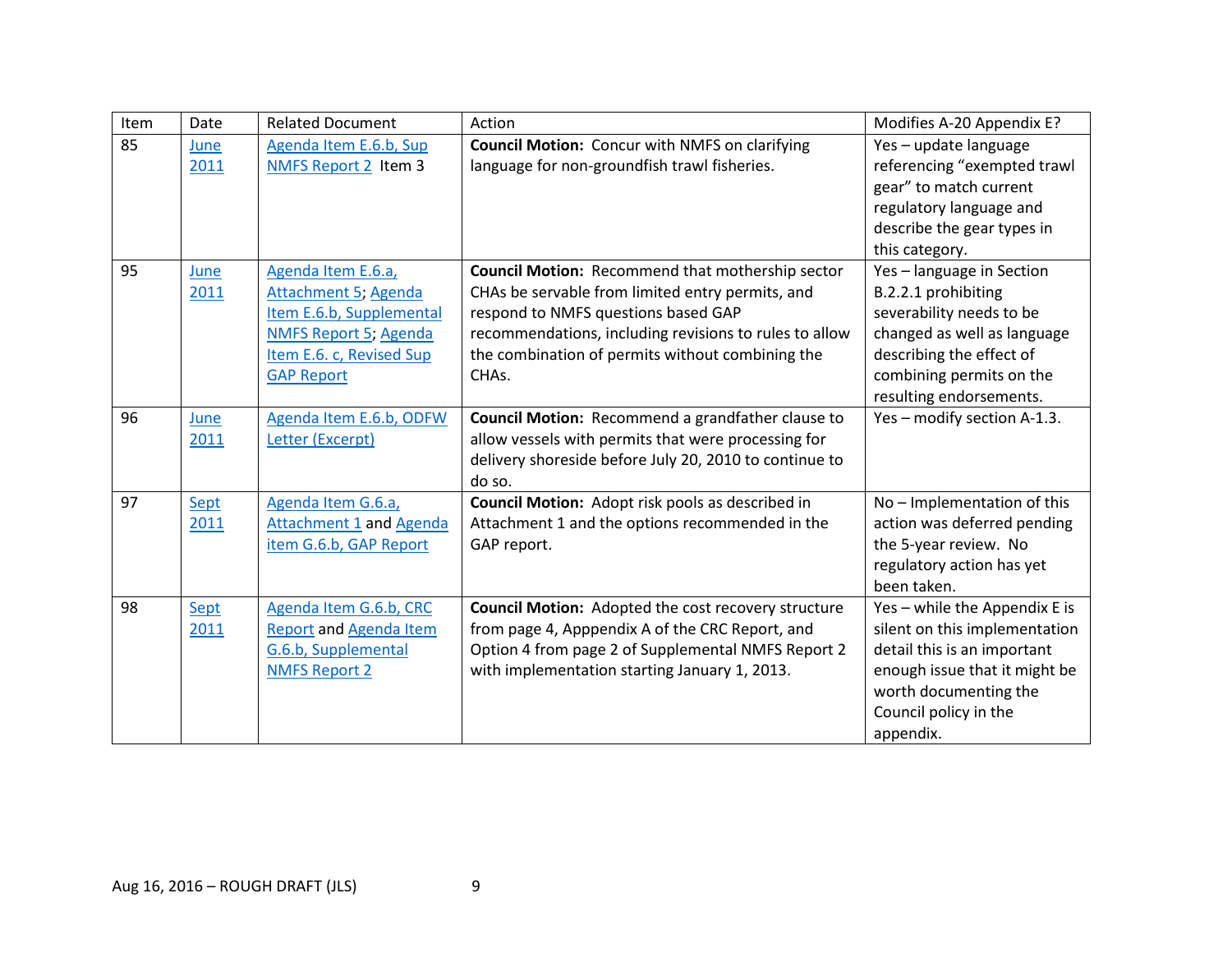| Item | Date         | <b>Related Document</b>        | Action                                                      | Modifies A-20 Appendix E?       |
|------|--------------|--------------------------------|-------------------------------------------------------------|---------------------------------|
| 99   | Sept         | Agenda Item G.6.b, CRC         | <b>Council Motion: Adopted the Cost Recovery</b>            | Yes - same rationale as         |
|      | 2011         | Report                         | Committee recommendations from pages 2 and three            | previous item.                  |
|      |              |                                | of their report (Items 1 through 9, except in the third     |                                 |
|      |              |                                | item replace "September Council meeting with "as            |                                 |
|      |              |                                | soon as available")                                         |                                 |
| 103  | <b>April</b> | Agenda Item I.4.a,             | <b>Council Motion: Recommend eliminate the</b>              | Yes - modify the annual         |
| 102  | 2012         | Attachment 1 Item 3 (p. 8)     | requirement for the filing of a draft co-op report (select  | reporting requirement in        |
|      |              |                                | PPA as FPA) (also see Item 68).                             | section B-4.2.                  |
| 108  | <b>April</b> | Agenda Item I.4.c, NMFS        | <b>Council Motion: Concur with NMFS that MS/CV</b>          | Yes-Section B-2.4 should be     |
|      | 2012         | <b>Trailing Actions Item 6</b> | permits with multiple CHAs may obligate each CHA to a       | clarify to indicate the permits |
|      |              |                                | different MS permit.                                        | with multiple CHAs can          |
|      |              |                                |                                                             | obligate to more than one       |
|      |              |                                |                                                             | mothership.                     |
| 112  | June         | Agenda Item D.7.b, NMFS        | <b>Council Action:</b> The Council concurred with NMFS on a | Yes-update appendix             |
|      | 2012         | <b>Report 2</b>                | number of actions to facilitate its consideration whiting   | language for historical         |
|      |              |                                | catch share reallocation. Among these was a delay in        | accuracy (these provisions      |
|      |              |                                | the end of the two year QS trading moratorium that          | are no longer operative).       |
|      |              |                                | started the program, a delay in implementing the            | Delete sections no longer       |
|      |              |                                | severability of CHAs, and delays in the divestiture         | relevant.                       |
|      |              |                                | deadlines for meeting shoreside quota and mothership        |                                 |
|      |              |                                | sector control limits.                                      |                                 |
| 115  | Sept         | September 2012 Minutes         | <b>Council Motion:</b> Allow QS transfers beginning January | Yes - update appendix           |
|      | 2012         |                                | 1, 2014 and extend the divestiture deadline to              | language for historical         |
|      |              |                                | December 31, 2015 (effectively November 30, 2015            | accuracy (these provisions      |
|      |              |                                | because there is no QS trading allowed in December).        | are no longer operative).       |
|      |              |                                | Begin MS/CV CHA endorsement severability on                 | Delete sections no longer       |
|      |              |                                | September 1, 2014 and set a divestiture deadline of         | relevant but note history of    |
|      |              |                                | August 31, 2016.                                            | implementation in a footnote    |
| 117  | <b>Nov</b>   | Agenda Item I.5.a,             | <b>Council Motion:</b> Augment safe harbor from control     | Yes - Appendix E does not       |
|      | 2012         | <b>Attachment 5</b>            | limits for lenders by specifying the nature of a "lender."  | mention exceptions to           |
|      |              |                                |                                                             | control limits and since one    |
|      |              |                                |                                                             | has been created it should be   |
|      |              |                                |                                                             | noted.                          |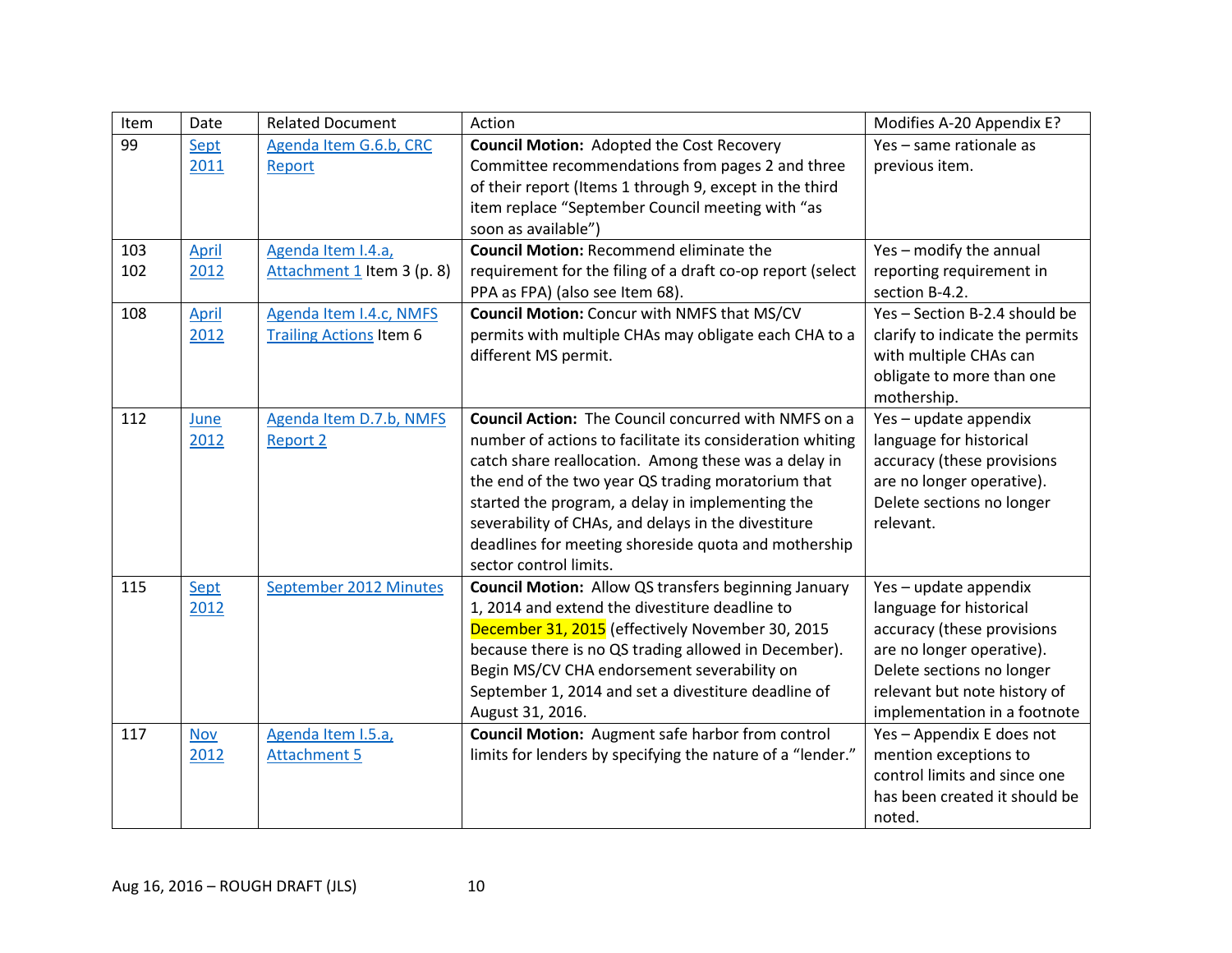| Item | Date         | <b>Related Document</b>    | Action                                                      | Modifies A-20 Appendix E?       |
|------|--------------|----------------------------|-------------------------------------------------------------|---------------------------------|
| 120  | <b>Nov</b>   | Nov 2012 Minutes           | <b>Council Guidance:</b> Suspend whiting surplus carry-over | Yes - provide a note on this    |
|      | 2012         |                            | until 5-year review.                                        | suspension.                     |
| 121  | June         | June 2014 Minutes and      | Council Motion: Extend AMP pass-thru until                  | Yes-amend Section A-3           |
|      | 2014         | Agenda Item F.3.b, Sup     | implementation of regulations resulting from the 5-         |                                 |
|      |              | <b>GMT Report</b>          | year review.                                                |                                 |
| 122  | <b>Nov</b>   | Agenda Item J.4.a,         | Council Concurrence: An allowance for prohibited and        | Yes - Appendix E mentions       |
|      | 2014         | <b>Attachment 1</b>        | protected species to be retained until landing on           | discard and retention           |
|      |              |                            | "maximized retention" trips.                                | requirements.                   |
| 123  | <b>Nov</b>   | Agenda Item J.4.a,         | <b>Council Concurrence: Add disposition procedures for</b>  | Yes - Appendix E mentions       |
|      | 2014         | <b>Attachment 1</b>        | salmon landed at IFQ first receivers on "maximized          | discard and retention           |
|      |              |                            | retention" trips consistent with the groundfish and         | requirements.                   |
|      |              |                            | salmon FMPs.                                                |                                 |
| 131  | April        | Agenda Item E.6, Sup Att 4 | Council Motion: Widow reallocation - adopt Alt 2,           | Yes (anticipatory) - Amend      |
|      | 2015         |                            | midpoints between suboptions a and b. (Same                 | Section A-2.1.3-a               |
|      |              |                            | allocation method used for target species but a             |                                 |
|      |              |                            | different weighting between whiting and nonwhiting          |                                 |
|      |              |                            | trips).                                                     |                                 |
| 132  | <b>April</b> | Agenda Item E.6, Att 1 and | Council Motion: Change the divestiture deadline for         | Yes (anticipatory) - Amend      |
|      | 2015         | <b>Council Minutes</b>     | widow rockfish to a date 12 months after                    | Section A-2.2.3-e               |
|      |              |                            | implementation of the QS reallocation (recognizing          |                                 |
|      |              |                            | that since there is no trading in November there may        |                                 |
|      |              |                            | only be 11 calendar months of trading).                     |                                 |
| 133  | April        | <b>Council Minutes</b>     | Council Motion: No change to the Nov 30 divestiture         | Yes (anticipatory) - Amend      |
|      | 2015         |                            | deadline for widow but if widow reallocation puts any       | Section A-2.2.3-e               |
|      |              |                            | quota share (QS) holder above the aggregate limit, the      |                                 |
|      |              |                            | QS holder has up to the date by which widow                 |                                 |
|      |              |                            | divestiture is required to comply with the aggregate        |                                 |
|      |              |                            | limit.                                                      |                                 |
| 134  | <b>April</b> | Agenda Item E.6.a, NMFS    | Council Motion: Allow QS owns to divest by                  | Yes-Amend Section A-2.2.3-      |
|      | 2015         | Report                     | abandoning QS (as per pages 7-8 of the NMSF Report).        | h                               |
| 135  | <b>April</b> | Agenda Item F.1.a, NMFS    | NMFS advised the Council of its intent to take this         | Yes (anticipatory) - rule is in |
|      | 2016         | <b>Report 3</b>            | action: Eliminate widow rockfish vessel daily QP limit.     | proposed stage(?)               |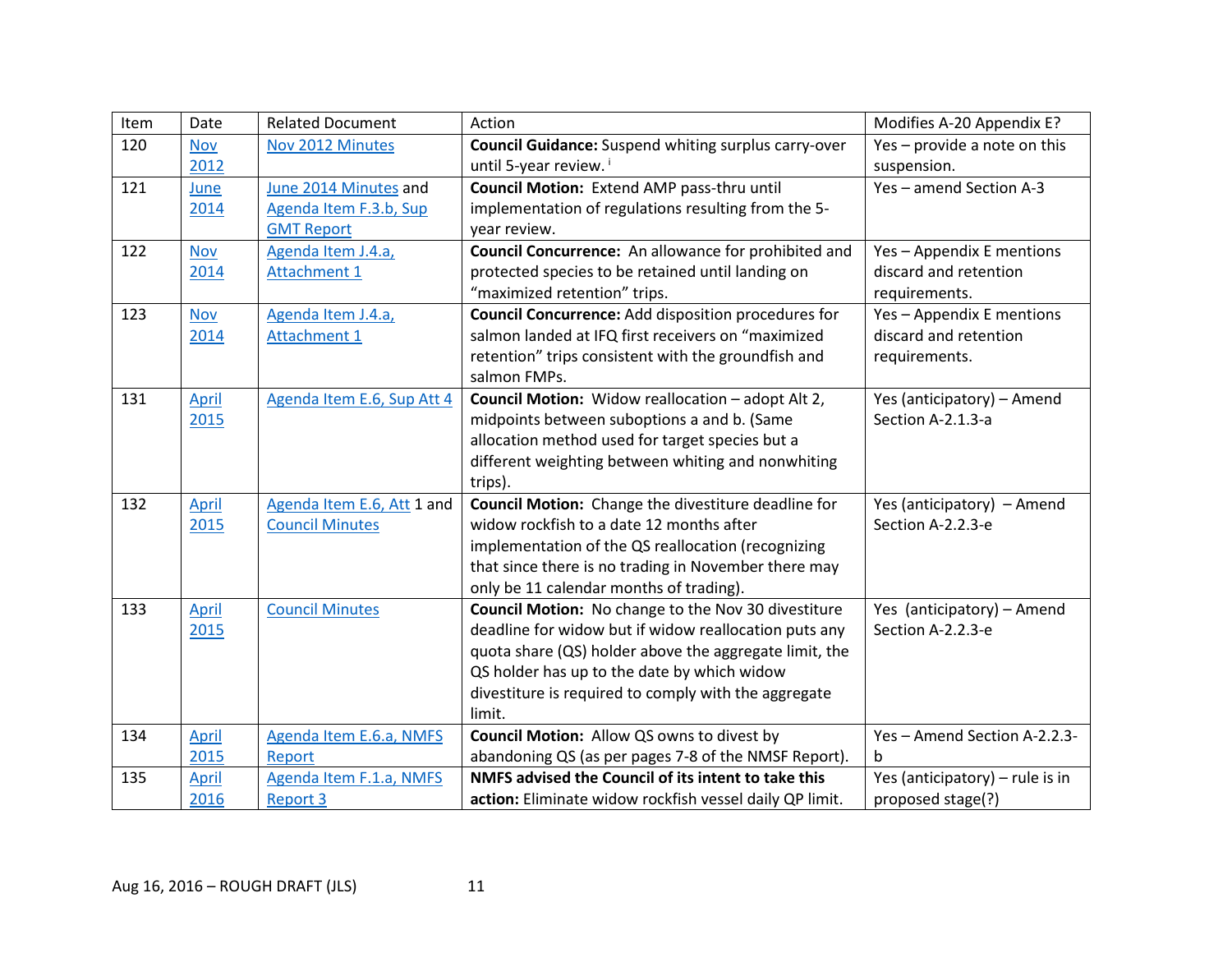<span id="page-11-0"></span>

| Item | Date                                            | <b>Related Document</b>        | Action                                                      | Modifies A-20 Appendix E?       |
|------|-------------------------------------------------|--------------------------------|-------------------------------------------------------------|---------------------------------|
| 136  | <b>April</b>                                    | Agenda Item F.4,               | <b>Council Motion: The Council finalized its</b>            | Yes (anticipatory) - rule is in |
|      | 2016                                            | <b>Attachment 1 and Agenda</b> | recommendations for rules for the use of EM by              | proposed stage(?)               |
|      |                                                 | Item F.4.a, Supplemental       | whiting and fixed gear catcher vessels participating in     |                                 |
|      |                                                 | <b>GEMPAC Report</b>           | the trawl rationalization program.                          |                                 |
| 137  | April                                           | Agenda Item D.2,               | <b>Council Motion:</b> provide an observer exemption        | Yes - (anticipatory) soon to    |
|      | 2016                                            | <b>Attachment 1</b>            | process for groundfish trawl vessels that want to test      | be published as a part of a     |
|      |                                                 |                                | trawl gear                                                  | VMM proposed rule.              |
|      | <b>Modifications to the List of IFQ Species</b> |                                |                                                             |                                 |
| 138  | June                                            | Agenda Item D.5.a,             | Council Motion: In adopting the 2013-2014 groundfish        | Yes - Modify Table D-2.         |
|      | 2012                                            | Attachment 2 and               | specifications the Council divided lingcod management       |                                 |
|      |                                                 | Agenda Item D.9.b,             | north and south of 40°10' N. Lat.                           |                                 |
|      |                                                 | <b>Supplemental GAP Report</b> |                                                             |                                 |
| 139  | <b>Nov</b>                                      | Agenda Item I.6,               | <b>Council Motion:</b> "adopt Alternative 1 as the Final    | Yes - (anticipatory) – wait for |
|      | 2015                                            | <b>Attachment 1</b>            | Preferred Alternative for Blackgill rockfish and slope      | rules                           |
|      |                                                 |                                | rockfish south of 40° 10' N. latitude" (split out Blackgill |                                 |
|      |                                                 |                                | from slope complex).                                        |                                 |

l

<sup>&</sup>lt;sup>i</sup> In the same motion, the Council also extended the prohibition on transferability of widow rockfish QS but this was addressed further in a later action.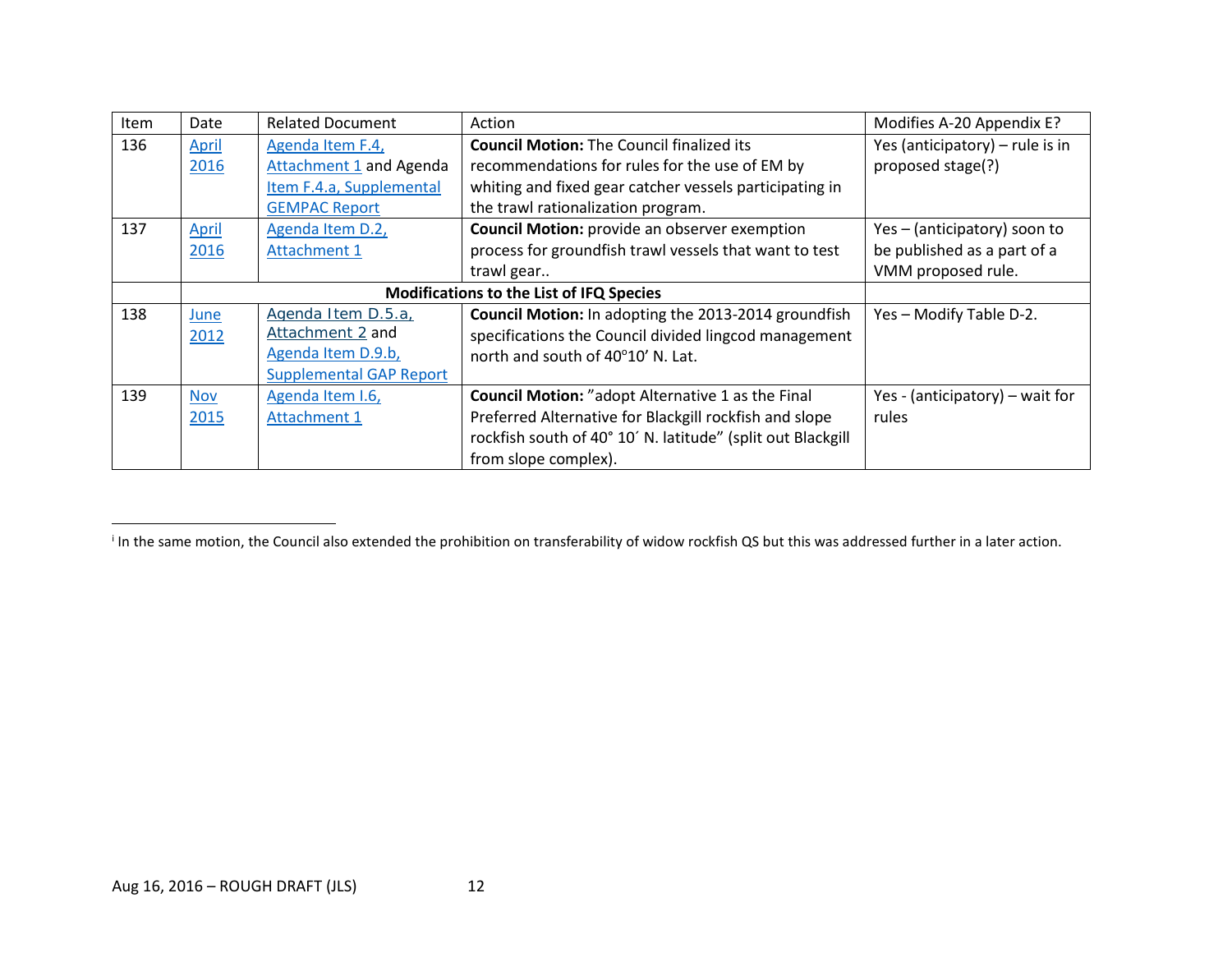| Item           | Date  | <b>Related Document</b>                                                         | Action                                                                                | Modifies A-20 Appendix E? |
|----------------|-------|---------------------------------------------------------------------------------|---------------------------------------------------------------------------------------|---------------------------|
|                | March | At its March 2010 meeting the Council was presented with two reports from NMFS, |                                                                                       |                           |
|                | 2010  |                                                                                 | the first providing NMFS interpretations of Council actions and the second            |                           |
|                |       |                                                                                 | requesting Council guidance. The Council took up the questions of the second report   |                           |
|                |       |                                                                                 | in a number of motions and implicitly concurred with the interpretations in the first |                           |
|                |       | report.                                                                         |                                                                                       |                           |
| $\mathbf 1$    | March | E.6.b Sup REV NMFS Rep 2                                                        | <b>Council Motion: Limit permit transfers during</b>                                  | $No$ – implementation     |
|                | 2010  | $-$ Issue 1                                                                     | application process. "No limited entry permit with a                                  | procedure.                |
|                |       |                                                                                 | trawl endorsement associated with an application for a                                |                           |
|                |       |                                                                                 | QS permit, or MS/CV or C/P endorsement could be                                       |                           |
|                |       |                                                                                 | transferred to a different permit owner during the                                    |                           |
|                |       |                                                                                 | application process." (Option C)                                                      |                           |
| $\overline{2}$ | March | <b>E.6.b Sup REV NMFS Rep 2</b>                                                 | Council Motion: Permit status pending appeal. "While                                  | No-implementation         |
|                | 2010  | $-$ Issue 2                                                                     | under appeal, the QS amount assigned for an IFQ                                       | procedure.                |
|                |       |                                                                                 | management unit species will remain as previously                                     |                           |
|                |       |                                                                                 | assigned to the associated QS permit before the                                       |                           |
|                |       |                                                                                 | appeals process. The QS permit may participate in the                                 |                           |
|                |       |                                                                                 | Pacific Coast groundfish fishery with the QS amounts                                  |                           |
|                |       |                                                                                 | assigned to the QS permit before the appeal. Once a                                   |                           |
|                |       |                                                                                 | final decision on the appeal has been made and if a                                   |                           |
|                |       |                                                                                 | revised QS amount for a specific IFQ species will be                                  |                           |
|                |       |                                                                                 | assigned to the QS permit, the QS amount associated                                   |                           |
|                |       |                                                                                 | with the QS permit will be effective NMFS Clarifications                              |                           |
|                |       |                                                                                 | 3 at the start of the next calendar year. This same                                   |                           |
|                |       |                                                                                 | process would be followed for a whiting catch history                                 |                           |
|                |       |                                                                                 | assignment associated with MS/CV endorsed permit                                      |                           |
|                |       |                                                                                 | under appeal." (Option A)                                                             |                           |
|                | March | E.6.b Sup REV NMFS Rep 2                                                        | Council Motion: When does the 30-day clock start for                                  | N/A                       |
|                | 2010  | $-$ Issue 3                                                                     | vessel overages? - Address at April Council meeting.                                  |                           |
|                | March | E.6.b Sup REV NMFS Rep 2                                                        | Council Motion: The 10% carryover provision can be                                    | N/A                       |
|                | 2010  | $-$ Issue 4                                                                     | calculated from the vessel account different ways. -                                  |                           |
|                |       |                                                                                 | Address at April Council meeting.                                                     |                           |

Table 2. Trawl rationalization, clarifications, interpretations and trailing actions.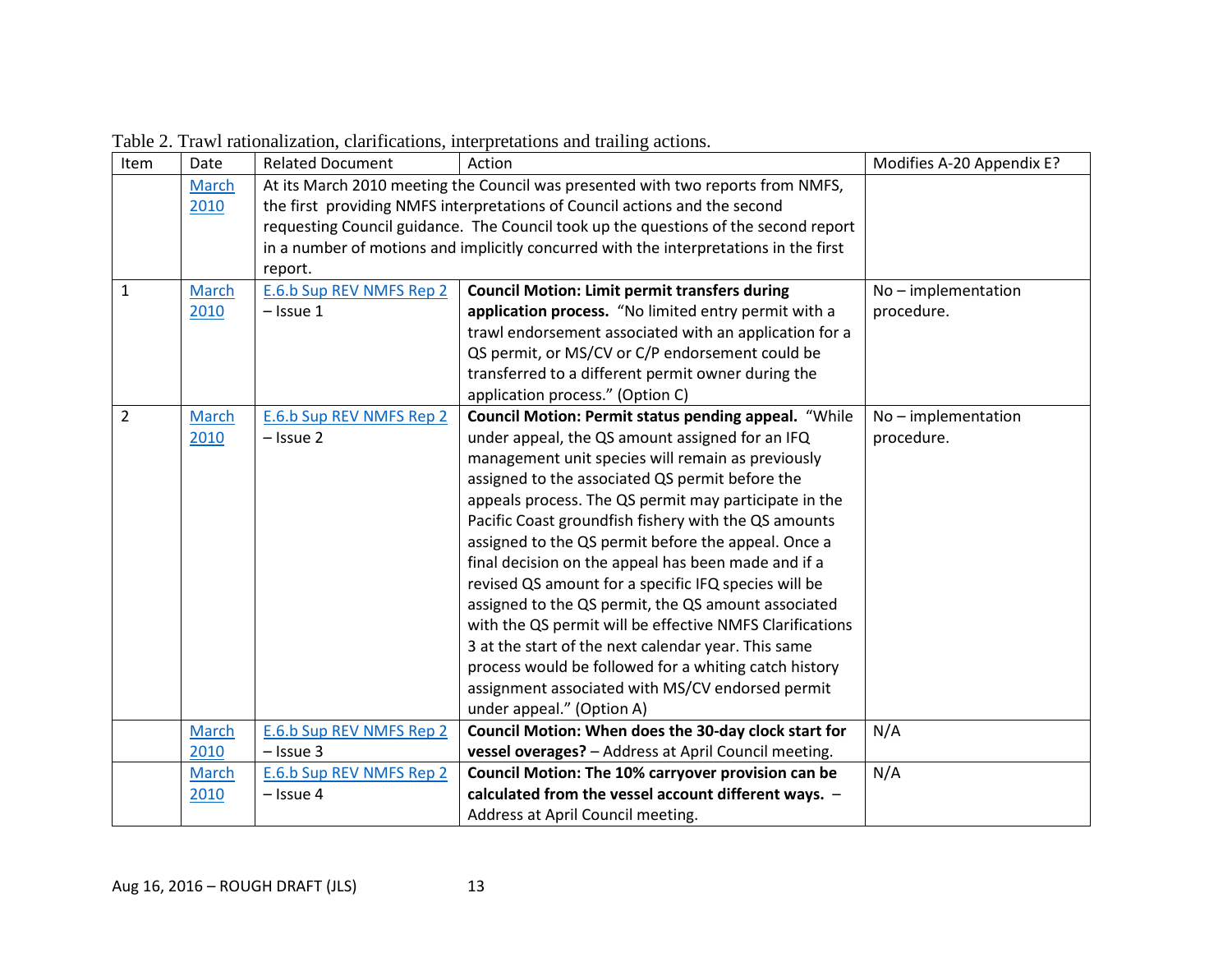| Item | Date         | <b>Related Document</b>  | Action                                                     | Modifies A-20 Appendix E?       |
|------|--------------|--------------------------|------------------------------------------------------------|---------------------------------|
| 3    | March        | E.6.b Sup REV NMFS Rep 2 | Council Motion: All QP in a QS account must go in to a     | $No$ – date adds specificity to |
|      | 2010         | $-$ Issue 5              | Vessel Account each year. "All QP in a QS account          | A-2.2.3(b). Does not need to    |
|      |              |                          | must go in to a Vessel Account by a specified date each    | be added to Appendix E.         |
|      |              |                          | year, for example, September 1."                           |                                 |
| 4    | March        | E.6.b Sup REV NMFS Rep 2 | <b>Council Motion:</b> At least 5 mt minimum set-aside for | No - pertains to intersector    |
|      | 2010         | $-$ Issue 6              | any species [that is caught in the at-sea fisheries].      | allocation.                     |
|      |              |                          | (Inconsistency in the Council's motion from April 2009     |                                 |
|      |              |                          | on at-sea whiting trawl sector set-asides).                |                                 |
|      |              |                          |                                                            |                                 |
|      | March        | E.6.b Sup REV NMFS Rep 2 | Council Motion:  deadlineto declare in to a MS co-         | N/A                             |
|      | 2010         | $-$ Issue $7$            | op or the non-co-op fishery - Reconsider at the April      |                                 |
|      |              |                          | Council meeting.                                           |                                 |
| 5    | March        | E.6.b Sup REV NMFS Rep 2 | Council Motion: Two changes in vessel registration in      | Yes - update Appendix E         |
|      | 2010         | $-$ Issue 8              | a year for MS/CV endorsed permits, if participating in     | language.                       |
|      |              |                          | both the shorebased IFQ fishery and the MS fishery -       |                                 |
|      |              |                          | resolving conflict between the two changes allowed in      |                                 |
|      |              |                          | the MS sector and the one change allowed in the            |                                 |
|      |              |                          | shorebased sector. "require that any second change         |                                 |
|      |              |                          | in vessel registration on a MS/CV permit would require     |                                 |
|      |              |                          | that the permit owner declare that the vessel being        |                                 |
|      |              |                          | assigned to the permit will operate in the MS whiting      |                                 |
|      |              |                          | fishery"                                                   |                                 |
| 6    | <b>March</b> | E.6.b Sup REV NMFS Rep 2 | Council Motion: Criteria for failure of the CP co-op.      | Yes - Update Appendix E, this   |
|      | 2010         | $-$ Issue 9              | Failure criteria: The co-op agreement fails to include all | is an important element of      |
|      |              |                          | C/P endorsed limited entry permits during the co-op        | the policy.                     |
|      |              |                          | permitting process or if a permit withdraws from the       |                                 |
|      |              |                          | co-op at any time during the year; if the designated co-   |                                 |
|      |              |                          | op manager contacts NMFS regarding a failure; or if the    |                                 |
|      |              |                          | co-op fails to meet its defined responsibilities.          |                                 |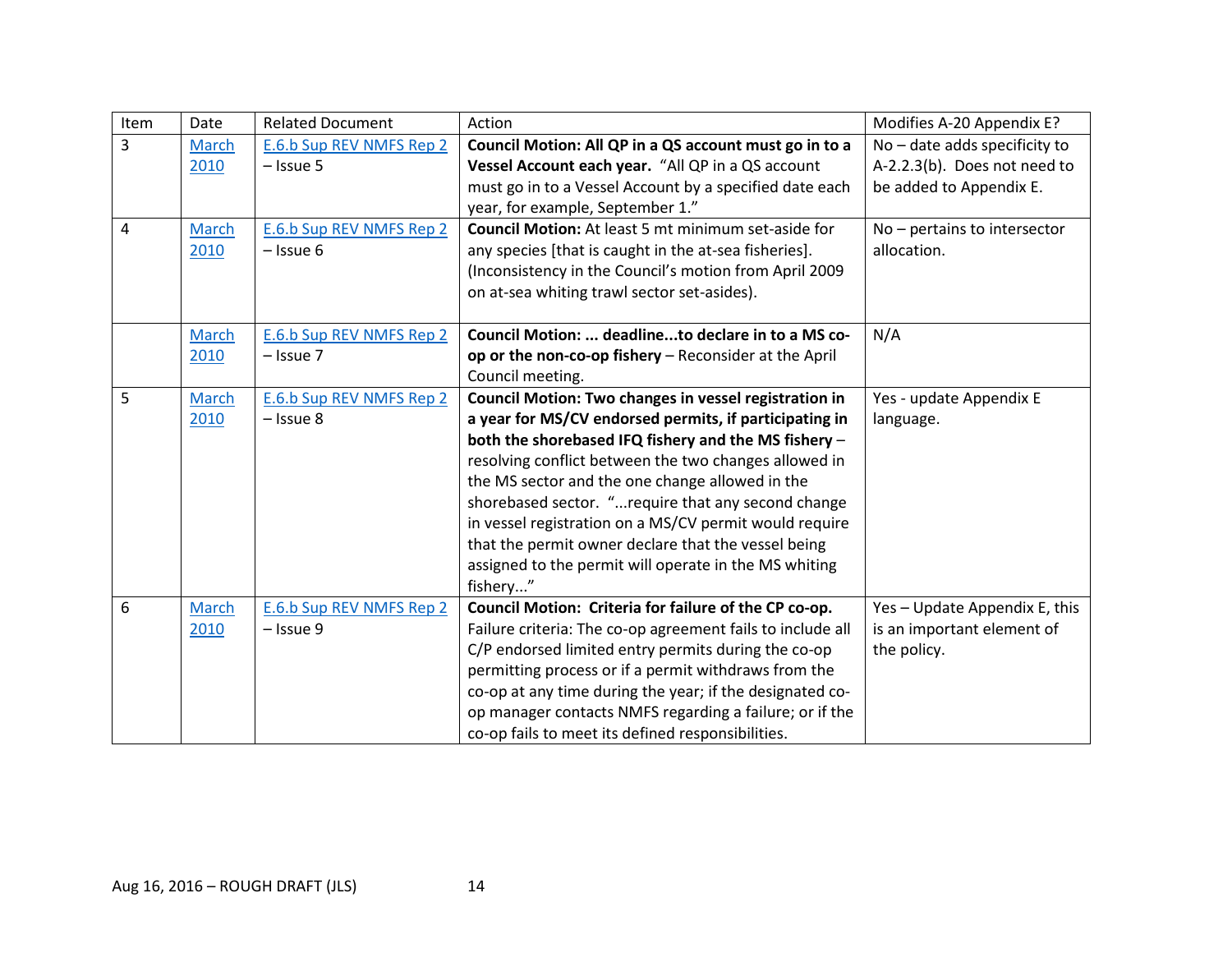| Item           | Date         | <b>Related Document</b>  | Action                                                      | Modifies A-20 Appendix E?       |
|----------------|--------------|--------------------------|-------------------------------------------------------------|---------------------------------|
| $\overline{7}$ | March        | E.6.b Sup REV NMFS Rep 1 | Council Implied Concurrence: Ownership Declaration -        | No - Does not change the        |
|                | 2010         | $-$ Item 1               | Only require individuals with greater than two percent      | basic control requirements,     |
|                |              |                          | interest to declare their ownership interest.               | only the flow of information    |
|                |              |                          |                                                             | for enforcement and             |
|                |              |                          |                                                             | monitoring.                     |
| 8              | March        | E.6.b Sup REV NMFS Rep 1 | <b>Council Implied Concurrence: Amendment 21</b>            | No - pertains to Amendment      |
|                | 2010         | $-$ Item 2               | allocation structure is in addition to existing groundfish  | 21.                             |
|                |              |                          | allocation structures.                                      |                                 |
| 9              | March        | E.6.b Sup REV NMFS Rep 1 | Council Implied Concurrence: Renewal. All permits           | No - Appendix E is silent on    |
|                | 2010         | $-$ Item 3               | etc. subject to annual renewal.                             | renewal.                        |
| 10             | March        | E.6.b Sup REV NMFS Rep 1 | <b>Council Implied Concurrence: MS and CP sector permit</b> | Yes - add as a footnote to      |
|                | 2010         | $-$ Item 4               | transfers. For MS permit the first vessel is the vessel as  | clarify existing language on    |
|                |              |                          | of January 1 or the first date on which an MS permit is     | MS permit transfers.            |
|                |              |                          | registered with a vessel. Permit transfers will be          | Effective date of transfers is  |
|                |              |                          | effective upon NMSF approval and issuance of the            | an administrative detail that   |
|                |              |                          | transferred permit.                                         | does not need to be             |
|                |              |                          |                                                             | documented in the FMP.          |
| 11             | March        | E.6.b Sup REV NMFS Rep 1 | <b>Council Implied Concurrence: Frequency of transfer</b>   | No - Appendix E is silent on    |
|                | 2010         | $-$ Item 5               | for permits not endorsed for an at-sea fishery.             | and did not change the          |
|                |              |                          | Maintain current limit of 1x per year.                      | existing limit on transfers for |
|                |              |                          |                                                             | permits that are not            |
|                |              |                          |                                                             | endorsed for an at-sea          |
|                |              |                          |                                                             | fishery.                        |
| 12             | March        | E.6.b Sup REV NMFS Rep 1 | Council Implied Concurrence: QS permits, First              | No - Appendix E is silent on    |
|                | 2010         | $-$ Item 6               | Receiver Site Licenses, and Co-op Permits are non-          | transferability of these        |
|                |              |                          | transferable.                                               | permits.                        |
| 13             | <b>March</b> | E.6.b Sup REV NMFS Rep 1 | <b>Council Implied Concurrence: New VMS declaration</b>     | No - Appendix E is silent on    |
|                | 2010         | $-$ Item 7               | categories. Provide 6 new categories                        | this implementation detail.     |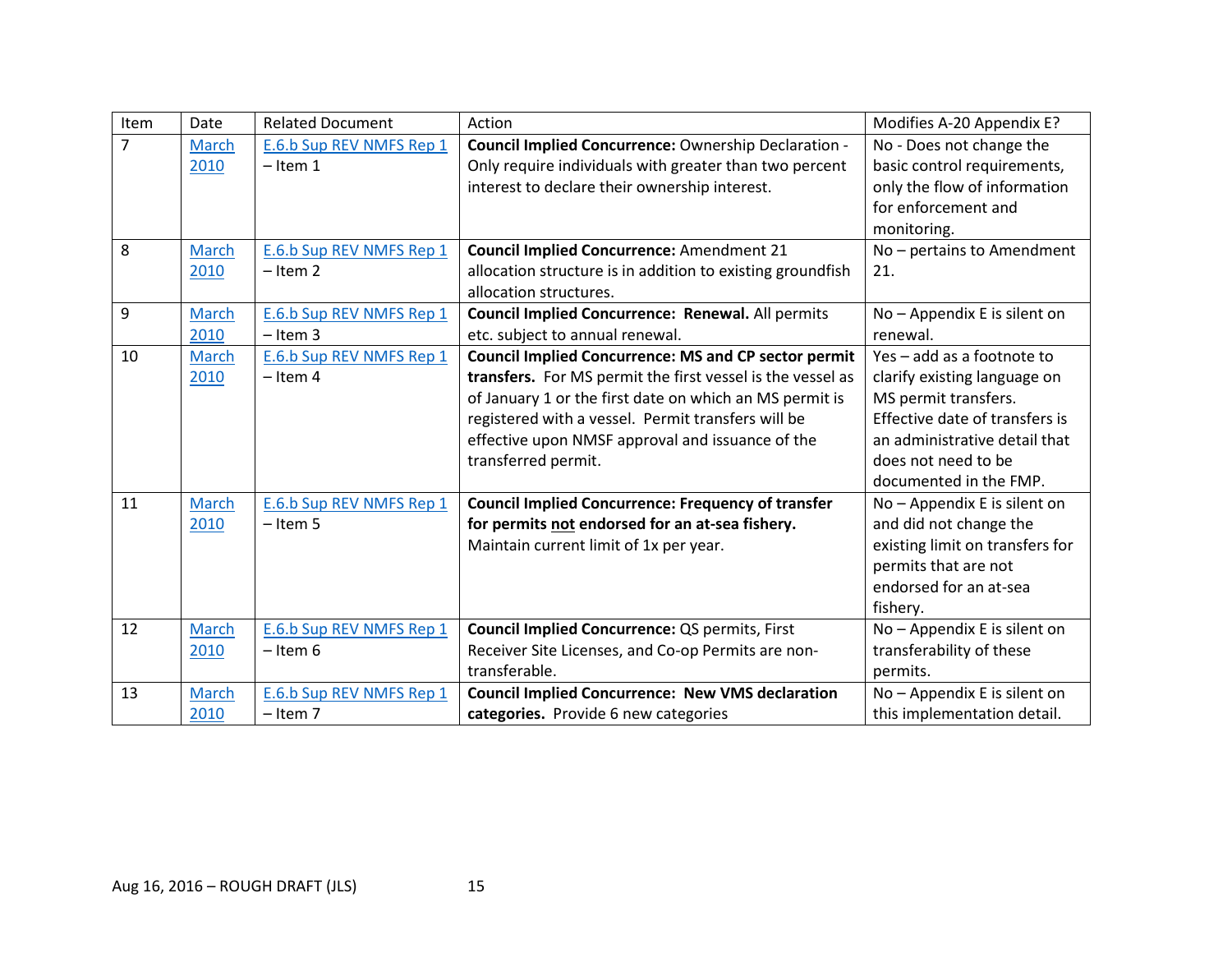| Item | Date  | <b>Related Document</b>  | Action                                                         | Modifies A-20 Appendix E?      |
|------|-------|--------------------------|----------------------------------------------------------------|--------------------------------|
|      | March | E.6.b Sup REV NMFS Rep 1 | <b>Council Implied Concurrence: Defining a whiting trip</b>    | N/A                            |
|      | 2010  | $-$ Item 8               | for the shoreside IFQ fishery. Elimination of the 50%          |                                |
|      |       |                          | whiting criteria for whiting trips.                            |                                |
|      |       |                          |                                                                |                                |
|      |       |                          | The Council initially concurred with this change but           |                                |
|      |       |                          | later the Council and NMFS to regulatory action                |                                |
|      |       |                          | reinstated the 50% definition - see Item 125.                  |                                |
| 14   | March | E.6.b Sup REV NMFS Rep 1 | Council Implied Concurrence: Interpretation of the use         | Yes - modify B-2.1-a, B-2.1-c, |
|      | 2010  | $-$ Item 9               | of permits (including):                                        | and B-4.1- to reflect the last |
|      |       |                          | C/P endorsed permit can be used by a<br>$\bullet$              | three of these clarifications  |
|      |       |                          | catcher/processor in the C/P sector                            | (the first two require no      |
|      |       |                          | a MS permit can be used by a mothership in the<br>$\bullet$    | changes to existing            |
|      |       |                          | mothership sector                                              | language).                     |
|      |       |                          | A vessel may be registered to both a C/P endorsed<br>$\bullet$ |                                |
|      |       |                          | permit and a MS permit, but cannot fish in both                |                                |
|      |       |                          | sectors in the same year                                       |                                |
|      |       |                          | MS/CV endorsed permit can be used by a catcher<br>$\bullet$    |                                |
|      |       |                          | vessel in the MS sector and IFQ sector if QP are               |                                |
|      |       |                          | available for use by the vessel.                               |                                |
|      |       |                          | A trawl endorsed permit with no at-sea<br>$\bullet$            |                                |
|      |       |                          | endorsements can be used by a vessel in the IFQ                |                                |
|      |       |                          | sector if QP are available for use by the vessel.and           |                                |
|      |       |                          | in the MS sector if it participates in a MS co-op.             |                                |
| 15   | March | E.6.b Sup REV NMFS Rep 1 | <b>Council Implied Concurrence:</b> Current vessel observer    | No - Appendix E is silent on   |
|      | 2010  | $-$ Item 10              | data collection duties would incorporate, not be               | this implementation detail.    |
|      |       |                          | replaced by, IFQ species data collection needs.                |                                |
| 16   | March | E.6.b Sup REV NMFS Rep 1 | <b>Council Implied Concurrence: No observer coverage</b>       | No - Appendix E is silent on   |
|      | 2010  | $-$ Item 11              | waivers will be granted.                                       | this implementation detail.    |
|      |       |                          |                                                                | The Appendix has been          |
|      |       |                          |                                                                | updated to reflect anticipated |
|      |       |                          |                                                                | EM options for at-sea          |
|      |       |                          |                                                                | coverage (see Item 135).       |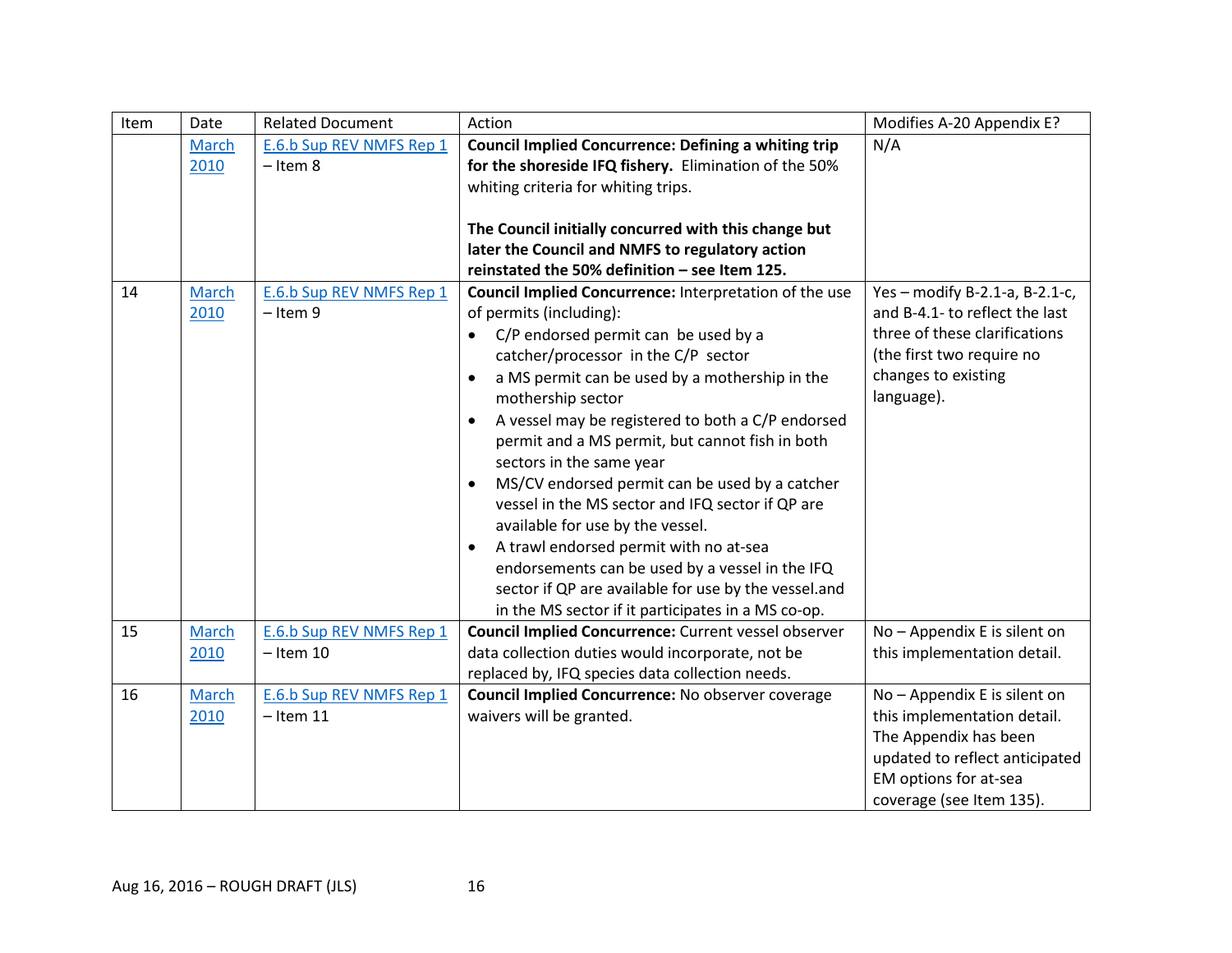| Item | Date          | <b>Related Document</b>                 | Action                                                                                                   | Modifies A-20 Appendix E?      |
|------|---------------|-----------------------------------------|----------------------------------------------------------------------------------------------------------|--------------------------------|
| 17   | <b>March</b>  | E.6.b Sup REV NMFS Rep 1                | Council Implied Concurrence: Some status quo                                                             | Yes - add some language to     |
|      | 2010          | $-$ Item 12                             | management measures will remain in place, including                                                      | clarify the use of set asides. |
|      |               |                                         | trip limits. Trip limits will remain for some non-IFQ                                                    |                                |
|      |               |                                         | species while set-asides will be used for others.                                                        |                                |
| 18   | March<br>2010 | E.6.b Sup REV NMFS Rep 1<br>$-$ Item 13 | Council Implied Concurrence: Holder of the vessel                                                        | No - Appendix E is silent on   |
|      |               |                                         | account and responsible party. Vessel owner(s)<br>account manager(s) and/or vessel operator(s) will have | this implementation detail.    |
|      |               |                                         | joint and severable liability.                                                                           |                                |
| 19   | March         | E.6.b Sup REV NMFS Rep 1                | Council Implied Concurrence: 30 days to cover all catch                                                  | Yes - update Section A-2.2.1.  |
|      | 2010          | $-$ Item 14                             | from an IFQ trip. NMSF proposed 30 days as the                                                           |                                |
|      |               |                                         | reasonable period of time, changing the Council motion                                                   |                                |
|      |               |                                         | language as follows: "All catch a vessel takes on a trip                                                 |                                |
|      |               |                                         | must be covered with QP within 30 days of the landing                                                    |                                |
|      |               |                                         | for that trip unless the overage is within the limits of                                                 |                                |
|      |               |                                         | the carryover provision (Section A-2.2.2.b), in which                                                    |                                |
|      |               |                                         | case the vessel has 30 days or a reasonable time (to be                                                  |                                |
|      |               |                                         | determined) after the QP for the following year are                                                      |                                |
|      |               |                                         | issued, whichever is greater."                                                                           |                                |
| 20   | March         | E.6.b Sup REV NMFS Rep 1                | <b>Council Implied Concurrence:</b> Change term from                                                     | Yes - modify terminology in    |
|      | 2010          | $-$ Item 15                             | shoreside site licenses to first receiver site license.                                                  | A-2.3.1 to be consistent with  |
|      |               |                                         |                                                                                                          | regulations.                   |
| 21   | <b>March</b>  | E.6.b Sup REV NMFS Rep 1                | Council Implied Concurrence: A vessel will be                                                            | No - Appendix E is silent on   |
|      | 2010          | $-$ Item 16                             | prohibited from fishing in different areas during the                                                    | this implementation detail     |
|      |               |                                         | same trip.                                                                                               | (additionally, this regulation |
|      |               |                                         |                                                                                                          | has been proposed for          |
|      |               |                                         |                                                                                                          | deletion as part of the recent |
|      |               |                                         |                                                                                                          | gear rule).                    |
| 22   | March         | E.6.b Sup REV NMFS Rep 1                | Council Implied Concurrence: Use individual vessel                                                       | $No$ – this is already in the  |
|      | 2010          | $-$ Item 17                             | rather than fleetwide mortality rates for determining a                                                  | Appendix E program             |
|      |               |                                         | the halibut mortality in a vessel's catch.                                                               | description in Section A-4.    |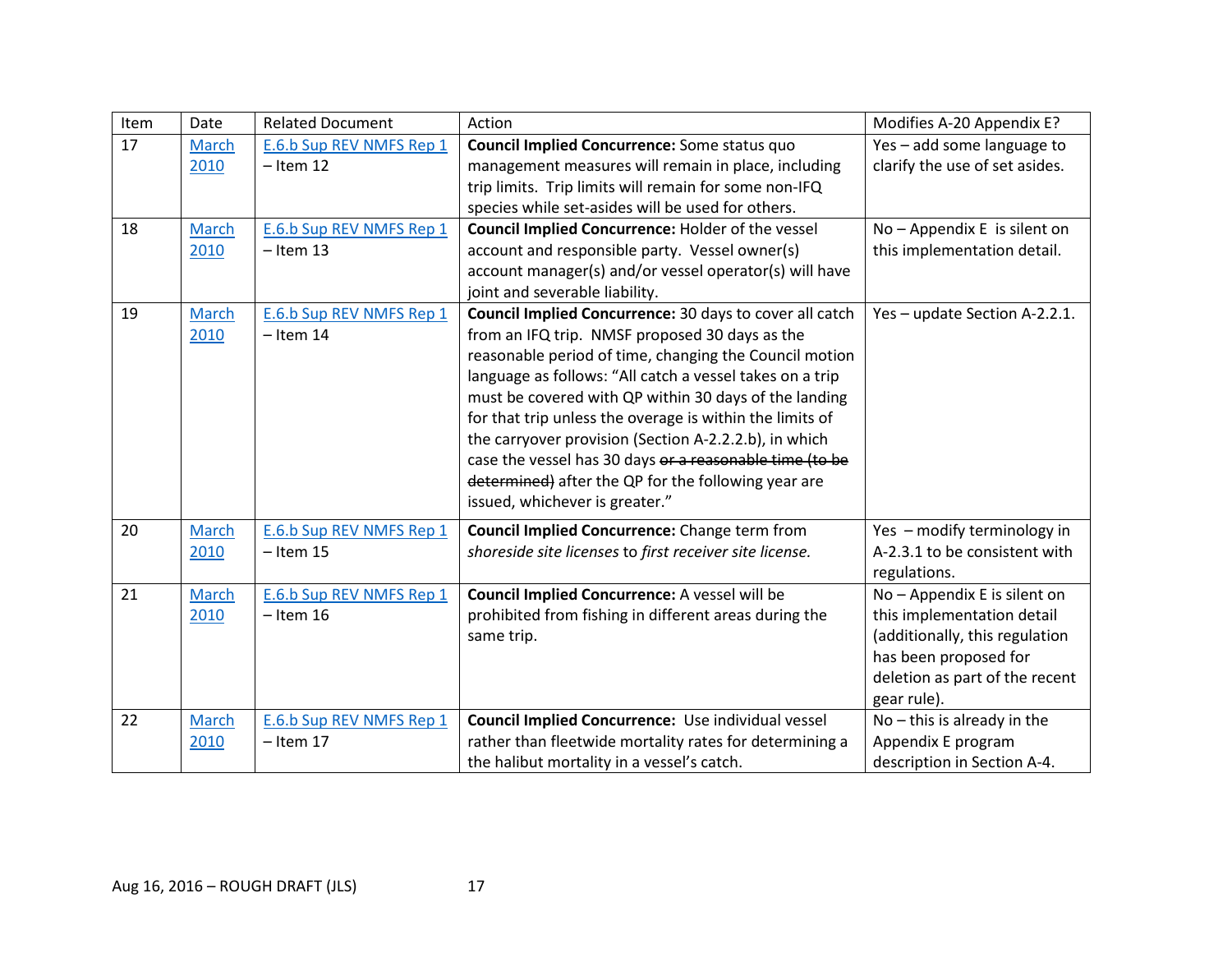| Item | Date         | <b>Related Document</b>  | Action                                                        | Modifies A-20 Appendix E?      |
|------|--------------|--------------------------|---------------------------------------------------------------|--------------------------------|
| 23   | <b>March</b> | E.6.b Sup REV NMFS Rep 1 | <b>Council Implied Concurrence:</b> The exemption for         | Yes - include as part of the   |
|      | 2010         | $-$ Item 18              | processing at-sea by shoreside whiting vessels will           | clarification that at-sea      |
|      |              |                          | remain in place and a factor for conversion to round          | processing of shoreside        |
|      |              |                          | weight established.                                           | allocations is generally       |
|      |              |                          |                                                               | prohibited (see Item 46).      |
| 24   | March        | E.6.b Sup REV NMFS Rep 1 | Council Implied Concurrence: All catch in the at-sea          | No - Appendix E is silent on   |
|      | 2010         | $-$ Item 19              | whiting fleet will be required to be weighed by a NMFS        | this.                          |
|      |              |                          | certified flow scale that meets the testing                   |                                |
|      |              |                          | requirements.                                                 |                                |
| 25   | March        | E.6.b Sup REV NMFS Rep 1 | <b>Council Implied Concurrence: Non-whiting groundfish</b>    | Yes - modify Section B-1.3.2.  |
|      | 2010         | $-$ Item 20              | species with formal allocations may be reapportioned          | Appendix E already covers      |
|      |              |                          | within the MS Co-op Program or between the MS and             | rollovers between sectors in   |
|      |              |                          | C/P Co-op Programs.                                           | Section B-1.3.2 but covers     |
|      |              |                          |                                                               | movement of bycatch            |
|      |              |                          |                                                               | between co-ops in a different  |
|      |              |                          |                                                               | section B-2.3.3-b and only if  |
|      |              |                          |                                                               | an inter-co-op agreement is    |
|      |              |                          |                                                               | in place.                      |
| 26   | March        | E.6.b Sup REV NMFS Rep 1 | Council Implied Concurrence: A co-op permit                   | No - requirements for a co-    |
|      | 2010         | $-$ Item 21              | approved by NMFS will be required of any co-op                | op permit have already been    |
|      |              |                          | participating in the MS or C/P Co-op Program.                 | added to Appendix E            |
|      |              |                          |                                                               | language.                      |
| 27   | March        | E.6.b Sup REV NMFS Rep 1 | <b>Council Implied Concurrence: Additional information in</b> | Yes - since the list in        |
|      | 2010         | $-$ Item 22              | MS co-op agreement.                                           | Appendix E is specific, it     |
|      |              |                          |                                                               | should be updated to reflect   |
|      |              |                          |                                                               | what is in regulation (Section |
|      |              |                          |                                                               | $B-2.3.3-e$ ).                 |
| 28   | March        | E.6.b Sup REV NMFS Rep 1 | Council Implied Concurrence: A co-op agreement will           | No - requirements for a co-    |
|      | 2010         | $-$ Item 23              | also be required of the C/P Co-op. [Redundant with            | op permit have already been    |
|      |              |                          | item 21]                                                      | added to the Appendix E        |
|      |              |                          |                                                               | language.                      |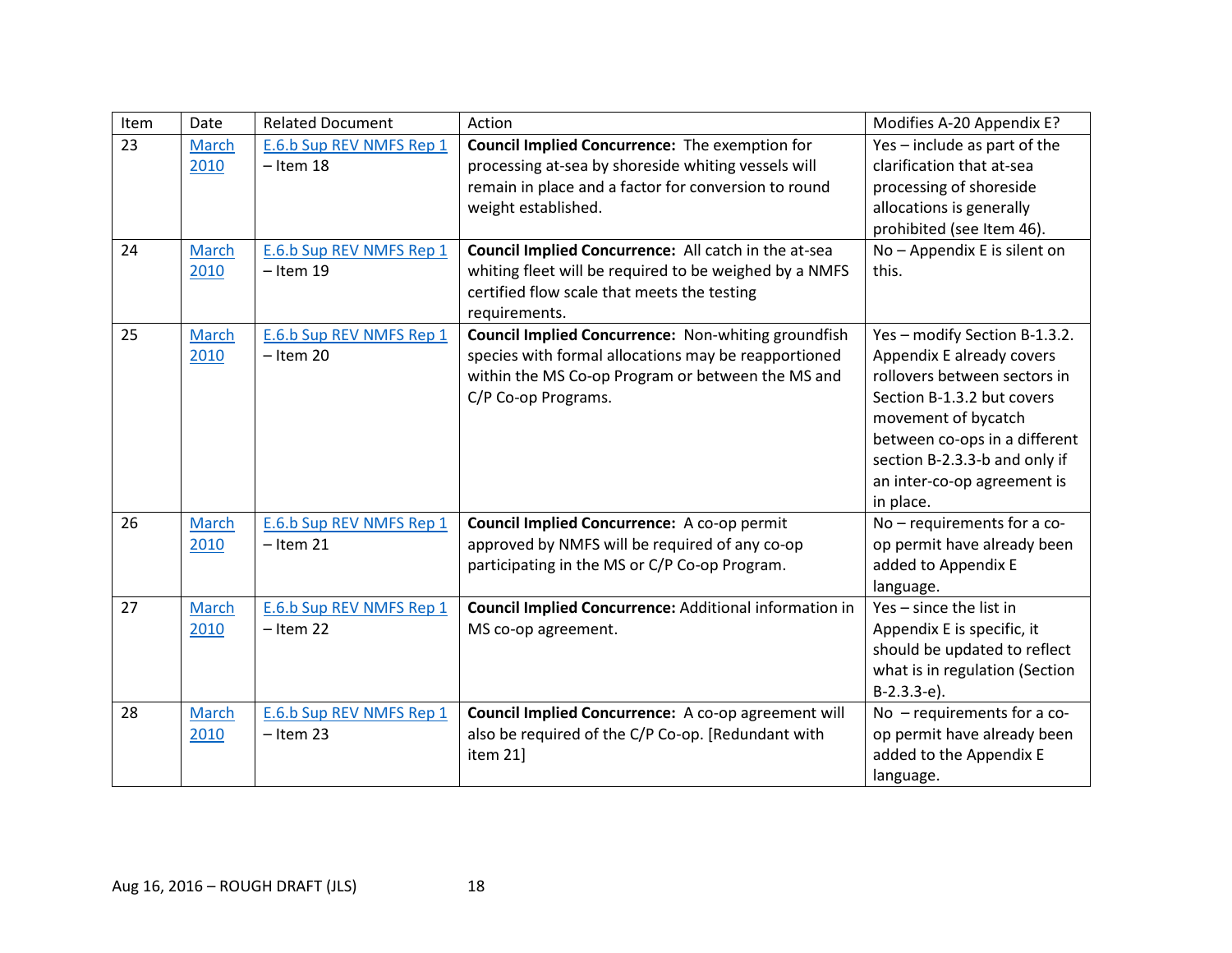| Item | Date  | <b>Related Document</b>  | Action                                                    | Modifies A-20 Appendix E?      |
|------|-------|--------------------------|-----------------------------------------------------------|--------------------------------|
| 29   | March | E.6.b Sup REV NMFS Rep 1 | Council Implied Concurrence: MS co-op failure or          | Yes - this aspect of the       |
|      | 2010  | $-$ Item 24              | dissolution                                               | program has important          |
|      |       |                          |                                                           | implications and should be     |
|      |       |                          |                                                           | documented in Appendix E.      |
| 30   | March | E.6.b Sup REV NMFS Rep 1 | Council Implied Concurrence: The MS/CV fleet will         | No - Appendix E is silent on   |
|      | 2010  | $-$ Item 25              | only be allowed to discard minor operational amounts      | this with respect to the       |
|      |       |                          | of catch at sea after the observer has accounted for the  | MS/CV fleet.                   |
|      |       |                          | catch (i.e., a maximized retention fishery) - dumping or  |                                |
|      |       |                          | bleeding from the codend must be prevented and            |                                |
|      |       |                          | deliveries may not be made to tender vessels.             |                                |
| 31   | March | E.6.b Sup REV NMFS Rep 1 | Council Implied Concurrence: Years dropped in MS/CV       | No - The NMFS correction       |
|      | 2010  | $-$ Item 26              | catch history assignments. Drop the word "worst."         | had already been addressed     |
|      |       |                          |                                                           | in the June 2009 motion and    |
|      |       |                          |                                                           | was reflected in Appendix E.   |
| 32   | March | E.6.b Sup REV NMFS Rep 1 | Council Implied Concurrence: The catch history of         | Yes - clarifies what is        |
|      | 2010  | $-$ Item 27              | permits that are not renewed or not declared into the     | allocated to the non-co-op     |
|      |       |                          | co-op fishery would initially go into the non-co-op       | fishery (modify B-2.5.3-b).    |
|      |       |                          | fishery.                                                  |                                |
| 33   | March | E.6.b Sup REV NMFS Rep 1 | Council Implied Concurrence: Species that are not         | No - this interpretation is in |
|      | 2010  | $-$ Item 28              | allocated to the mothership fishery would be managed      | line with language already in  |
|      |       |                          | on an annual basis according to the sector allocation,    | Appendix E and pertains to     |
|      |       |                          | the species specific ACLs, and any other accountability   | an interpretation of           |
|      |       |                          | measures.                                                 | Amendment 21.                  |
| 34   | March | E.6.b Sup REV NMFS Rep 1 | <b>Council Implied Concurrence:</b> Section B-1.1 states: | Yes - this is an important     |
|      | 2010  | $-$ Item 29              | NMFS will close each segment of the fishery based on      | clarification with respect to  |
|      |       |                          | projected attainment of whiting catch. This is            | how the program functions.     |
|      |       |                          | interpreted as not applying to co-ops since they are      |                                |
|      |       |                          | responsible for managing their own harvest.               |                                |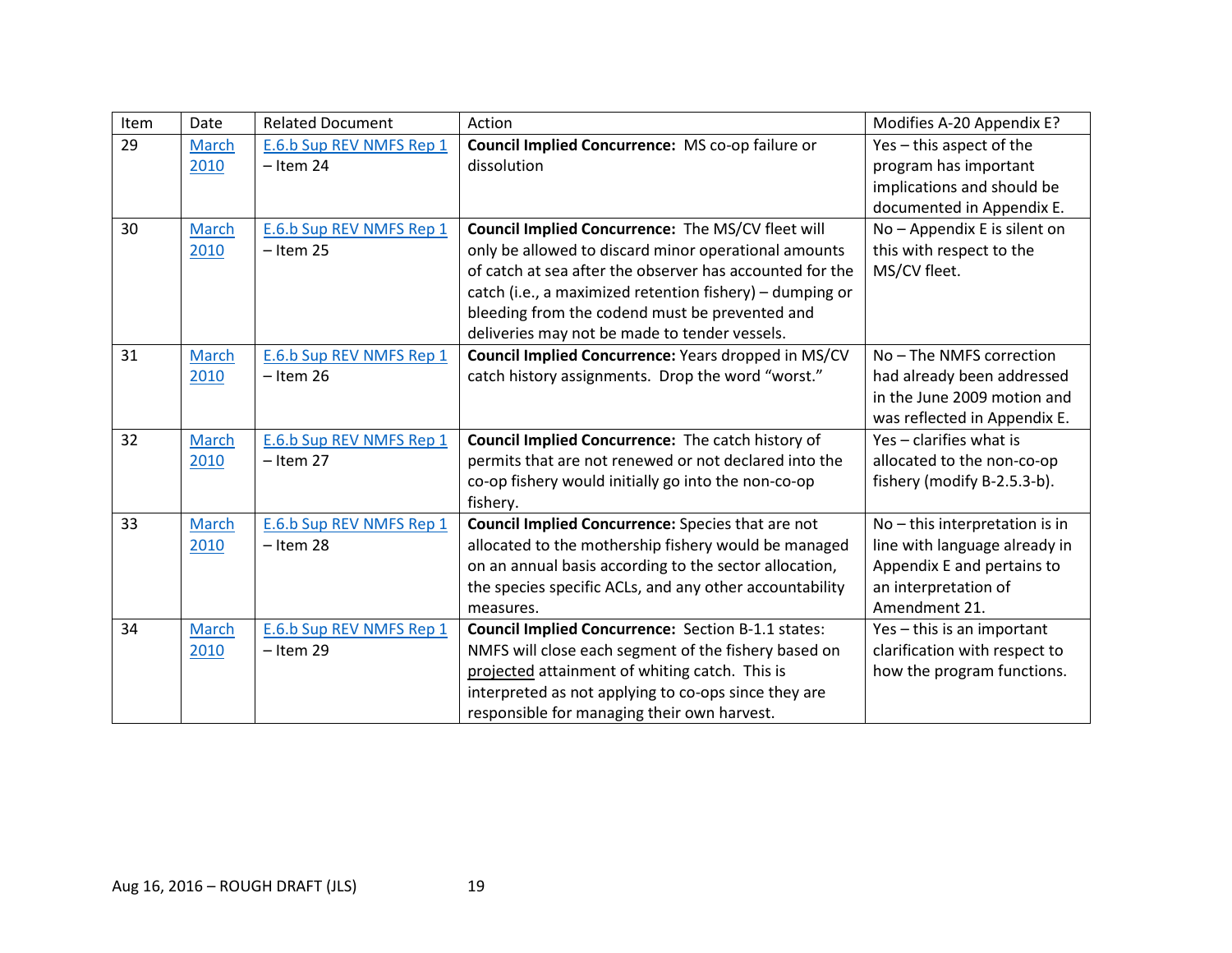| Item | Date         | <b>Related Document</b>  | Action                                                     | Modifies A-20 Appendix E?      |
|------|--------------|--------------------------|------------------------------------------------------------|--------------------------------|
| 35   | March        | E.6.b Sup REV NMFS Rep 1 | <b>Council Implied Concurrence: Mutual agreement</b>       | No - Appendix E is silent on   |
|      | 2010         | $-$ Item 30              | exceptions for catch history assignments for a MS/CV       | this and it is an              |
|      |              |                          | endorsed permit exiting a MS co-op are written private     | administrative detail that     |
|      |              |                          | agreements and must be submitted to NMFS as                | does not need to be            |
|      |              |                          | notification of the change.                                | incorporated in the policy     |
|      |              |                          |                                                            | document.                      |
| 36   | <b>March</b> | E.6.b Sup REV NMFS Rep 1 | Council Implied Concurrence: New definition for the        | No - Appendix E is silent on   |
|      | 2010         | $-$ Item 31              | term "material change" as it applies to the MS fishery.    | this and the definition, while |
|      |              |                          |                                                            | important, is an               |
|      |              |                          |                                                            | administrative detail.         |
| 37   | March        | E.6.b Sup REV NMFS Rep 1 | Council Implied Concurrence: C/P Co-op Program only        | Yes - the reference to co-ops  |
|      | 2010         | $-$ Item 32              | allows for the formation of a single voluntary co-op       | plural should be singular.     |
|      | April        | I.1.b Sup NMFS Rep 2-    | The number system for this report is held over from the    | N/A                            |
|      | 2010         | Issues 1, 2, 5, 6        | March Council meeting. Only issues, 3, 4, and 7 are        |                                |
|      |              |                          | included in the April 2010 report.                         |                                |
| 38   | April        | I.1.b Sup NMFS Rep 2-    | Council Motion: 30-day clock for vessels to cover          | No - change is already in      |
|      | 2010         | Issue 3                  | overage starts from time data on the overage is            | Appendix E.                    |
|      |              |                          | available or shows in the vessel account.                  |                                |
| 39   | April        | I.1.b Sup NMFS Rep 2-    | Council Motion: Base carryover amount for a deficit on     | Yes - clarifies intent of      |
|      | 2010         | Issue 4                  | amount in vessel account at the end of the 30-day clock    | language in Appendix E.        |
|      |              |                          | for covering an overage.                                   |                                |
| 40   | April        | I.1.b Sup NMFS Rep 2-    | Council Motion: Set Sept 1 as the date by which a          | No - change is already in      |
|      | 2010         | Issue 7a                 | change in the MS permit to which a vessel will deliver is  | Appendix E.                    |
|      |              |                          | declared and set Sept 1 through Dec 31 as the period       |                                |
|      |              |                          | for declaring participation in the co-op or non-co-op      |                                |
|      |              |                          | fishery.                                                   |                                |
| 41   | April        | I.1.b Sup NMFS Rep 2-    | Council Motion: Require a co-op permit for MS and CP       | No - change is already in      |
|      | 2010         | Issue 7a                 | co-ops.                                                    | Appendix E.                    |
| 42   | April        | I.1.b Sup NMFS Rep $3 -$ | <b>Council Motion:</b> Amendment 21 supersedes allocations | No - change pertains to        |
|      | 2010         | Item 1                   | prior to Amendment 21.                                     | Amendment 21 and does not      |
|      |              |                          |                                                            | affect Appendix E.             |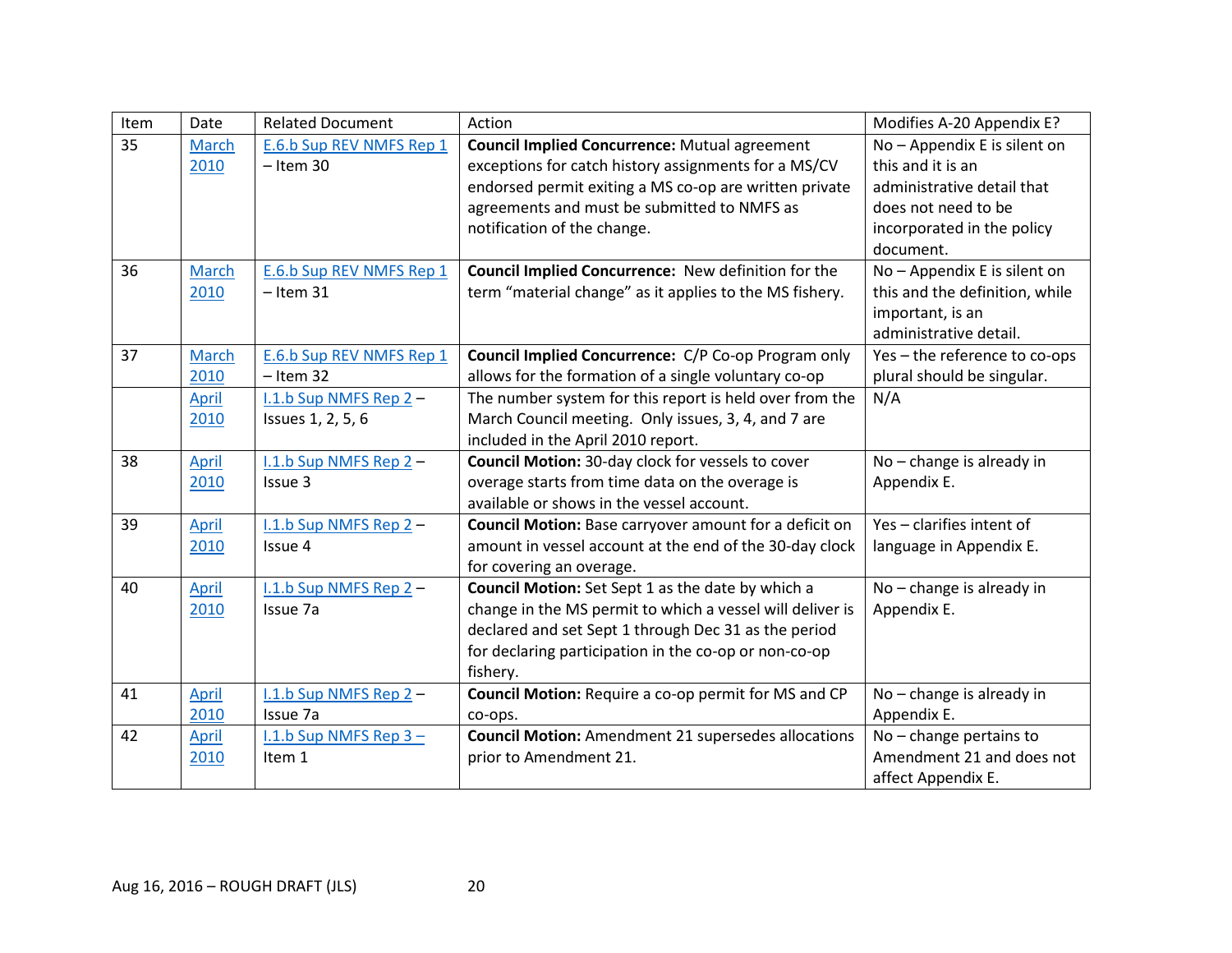| Item | Date  | <b>Related Document</b>  | Action                                                      | Modifies A-20 Appendix E?        |
|------|-------|--------------------------|-------------------------------------------------------------|----------------------------------|
| 43   | April | I.1.b Sup NMFS Rep $3 -$ | <b>Council Implied Concurrence: Deduct all estimated</b>    | No - this clarification pertains |
|      | 2010  | Item 2                   | research catch from the OY.                                 | to Amendment 21 and does         |
|      |       |                          |                                                             | not affect Appendix E.           |
| 44   | April | I.1.b Sup NMFS Rep $3 -$ | Council Implied Concurrence: NMFS will make a               | No - NMFS had time to make       |
|      | 2010  | Item 3                   | reasonable effort to remove illegal and nonwhiting EFP      | these adjustments.               |
|      |       |                          | landings from the initial issuance data set but may not     |                                  |
|      |       |                          | have the time.                                              |                                  |
| 45   | April | I.1.b Sup NMFS Rep 3-    | Council Implied Concurrence: QP in a vessel account         | Yes - for the IFQ fishery        |
|      | 2010  | Item 4                   | subject to an accumulation limit will be excluded from      | Appendix E covers this topic     |
|      |       |                          | evidence of QS control. Similar language was                | in detail and should be          |
|      |       |                          | implemented for MS catch history allocation control         | updated to reflect this          |
|      |       |                          | limits.                                                     | adjustment (Section A-2.2.3-     |
|      |       |                          |                                                             | e). This is not a detail that is |
|      |       |                          |                                                             | covered for the mothership       |
|      |       |                          |                                                             | fishery, therefore no changes    |
|      |       |                          |                                                             | are required in the              |
|      |       |                          |                                                             | mothership section.              |
| 46   | April | $1.1.b$ Sup NMFS Rep 3 - | <b>Council Motion: Prohibit all processing at-sea for</b>   | Yes - modify Section A-1.3.      |
|      | 2010  | Item 5                   | shorebased QS unless specifically authorized.               |                                  |
| 47   | April | I.1.b Sup NMFS Rep $3 -$ | <b>Council Motion:</b> Allow split deliveries on shorebased | Yes - modify Section A-2.3.1.    |
|      | 2010  | Item 6                   | IFQ trips as long as they are observed (see item 61).       |                                  |
| 48   | April | I.1.b Sup NMFS Rep $3 -$ | Council Implied Concurrence: No stacking of trawl LE        | No - Appendix E is silent on     |
|      | 2010  | Item <sub>7</sub>        | permits (including MS permit) or joint registration with    | this implementation detail       |
|      |       |                          | fixed gear LE permits (the prohibition on joint             |                                  |
|      |       |                          | registration with fixed gear permits was reversed by a      |                                  |
|      |       |                          | later action for which a proposed rule has been             |                                  |
|      |       |                          | published).                                                 |                                  |
| 49   | April | I.1.b Sup NMFS Rep $3 -$ | Council Motion: Do NOT remove the 5 percent limit on        | No - Appendix E is silent on     |
|      | 2010  | Item 8                   | early season harvest in the whiting fishery.                | specifics of the whiting         |
|      |       |                          |                                                             | seasons.                         |
| 50   | April | I.1.b Sup NMFS Rep $3 -$ | Council Implied Concurrence: QS and catch history           | No - Appendix E is silent on     |
|      | 2010  | Item 9                   | assignments under appeal will not be changed from the       | this implementation detail.      |
|      |       |                          | initial determination until the appeal is resolved.         |                                  |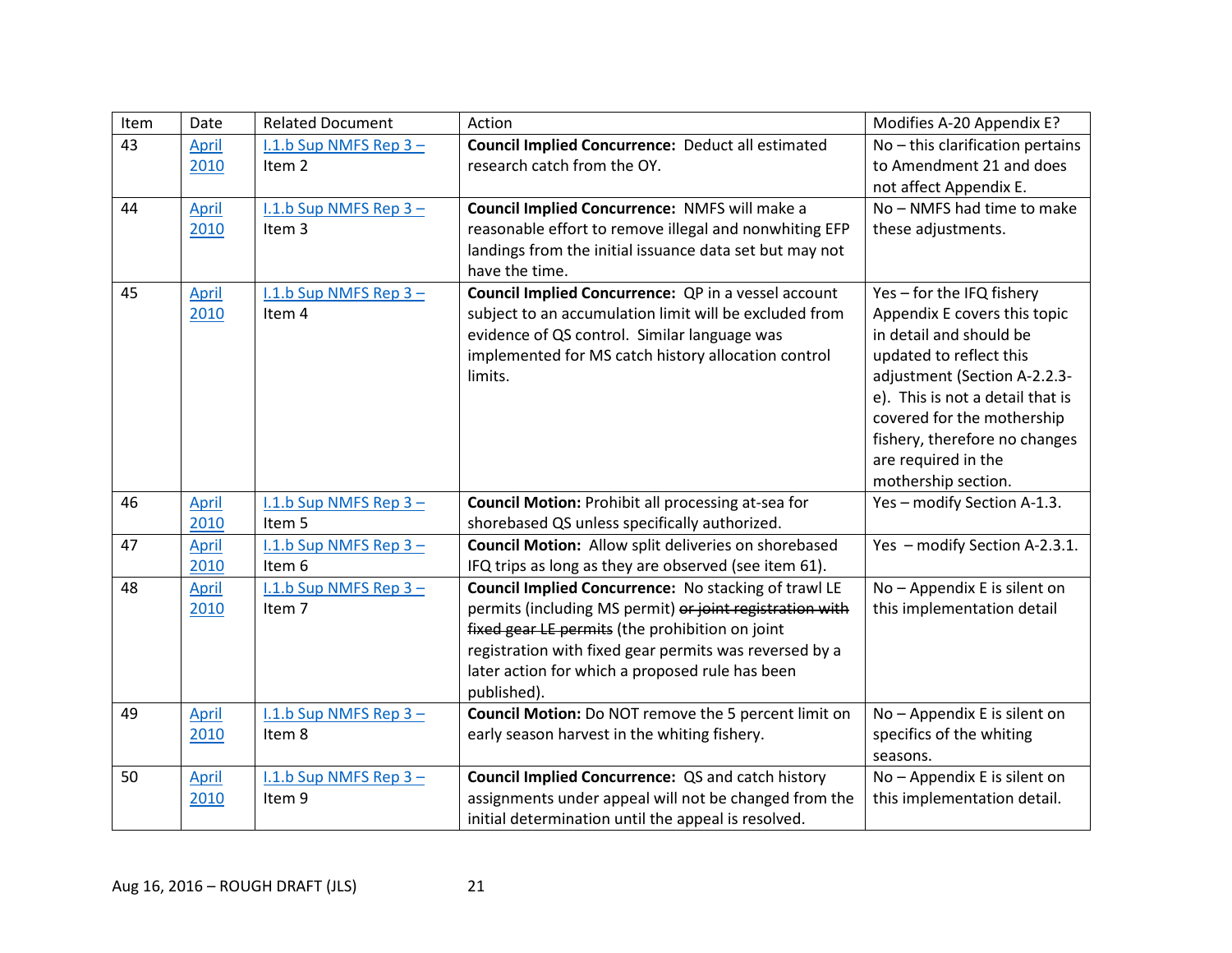| Item | Date         | <b>Related Document</b>      | Action                                                           | Modifies A-20 Appendix E?      |
|------|--------------|------------------------------|------------------------------------------------------------------|--------------------------------|
| 51   | <b>April</b> | $1.1.b$ Sup NMFS Rep $3 -$   | Council Implied Concurrence: Baseline (2009-2010)                | Yes-modify Section 2.3.2       |
|      | 2010         | Item 10                      | economic data will be mandatory.                                 | with this detail, which may be |
|      |              |                              |                                                                  | historically important.        |
|      | <b>April</b> | I.1.b Sup NMFS Rep 4-        | NMFS announced that the two issues covered in this               | N/A                            |
|      | 2010         |                              | report had been resolved.                                        |                                |
| 52   | June         | B.6.b Sup NMFS Rep 3-        | <b>Council Motion:</b> The QP for QS that is not renewed         | No - Appendix E is silent on   |
|      | 2010         | Clarification Issue 1        | between September 15 and November 30 will be                     | renewal issues.                |
|      |              |                              | distributed among other QS owners. QS not renewed                |                                |
|      |              |                              | on time may still be renewed for a subsequent year.              |                                |
| 53   | June         | B.6.b Sup NMFS Rep 3-        | Council Motion: QS will be divisible to the 1/1000 <sup>th</sup> | No - Appendix E provides       |
|      | 2010         | <b>Clarification Issue 2</b> | percent and QP will be rounded to nearest whole                  | general guidance on this       |
|      |              |                              | pound.                                                           | implementation detail.         |
| 54   | June         | B.6.b Sup NMFS Rep 3-        | Council Motion: Halibut IBQ will be subject to QS                | Yes - add some clarifying      |
|      | 2010         | <b>Clarification Issue 3</b> | trading moratorium but IBQ-QP will be transferable as            | language that IBQ and IBQ-     |
|      |              |                              | soon as it is issued.                                            | QP are treated the same as     |
|      |              |                              |                                                                  | QS and QP, unless specified    |
|      |              |                              |                                                                  | otherwise.                     |
| 55   | June         | B.6.b Sup NMFS Rep 3-        | <b>Council Motion:</b> The individual and collective rule        | Yes - this is covered in the   |
|      | 2010         | <b>Clarification Issue 4</b> | should apply to the mothership catcher vessel catch              | shorebased IFQ section but     |
|      |              |                              | history control limits.                                          | not in the MS section.         |
| 56   | June         | B.6.b Sup NMFS Rep 3-        | Council Implied Concurrence: The 5 percent limit on              | No - Appendix E is silent on   |
|      | 2010         | Interpretation Item 1        | early season whiting catch in the south will be                  | specifics of the whiting       |
|      |              |                              | maintained.                                                      | seasons.                       |
| 57   | June         | B.6.b Sup NMFS Rep 3-        | Item 2 was not included in this report.                          | N/A                            |
|      | 2010         | Interpretation Item 2        |                                                                  |                                |
| 58   | June         | B.6.b Sup NMFS Rep 3-        | Council Implied Concurrence: Fishery declarations will           | No - Appendix E is silent on   |
|      | 2010         | Interpretation Item 3        | be expanded to help with catch monitoring and gear               | this implementation detail     |
|      |              |                              | switching provisions.                                            |                                |
| 59   | June         | B.6.b Sup NMFS Rep 3-        | Council Implied Concurrence: NMFS will work with                 | No - Appendix E is silent on   |
|      | 2010         | Interpretation Item 4        | states to explore use of state employees as catch                | this implementation detail     |
|      |              |                              | monitors.                                                        |                                |
| 60   | June         | B.6.b Sup NMFS Rep 3-        | Item 5 was not included in this report.                          | N/A                            |
|      | 2010         | Interpretation Item 5        |                                                                  |                                |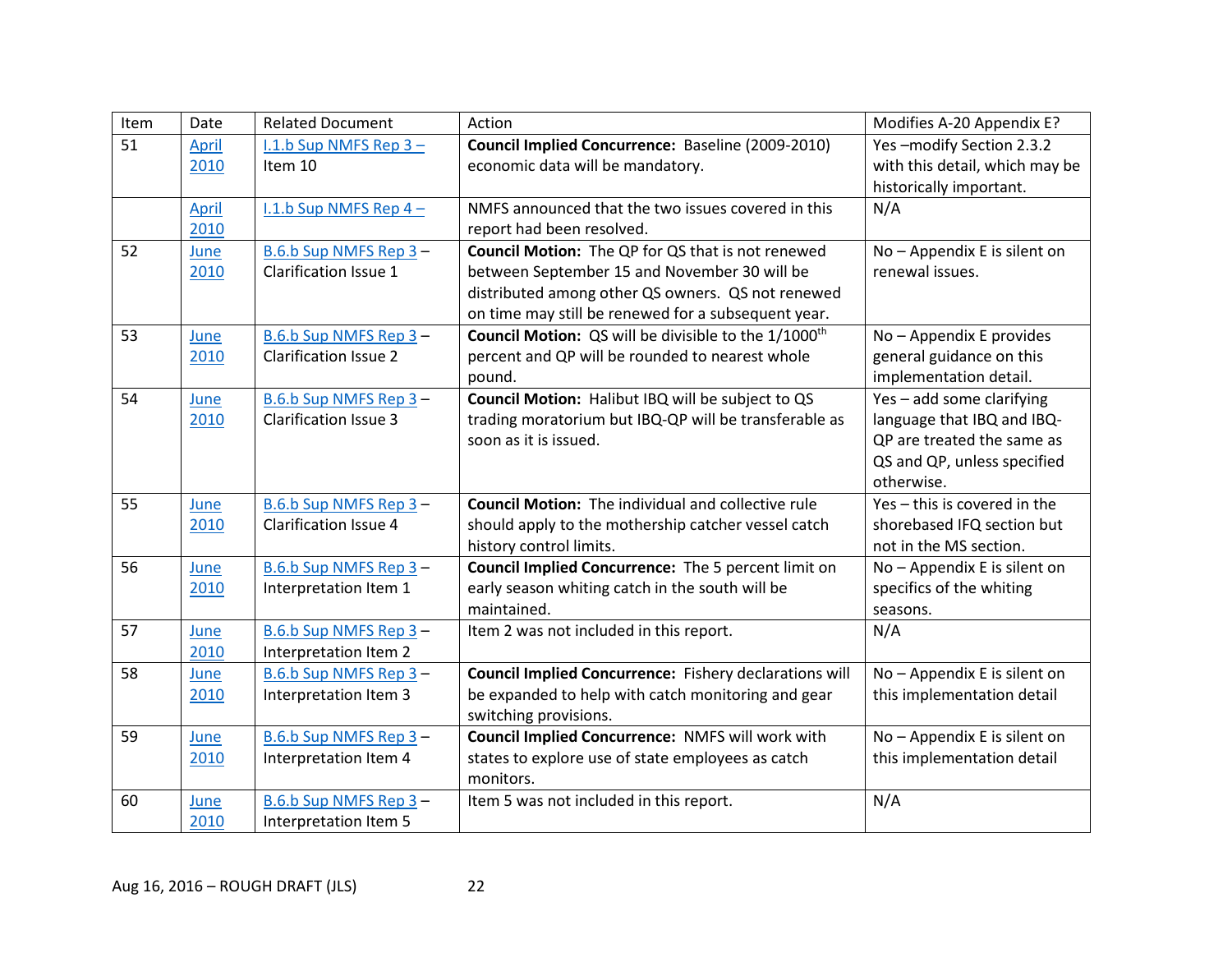| Item | Date | <b>Related Document</b> | Action                                                     | Modifies A-20 Appendix E?        |
|------|------|-------------------------|------------------------------------------------------------|----------------------------------|
| 61   | June | B.6.b Sup NMFS Rep 3-   | Council Implied Concurrence: Deliveries can be             | Yes - this issue has arisen in a |
|      | 2010 | Interpretation Item 6   | delivered to more than one first receiver if an observer   | number of different contexts     |
|      |      |                         | remains on the vessel.                                     | and is important to the          |
|      |      |                         |                                                            | flexibility provided by the      |
|      |      |                         |                                                            | program.                         |
| 62   | June | B.6.b Sup NMFS Rep 3-   | Item 7 was not included in this report.                    | N/A                              |
|      | 2010 | Interpretation Item 7   |                                                            |                                  |
| 63   | June | B.6.b Sup NMFS Rep 3-   | Council Implied Concurrence: IBQ-QP will be issued to      | Yes - this is specified for QS   |
|      | 2010 | Interpretation Item 8   | holders of IBQ-QS                                          | and should also be specified     |
|      |      |                         |                                                            | for IBQ.                         |
| 64   | June | B.6.b Sup NMFS Rep 3-   | Council Implied Concurrence: There will be a QS/IBQ        | No - Appendix E specifies        |
|      | 2010 | Interpretation Item 9   | transfer moratorium in the month of December of each       | that NMFS may implement          |
|      |      |                         | year.                                                      | temporary transfer               |
|      |      |                         |                                                            | prohibitions for                 |
|      |      |                         |                                                            | administrative purposes but      |
|      |      |                         |                                                            | is silent on this                |
|      |      |                         |                                                            | implementation detail            |
| 65   | June | B.6.b Sup NMFS Rep 3-   | <b>Council Implied Concurrence:</b> Unique identifications | No - Appendix E is silent on     |
|      | 2010 | Interpretation Item 10  | and PINs will be used to allow quota owners to control     | this implementation detail       |
|      |      |                         | who has access to their accounts.                          |                                  |
| 66   | June | B.6.b Sup NMFS Rep 3-   | <b>Council Implied Concurrence: MS permits and CP</b>      | No - Appendix E is silent on     |
|      | 2010 | Interpretation Item 11  | permit transfers will be effective immediately             | this implementation detail       |
|      |      |                         | (effectiveness will not be delayed to the start of the     |                                  |
|      |      |                         | next cumulative limit period).                             |                                  |
| 67   | June | B.6.b Sup NMFS Rep 3-   | Council Implied Concurrence: MS permits are limited        | No - Appendix E is silent on     |
|      | 2010 | Interpretation Item 12  | entry permits but MS vessels are not required to have      | this implementation detail       |
|      |      |                         | VMS.                                                       |                                  |
| 68   | June | B.6.b Sup NMFS Rep 3-   | <b>Council Implied Concurrence:</b> The annually required  | Yes - Appendix E contains        |
|      | 2010 | Interpretation Item 13  | final co-op reports will be submitted to NMFS by March     | recommendations on the           |
|      |      |                         | 31 of each year and made available for the April Council   | annual filing of co-op reports.  |
|      |      |                         | meeting. See Item 102 for further changes on report        |                                  |
|      |      |                         | submission.                                                |                                  |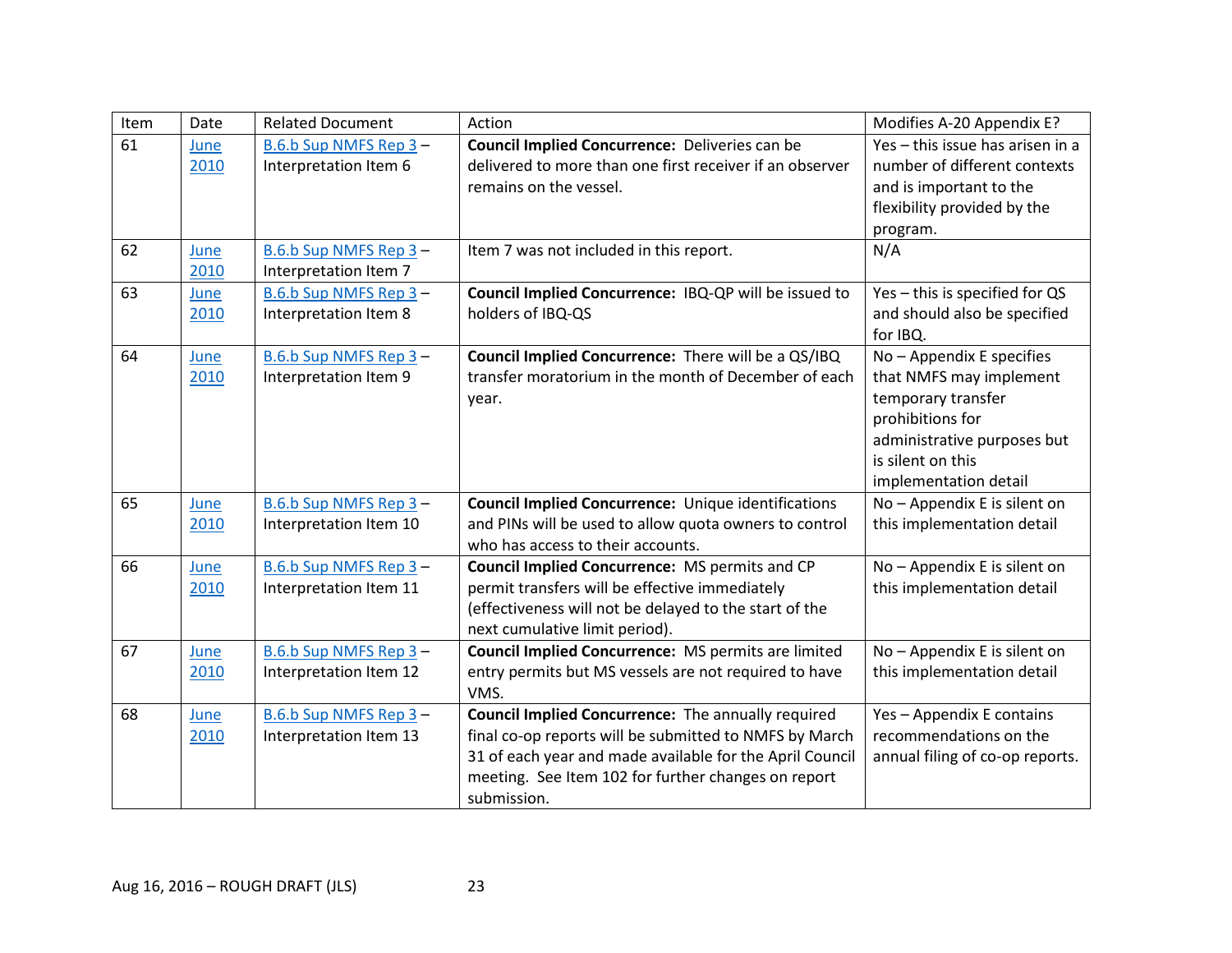| Item | Date | <b>Related Document</b>          | Action                                                      | Modifies A-20 Appendix E?       |
|------|------|----------------------------------|-------------------------------------------------------------|---------------------------------|
| 69   | June | B.6.b Sup NMFS Rep 3-            | Council Implied Concurrence: NMFS must be notified          | No - Appendix E is silent on    |
|      | 2010 | Interpretation Item 14           | of material changes to co-op reports within 3 calendar      | this implementation detail.     |
|      |      |                                  | days of the change and receive copies within 30 days.       |                                 |
| 70   | June | B.6.b Sup NMFS Rep 3-            | Council Implied Concurrence: NMFS highlighted a             | Yes - provide some general      |
|      | 2010 | Interpretation Item 15           | number of changes to draft regulatory language on MS        | description on co-op failure    |
|      |      |                                  | and CP co-op failure (changes relative to the April 2010    | since this is an important      |
|      |      |                                  | draft). (Also, see Items 6 and 29 in this list)             | provision, particularly for the |
|      |      |                                  |                                                             | CP sector.                      |
| 71   | June | B.6.b Sup NMFS Rep 3-            | Council Implied Concurrence: NMFS highlighted a             | Yes - description of the co-op  |
|      | 2010 | Interpretation Item 16           | number of changes to draft regulatory language on the       | agreements in the appendix      |
|      |      |                                  | elements of co-op agreements (changes relative to the       | should be adjusted to           |
|      |      |                                  | April 2010 draft, see Item 27 in this list).                | comport with the provisions     |
|      |      |                                  |                                                             | included in regulation.         |
| 72   | Sept | I.5.a Attachment 6               | <b>Council Motion:</b> Eliminate bi-monthly cumulative trip | No - Appendix E is silent on    |
|      | 2010 | Permits [transfers and           | limits for mothership and catcher processor sectors         | these implementation details.   |
|      |      | cumulative limits], and          | such that permits transfers for the at-sea sector may       |                                 |
|      |      | At-sea Sector Donation           | become effective immediately, rather than waiting for       |                                 |
|      |      | Program                          | the next bimonthly cumulative limit period. Eliminating     |                                 |
|      |      |                                  | the cumulative limits also eliminates the need for the      |                                 |
|      |      |                                  | by-catch utilization and reduction program for the at-      |                                 |
|      |      |                                  | sea processors.                                             |                                 |
| 73   | Sept | I.5.a Attachment 6               | <b>Council Motion: Recommend the NMFS proposed</b>          | No - Appendix E is silent on    |
|      | 2010 | Conflict of Interest             | conflict of interest regulations, which differs from those  | this implementation detail.     |
|      |      | Regulations in the               | in the proposed rule deemed by the Council.                 |                                 |
|      |      | <b>Observer or Catch Monitor</b> |                                                             |                                 |
|      |      | Programs                         |                                                             |                                 |
| 74   | Sept | <b>I.5.a Attachment 6</b>        | <b>Council Motion: Recommended conversion factors</b>       | No - Appendix E is silent on    |
|      | 2010 | Weight Limits and                | based on page 3 of the I.5.c. Supplemental GMT report       | this implementation detail      |
|      |      | Conversions                      | (use the ODFW column for sablefish, lingcod, Pacific        |                                 |
|      |      |                                  | whiting and skates and the IFQ column for all other         |                                 |
|      |      |                                  | species).                                                   |                                 |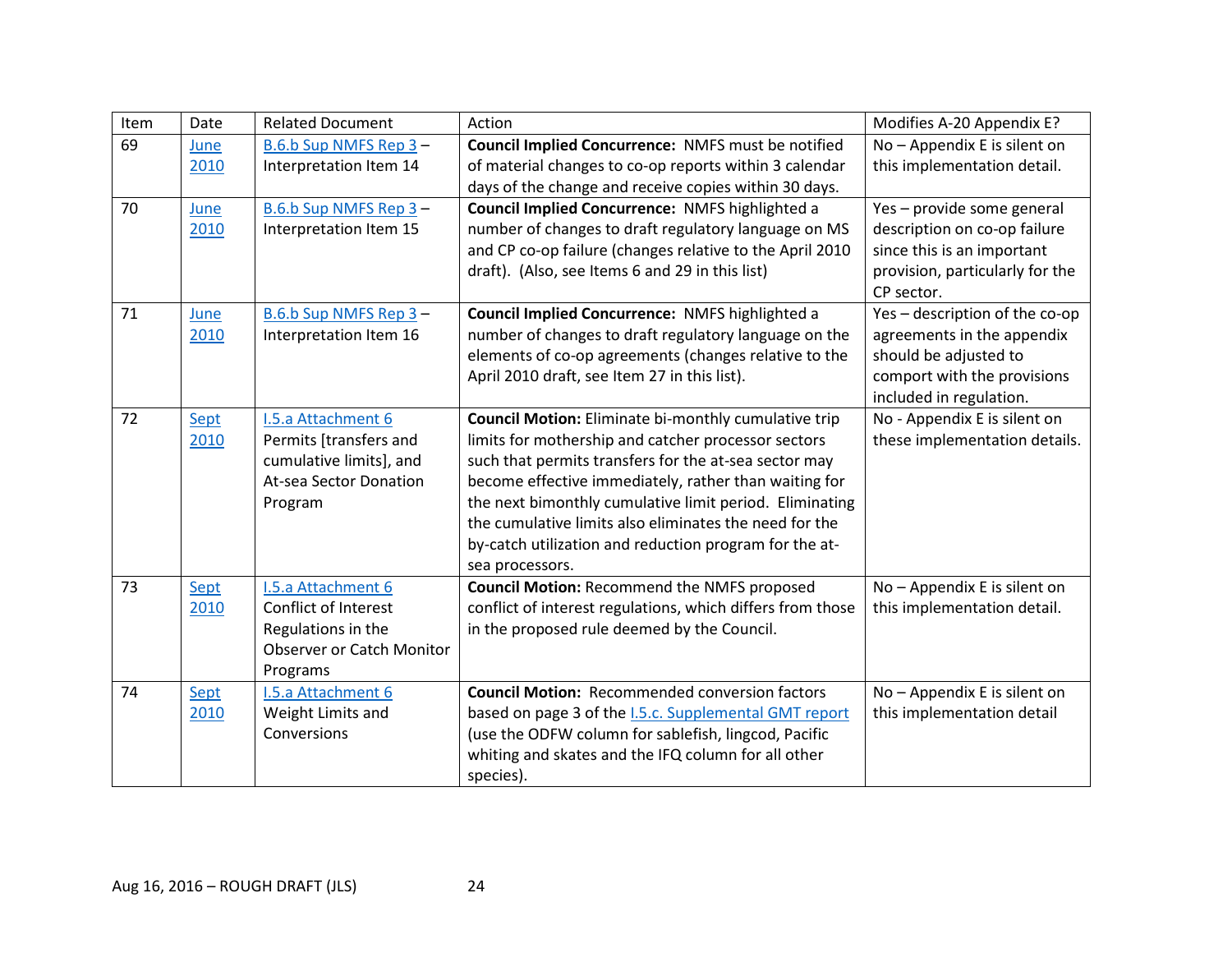| Item | Date               | <b>Related Document</b>                                                                                 | Action                                                                                                                                                                                                                                                                                                            | Modifies A-20 Appendix E?                                                                                                                                                                                 |
|------|--------------------|---------------------------------------------------------------------------------------------------------|-------------------------------------------------------------------------------------------------------------------------------------------------------------------------------------------------------------------------------------------------------------------------------------------------------------------|-----------------------------------------------------------------------------------------------------------------------------------------------------------------------------------------------------------|
| 75   | Sept<br>2010       | I. 6.a Attachment 1<br>List of existing regulatory<br>amendment processes.                              | <b>Council Motion:</b> Use existing regulatory amendment<br>processes for modifications to Appendix E.                                                                                                                                                                                                            | Yes - since the FMP language<br>says that these processes will<br>be specified by the Council it<br>would be good to<br>memorialize the Council<br>decision by listing it in<br>Appendix E.               |
| 76   | October<br>2010    | <b>Final Initial Allocation Rule</b>                                                                    | <b>NMFS Final Rule Changes from Proposed Rule: Apply</b><br>the aggregate nonwhiting control limit first when<br>enforcing compliance with control rules.                                                                                                                                                         | Yes-Appendix E is silent on<br>this issue but it is an<br>important element of the<br>accumulation limits and<br>would be good to include in<br>Appendix E.                                               |
| 77   | <b>Nov</b><br>2010 | Nov, 2010 Council Minutes                                                                               | <b>Council Action:</b> Clarification of intent on Amendment<br>21 intersector allocation of halibut and related<br>requirements for the Amendment 20 program.                                                                                                                                                     | Yes - In section A-4, add<br>"round weight" to language<br>that says all legal and<br>sublegal halibut will be<br>covered by IBQ.                                                                         |
| 78   | Dec<br>2010        | <b>Final components rule</b>                                                                            | <b>NMFS Final Rule Changes from Proposed Rule: Adjust</b><br>description of maximized retention to allow for "minor<br>operational discards" and allow discard of IFQ species<br>once an observer has documented and estimated the<br>discards. Eliminate all references to filing contracts with<br>the Council. | Yes. In A-2.3.1 change the<br>description of maximum<br>retention and change B-2.3.3<br>so that it does not require<br>that material changes or<br>amendments to a contract be<br>filed with the Council. |
|      |                    | Agenda Item E.6.b NMFS<br><b>Report 1</b><br>Items 1, 2, 3, and 4 were<br>addressed in NMFS Report<br>2 |                                                                                                                                                                                                                                                                                                                   | N/A                                                                                                                                                                                                       |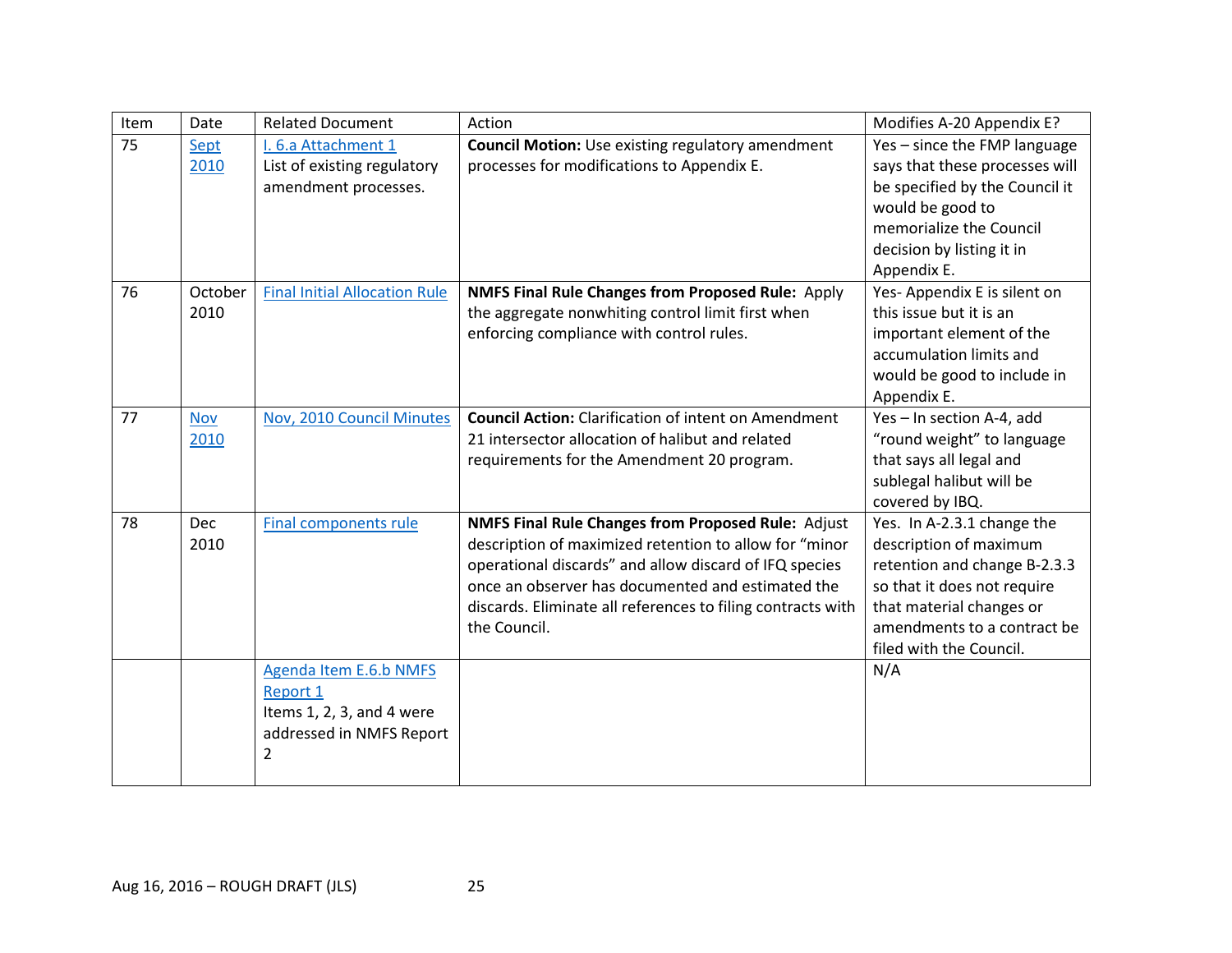| Item | Date | <b>Related Document</b>  | Action                                                    | Modifies A-20 Appendix E?     |
|------|------|--------------------------|-----------------------------------------------------------|-------------------------------|
| 79   | June | Agenda Item E.6.b NMFS   | <b>Council Motion:</b> Concur with NMFS to review and     | No - Appendix E is silent on  |
|      | 2011 | <b>Report 1</b>          | revise cross over provisions (originally structured for   | this implementation detail.   |
|      |      | Item 5                   | trip limit fisheries) to match with Catch Share Program   |                               |
|      |      |                          | (e.g. more management areas to consider under the         |                               |
|      |      |                          | IFQ Program and IFQ program does not allow vessels to     |                               |
|      |      |                          | fish in more than one management area on a single         |                               |
|      |      |                          | trip).                                                    |                               |
| 80   | June | Agenda Item E.6.b NMFS   | <b>Council Motion:</b> Concur with NMFS to not prohibit   | No - Appendix E is silent on  |
|      | 2011 | Report 1                 | end-of-year fishing as part of the process for end of     | this implementation detail.   |
|      |      | Item 6                   | year account resolution and instead issue carryover       |                               |
|      |      |                          | part way into the following year (Option 2).              |                               |
|      | June | Agenda Item E.6.b NMFS   |                                                           | N/A                           |
|      | 2011 | Report 1                 |                                                           |                               |
|      |      | Items 7, 8, and 9 were   |                                                           |                               |
|      |      | addressed in NMFS Report |                                                           |                               |
|      |      |                          |                                                           |                               |
| 81   | June | Agenda Item E.6.b NMFS   | <b>Council Motion: Concur with NMFS to add business</b>   | No - Appendix E is silent on  |
|      | 2011 | Report 1                 | relations with a first receiver as a conflict of interest | these implementation details. |
|      |      | Item 10                  | provision for the regulations governing catch monitors    |                               |
|      |      |                          | and catch monitor providers.                              |                               |
|      | June | Agenda Item E.6.b NMFS   |                                                           | N/A                           |
|      | 2011 | Report 1                 |                                                           |                               |
|      |      | Item 11, 12, and 13 were |                                                           |                               |
|      |      | rule corrections         |                                                           |                               |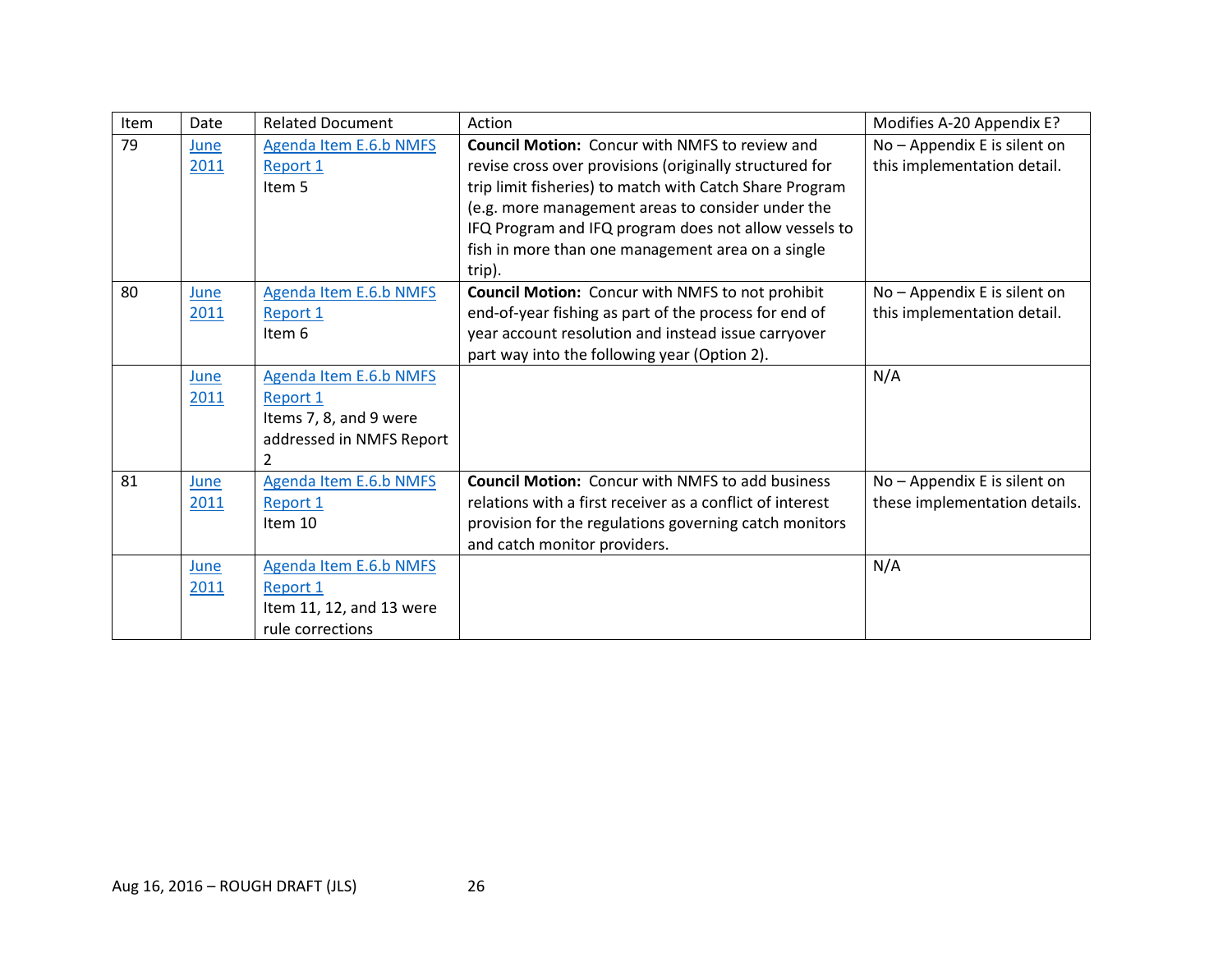| Item | Date | <b>Related Document</b> | Action                                                      | Modifies A-20 Appendix E?    |
|------|------|-------------------------|-------------------------------------------------------------|------------------------------|
| 82   | June | Agenda Item E.6.b NMFS  | <b>Council Motion:</b> Concur with NMFS recommendations     | No - Appendix E is silent on |
|      | 2011 | Report 1                | on the following                                            | these implementation details |
|      |      | Items 14-27             | 14. Electronic fish ticket hardware and software            | (except for item number 21   |
|      |      |                         | requirements                                                | which is already covered in  |
|      |      |                         | 15. Sorting requirements and electronic fish ticket         | Section A-4).                |
|      |      |                         | requirements.                                               |                              |
|      |      |                         | 16. Daily testing of at-sea scales                          |                              |
|      |      |                         | 17. Regulatory title related to weight and size             |                              |
|      |      |                         | conversions                                                 |                              |
|      |      |                         | 18. First receiver application process.                     |                              |
|      |      |                         | 19. Move paragraph on training and certification            |                              |
|      |      |                         | responsibility.                                             |                              |
|      |      |                         | 20. Repeat AMP allocation paragraph so that all             |                              |
|      |      |                         | allocation steps are in one place.                          |                              |
|      |      |                         | 21. Clarify that halibut under the size limit count         |                              |
|      |      |                         | against IBQ.                                                |                              |
|      |      |                         | 22. Revise fishery declaration categories.                  |                              |
|      |      |                         | 23. In trip limit tables clarify applicability of the RCAs. |                              |
|      |      |                         | 24. Review the use of term "transfer" and adjust.           |                              |
|      |      |                         | 25. Delete old effective date language from regs.           |                              |
|      |      |                         | 26. Make sorting/weighing requirements consistent.          |                              |
|      |      |                         | 27. Consistently use the term deficit.                      |                              |
|      |      |                         | Items 28 through 32 were listed as items for potential      |                              |
|      |      |                         | future Council action.                                      |                              |
| 83   | June | Agenda Item E.6.b, Sup  | <b>Council Motion:</b> Concur with NMFS proposals to        | Yes - Appendix E was         |
|      | 2011 | NMFS Report 2 Item 1    | provide an exemption to the observer coverage               | updated to specify that      |
|      |      |                         | requirement when weights and counts of certain              | observer coverage must be    |
|      |      |                         | overfished species are recorded prior to observer           | maintained so the exception  |
|      |      |                         | departure (Items 1, 2, and 5 of the NMFS                    | to this requirement needs to |
|      |      |                         | recommendation but strike "removing the posting on          | be included.                 |
|      |      |                         | the vessel,)"                                               |                              |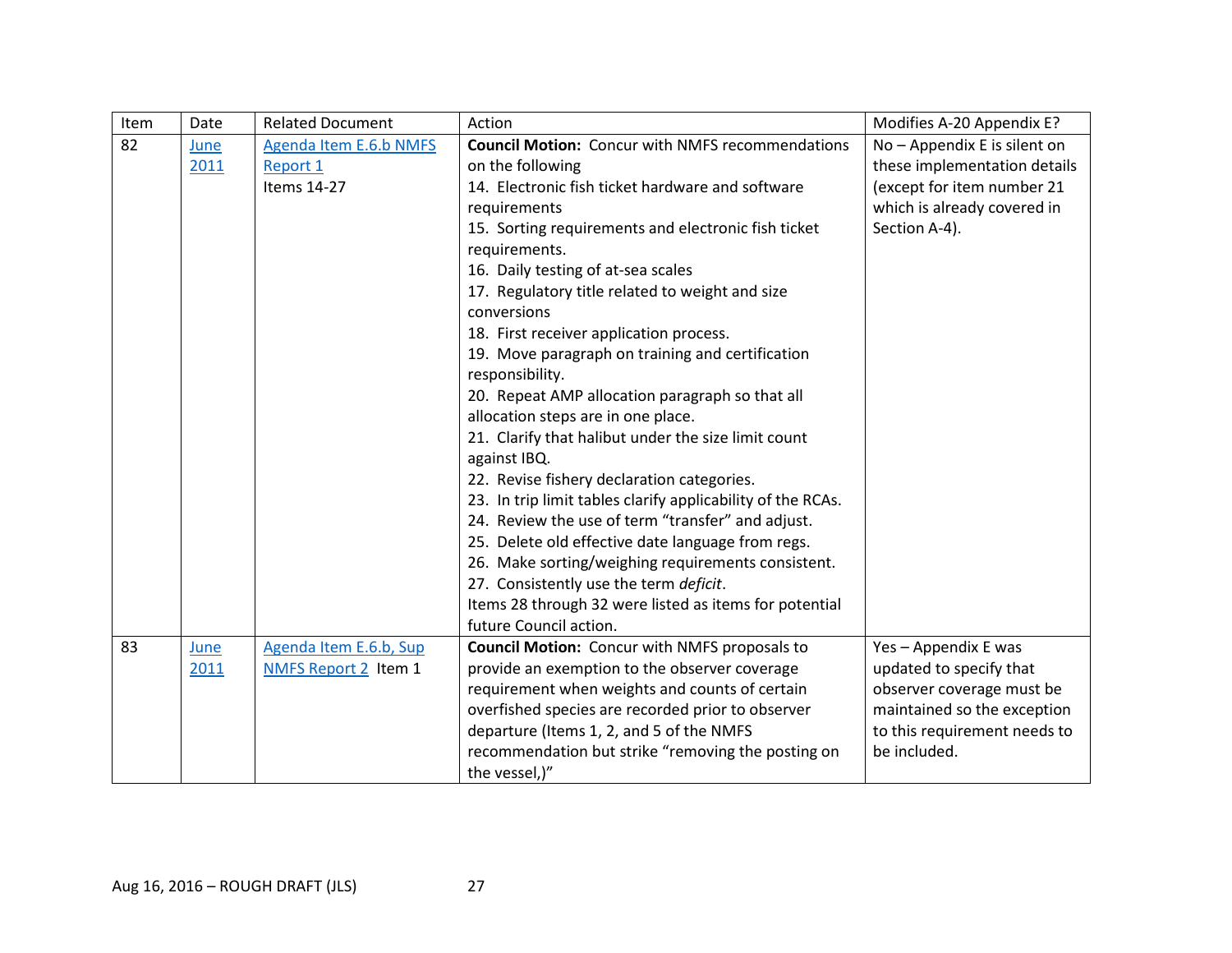| Item | Date | <b>Related Document</b>      | Action                                                        | Modifies A-20 Appendix E?          |
|------|------|------------------------------|---------------------------------------------------------------|------------------------------------|
| 84   | June | Agenda Item E.6.b, Sup       | <b>Council Motion:</b> Concur with NMFS on the application    | Yes - add language indicating      |
|      | 2011 | NMFS Report 2 Item 2         | of open access trip limit regulations for vessel with         | applicability of open access       |
|      |      |                              | limited entry trawl permits that are not participating in     | trip limits. While the             |
|      |      |                              | the shorebased IFQ fishery.                                   | appendix is silent on this         |
|      |      |                              |                                                               | issue it is a useful clarification |
|      |      |                              |                                                               | on how the program works to        |
|      |      |                              |                                                               | meet conservation                  |
|      |      |                              |                                                               | objectives.                        |
| 85   | June | Agenda Item E.6.b, Sup       | <b>Council Motion:</b> Concur with NMFS on clarifying         | Yes - update language              |
|      | 2011 | <b>NMFS Report 2 Item 3</b>  | language for non-groundfish trawl fisheries.                  | referencing "exempted trawl        |
|      |      |                              |                                                               | gear" to match current             |
|      |      |                              |                                                               | regulatory language and            |
|      |      |                              |                                                               | describe the gear types in this    |
|      |      |                              |                                                               | category.                          |
| 86   | June | Agenda Item E.6.b, Sup       | <b>Council Motion:</b> Review and, as necessary, revise catch | No - this issue still needs to     |
|      | 2011 | NMFS Report 2 Item 4         | accounting regulations. Assigned to Council and agency        | be resolved.                       |
|      |      |                              | staff for further work.                                       |                                    |
|      | June | Agenda Item E.6.b, Sup       |                                                               | N/A                                |
|      | 2011 | <b>NMFS Report 2 Items 5</b> |                                                               |                                    |
|      |      | and 6 were addressed in      |                                                               |                                    |
|      |      | NMFS Report 1                |                                                               |                                    |
| 87   | June | Agenda Item E.6.b, Sup       | <b>Council Motion: Concur with NMFS on additional fields</b>  | No - Appendix E is silent on       |
|      | 2011 | NMFS Report 2 Item 7         | for e-tickets, requirements for first receiver monitoring     | these implementation details.      |
|      |      |                              | plans, and process requirements for first receivers and       |                                    |
|      |      |                              | catch monitors.                                               |                                    |
| 88   | June | Agenda Item E.6.b, Sup       | <b>Council Motion:</b> Concur with NMFS to require            | No - Appendix E is silent on       |
|      | 2011 | <b>NMFS Report 2 Item 8</b>  | mandatory reporting of exvessel value on e-fishtickets.       | this implementation detail.        |
| 89   | June | Agenda Item E.6.b, Sup       | <b>Council Motion:</b> Concur with NMFS on requirements       | No - Appendix E is silent on       |
|      | 2011 | NMFS Report 2 Item 9         | and limits for changing ownership of QS permits and           | this implementation detail.        |
|      |      |                              | accounts and on vessel accounts.                              |                                    |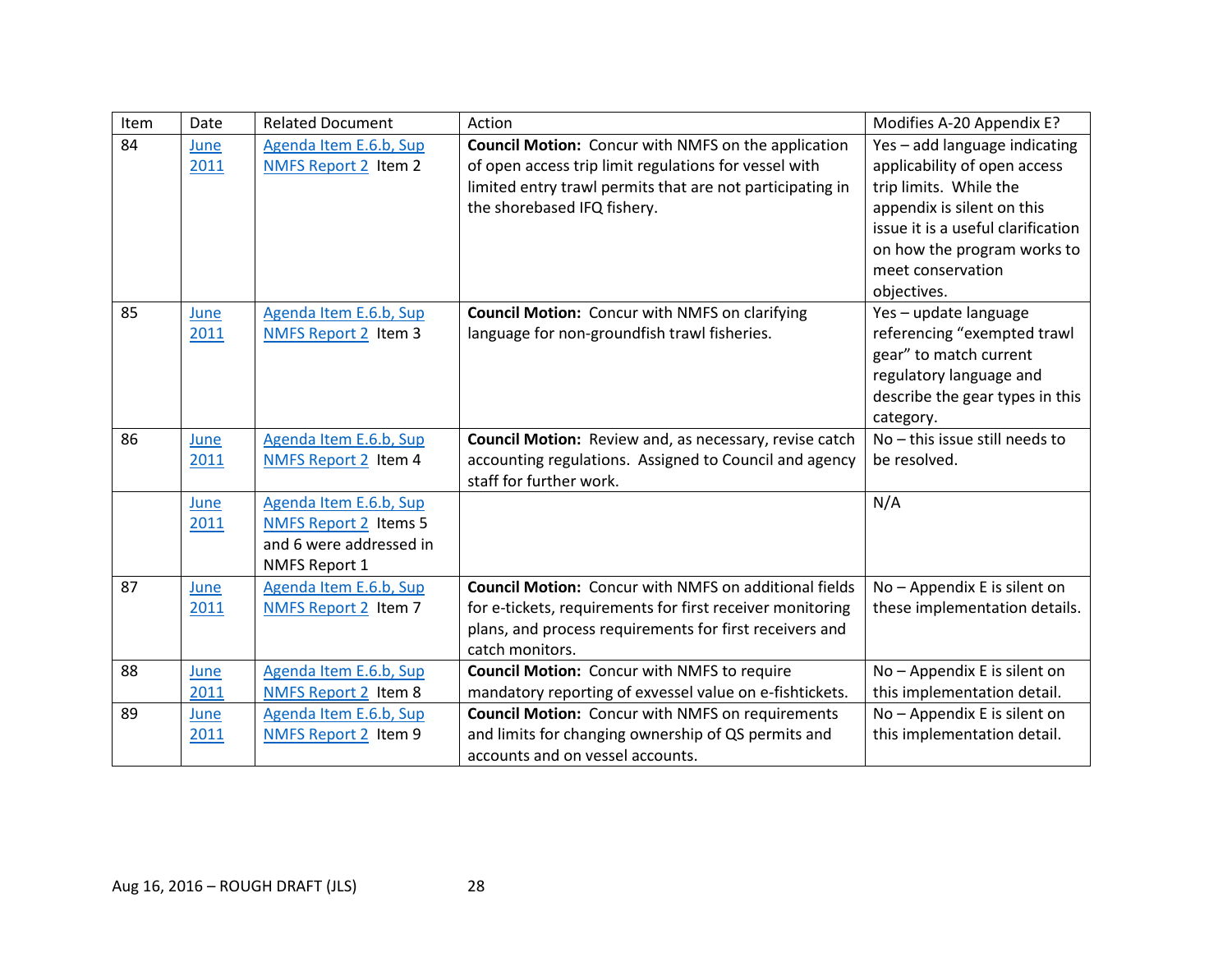| Item | Date | <b>Related Document</b>         | Action                                                    | Modifies A-20 Appendix E?    |
|------|------|---------------------------------|-----------------------------------------------------------|------------------------------|
|      | June | Agenda Item E.6.b, Sup          |                                                           | N/A                          |
|      | 2011 | NMFS Report 2 Item 10           |                                                           |                              |
|      |      | thru 32 were addressed in       |                                                           |                              |
|      |      | <b>NMFS Report 1</b>            |                                                           |                              |
| 90   | June | Agenda Item E.6.b, Sup          | <b>Council Motion: Concur with NMFS on revisions to</b>   | No - Appendix E is silent on |
|      | 2011 | NMFS Report 2 Item 33           | require that fish buyers have first receiver licenses for | this implementation detail.  |
|      |      |                                 | each physical location through which they receive,        |                              |
|      |      |                                 | purchase, or take custody, control or possession of an    |                              |
|      |      |                                 | IFQ landings.                                             |                              |
| 91   | June | Agenda Item E.6.b, Sup          | <b>Council Motion:</b> Concur with NMFS on removing       | No - Appendix E is silent on |
|      | 2011 | NMFS Report 2 Item 34           | references to the designation of QS account and vessel    | this implementation detail.  |
|      |      |                                 | account managers.                                         |                              |
| 92   | June | Agenda Item E.6.b, Sup          | <b>Council Motion:</b> Concur with NMFS adding provisions | No - Appendix E is silent on |
|      | 2011 | NMFS Report 2 Item 35           | to address situations in which harvest specifications are | this implementation detail.  |
|      |      |                                 | not in place at the start of the fishing season.          |                              |
| 93   | June | Agenda Item E.6.b, Sup          | <b>Council Motion:</b> Concur with NMFS on rounding rules | No - Appendix E is silent on |
|      | 2011 | NMFS Report 2 Item 36           | for annual issuance of allocations.                       | this implementation detail.  |
| 94   | June | Agenda Item E.6.b,              | <b>Council Motion: Concur with IPHC recommendation on</b> | No - Appendix E is silent on |
|      | 2011 | <b>Supplemental IPHC Letter</b> | conversion from legal to all sized of halibut.            | this implementation detail.  |
| 95   | June | Agenda Item E.6.a,              | <b>Council Motion: Recommend that mothership sector</b>   | Yes-language in Section      |
|      | 2011 | <b>Attachment 5; Agenda</b>     | catch history allocations (CHA) be servable from limited  | B.2.2.1 prohibiting          |
|      |      | Item E.6.b, Supplemental        | entry permits, and respond to NMFS questions based        | severability needs to be     |
|      |      | <b>NMFS Report 5; Agenda</b>    | GAP recommendations, including revisions to rules to      | changed as well as language  |
|      |      | Item E.6. c, Revised Sup        | allow the combination of permits without combining        | describing the effect of     |
|      |      | <b>GAP Report</b>               | the CHAs.                                                 | combining permits on the     |
|      |      |                                 |                                                           | resulting endorsements.      |
| 96   | June | Agenda Item E.6.b, ODFW         | Council Motion: Recommend a grandfather clause to         | Yes - modify section A-1.3.  |
|      | 2011 | Letter (Excerpt)                | allow vessels with permits that were processing for       |                              |
|      |      |                                 | delivery shoreside before July 20, 2010 to continue to    |                              |
|      |      |                                 | do so.                                                    |                              |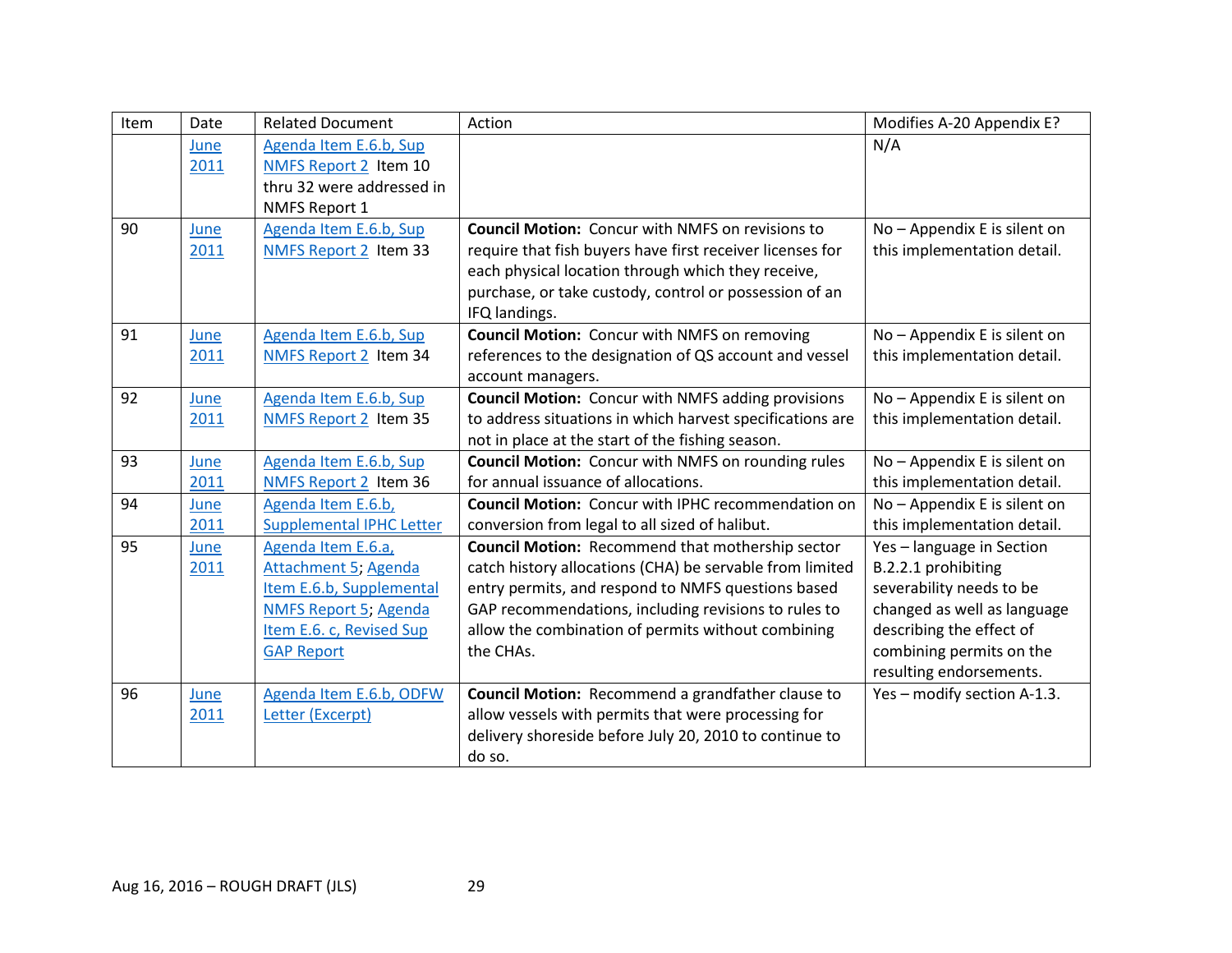| Item | Date         | <b>Related Document</b>        | Action                                                       | Modifies A-20 Appendix E?     |
|------|--------------|--------------------------------|--------------------------------------------------------------|-------------------------------|
| 97   | Sept         | Agenda Item G.6.a,             | Council Motion: Adopt risk pools as described in             | No - Implementation of this   |
|      | 2011         | <b>Attachment 1 and Agenda</b> | Attachment 1 and the options recommended in the              | action was deferred pending   |
|      |              | item G.6.b, GAP Report         | GAP report.                                                  | the 5-year review. No         |
|      |              |                                |                                                              | regulatory action has yet     |
|      |              |                                |                                                              | been taken.                   |
| 98   | Sept         | Agenda Item G.6.b, CRC         | <b>Council Motion:</b> Adopted the cost recovery structure   | Yes - while the Appendix E is |
|      | 2011         | <b>Report and Agenda Item</b>  | from page 4, Apppendix A of the CRC Report, and              | silent on this implementation |
|      |              | G.6.b, Supplemental NMFS       | Option 4 from page 2 of Supplemental NMFS Report 2           | detail this is an important   |
|      |              | <b>Report 2</b>                | with implementation starting January 1, 2013.                | enough issue that it might be |
|      |              |                                |                                                              | worth documenting the         |
|      |              |                                |                                                              | Council policy in the         |
|      |              |                                |                                                              | appendix.                     |
| 99   | Sept         | Agenda Item G.6.b, CRC         | <b>Council Motion: Adopted the Cost Recovery</b>             | Yes - same rationale as       |
|      | 2011         | Report                         | Committee recommendations from pages 2 and three             | previous item.                |
|      |              |                                | of their report (Items 1 through 9, except in the third      |                               |
|      |              |                                | item replace "September Council meeting with "as             |                               |
|      |              |                                | soon as available")                                          |                               |
| 100  | <b>April</b> | Agenda Item I.4.a,             | <b>Council Motion: Recommend joint registration of trawl</b> | No - this regulatory revision |
|      | 2012         | Attachment 1 Item 1 (p. 3)     | and fixed gear permits (select PPA as FPA)                   | is consistent with the        |
|      |              |                                |                                                              | language in Appendix E.       |
| 101  | April        | Agenda Item I.4.a,             | <b>Council Motion: Recommend changing the opt-out</b>        | No - this regulatory revision |
|      | 2012         | Attachment 1 Item 2 (p. 7)     | requirement to allow vessels to re-enter the fishery as      | is consistent with the        |
|      |              |                                | soon as deficits are covered (select PPA as FPA)             | language in Appendix E.       |
| 103  | April        | Agenda Item I.4.a,             | <b>Council Motion: Recommend eliminate the</b>               | Yes - modify the annual       |
| 102  | 2012         | Attachment 1 Item 3 (p. 8)     | requirement for the filing of a draft co-op report (select   | reporting requirement in      |
|      |              |                                | PPA as FPA) (also see Item 68).                              | section B-4.2.                |
|      | <b>April</b> | Agenda Item I.4.a,             | This issue pertained to the whiting season opening           | N/A                           |
|      | 2012         | Attachment 1 Item 4 (p. 9)     | date and southern allocation and was revisited later -       |                               |
|      |              |                                | see Item 119                                                 |                               |
|      | <b>April</b> | Agenda Item I.4.a,             | This issue was revisited later $-$ see item 116              | N/A                           |
|      | 2012         | Attachment 1 Item 5 (p.        | <b>Council Motion: Recommend amending midwater</b>           |                               |
|      |              | 10)                            | trawl gear restrictions to allow for greater chafing         |                               |
|      |              |                                | gear coverage on the codend (select PPA as FPA).             |                               |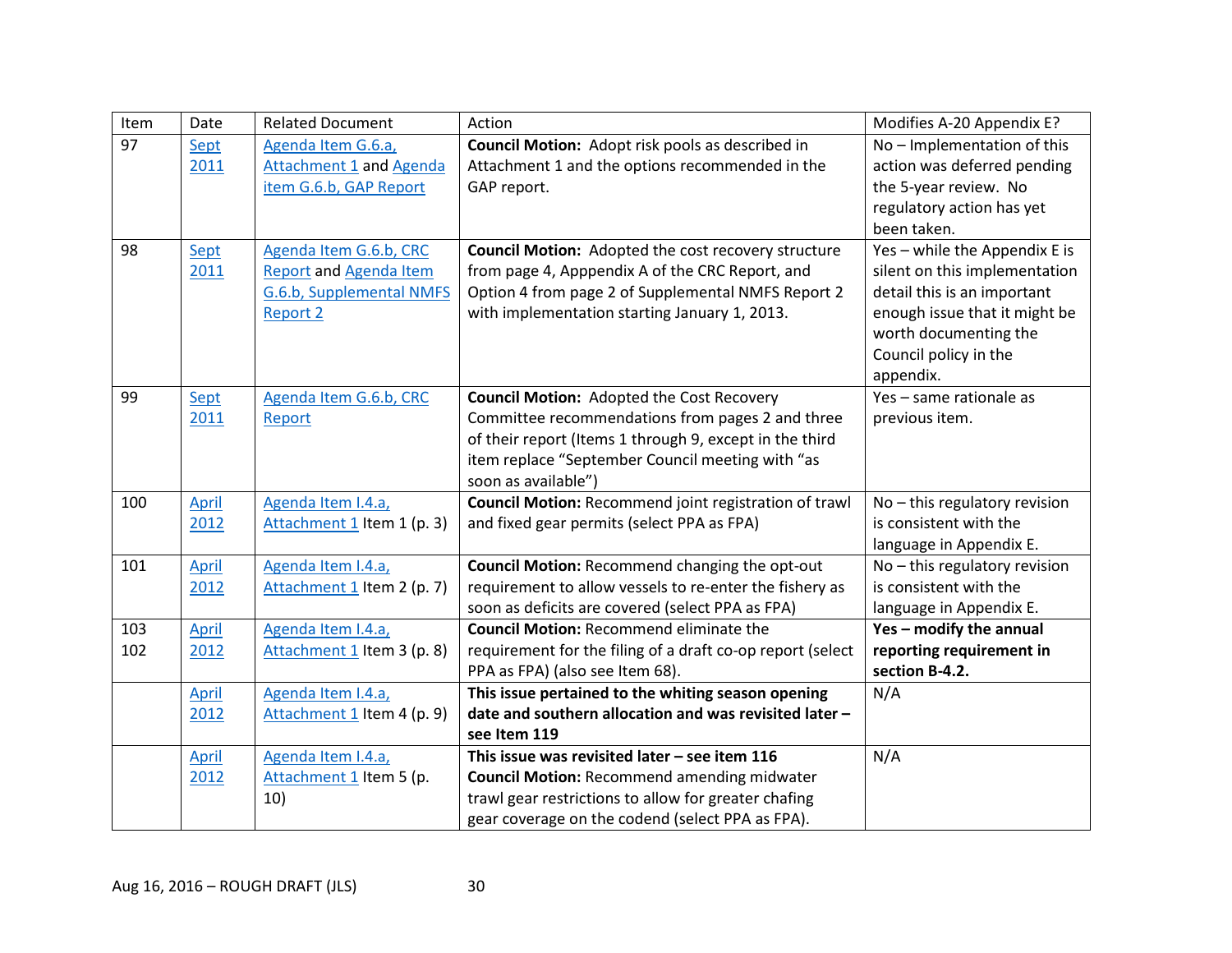| Item | Date         | <b>Related Document</b>        | Action                                                      | Modifies A-20 Appendix E?      |
|------|--------------|--------------------------------|-------------------------------------------------------------|--------------------------------|
| 103  | April        | Agenda Item I.4.c, NMFS        | <b>Council Motion:</b> Concur with NMFS on changes to first | No - Appendix E is silent on   |
|      | 2012         | <b>Trailing Actions Item 1</b> | receiver site license on matters regarding site             | this implementation detail.    |
|      |              |                                | inspections and dates.                                      |                                |
| 104  | <b>April</b> | Agenda Item I.4.c, NMFS        | <b>Council Motion:</b> Concur with NMFS on changes to       | No - Appendix E is silent on   |
|      | 2012         | <b>Trailing Actions Item 2</b> | broaden the requirements for catch monitor                  | this implementation detail.    |
|      |              |                                | debriefings.                                                |                                |
| 105  | <b>April</b> | Agenda Item I.4.c, NMFS        | <b>Council Motion:</b> Concur with NMFS to move renewal     | $No$ – this is consistent with |
|      | 2012         | <b>Trailing Actions Item 3</b> | date from Sept 1 to Sept 15 of each year.                   | current language in the FMP.   |
| 106  | <b>April</b> | Agenda Item I.4.c, NMFS        | <b>Council Motion:</b> Concur with NMFS to remove the end   | No - Appendix E is silent on   |
|      | 2012         | <b>Trailing Actions Item 4</b> | of year ban on QP transfers between vessel accounts.        | this implementation detail     |
|      |              |                                |                                                             | but allows NMFS to restrict    |
|      |              |                                |                                                             | transferability as needed for  |
|      |              |                                |                                                             | program administration.        |
| 107  | <b>April</b> | Agenda Item I.4.c, NMFS        | <b>Council Motion:</b> Concur with NMFS to provide an       | No - Appendix E is silent on   |
|      | 2012         | <b>Trailing Actions Item 5</b> | observer certification/decertification process for          | this but generally authorizes  |
|      |              |                                | companies that would serve the West Coast without           | NMFS to take needed actions    |
|      |              |                                | necessarily being certified for Alaska fisheries.           | to create an adequate          |
|      |              |                                |                                                             | monitoring regime.             |
| 108  | April        | Agenda Item I.4.c, NMFS        | <b>Council Motion:</b> Concur with NMFS that MS/CV permits  | Yes - Section B-2.4 should be  |
|      | 2012         | <b>Trailing Actions Item 6</b> | with multiple CHAs may obligate each CHA to a               | clarify to indicate the        |
|      |              |                                | different MS permit.                                        | permits with multiple CHAs     |
|      |              |                                |                                                             | can obligate to more than      |
|      |              |                                |                                                             | one mothership.                |
| 109  | <b>April</b> | Agenda Item I.4.c, NMFS        | <b>Council Motion:</b> Concur with NMFS on reviewing and    | No - Appendix E is silent on   |
|      | 2012         | <b>Trailing Actions Item 7</b> | revising the observer program regulations.                  | these implementation details.  |
| 110  | April        | Agenda Item I.4.c, NMFS        | Council Motion: Concur with NMFS on the change of           | No - Appendix E is silent on   |
|      | 2012         | <b>Trailing Actions Item 8</b> | the term "permit holder" to "vessel owner" in the           | these implementation details.  |
|      |              |                                | regulations.                                                |                                |
| 111  | <b>April</b> | Agenda Item I.4.c, NMFS        | <b>Council Motion:</b> Concur with NMFS on revision to the  | No - Appendix E is silent on   |
|      | 2012         | <b>Trailing Actions Item 9</b> | process by which a permit holder (vessel owner) would       | these implementation details.  |
|      |              |                                | request a change in vessel ownership.                       |                                |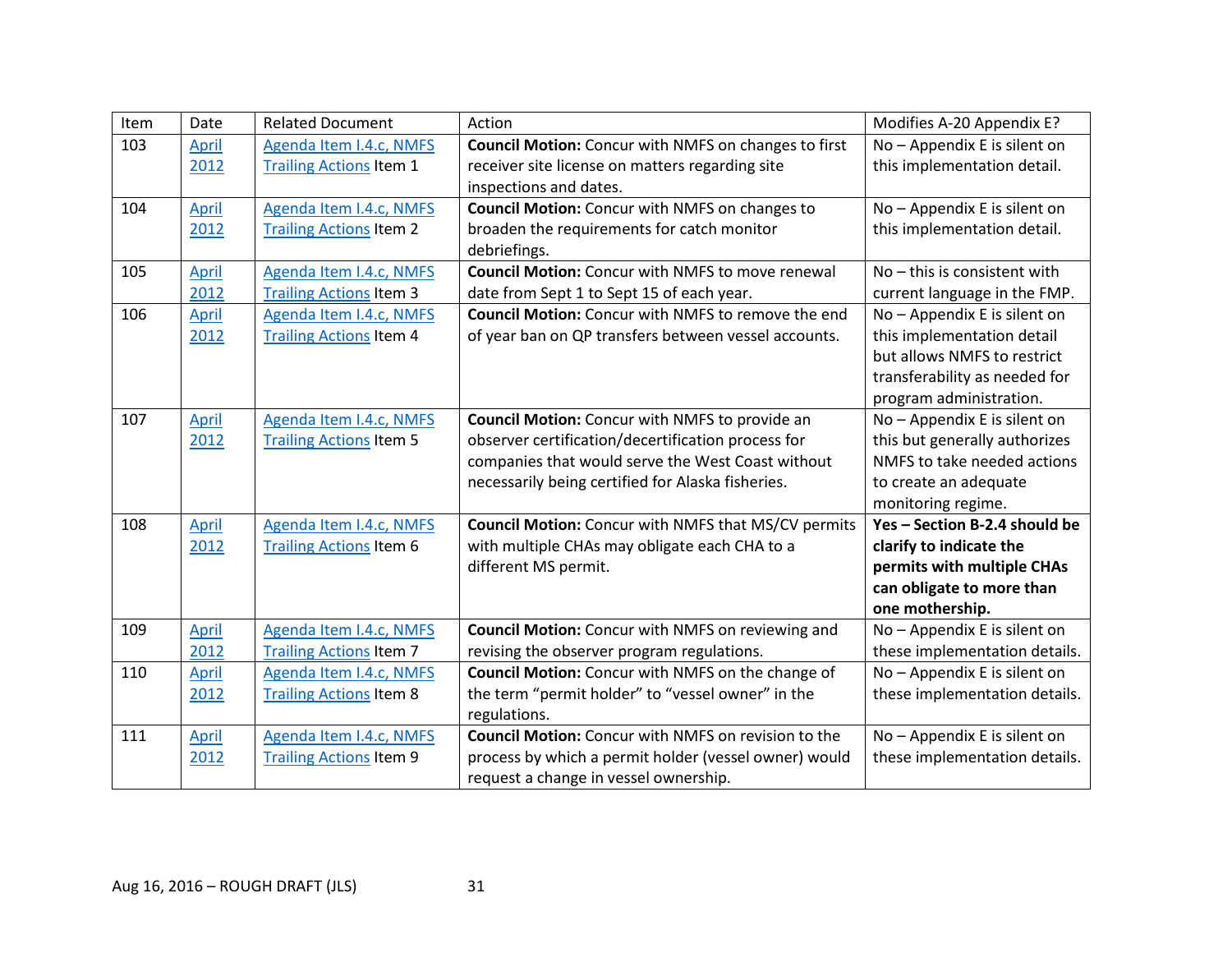| Item | Date | <b>Related Document</b>       | Action                                                      | Modifies A-20 Appendix E?     |
|------|------|-------------------------------|-------------------------------------------------------------|-------------------------------|
| 112  | June | Agenda Item D.7.b, NMFS       | <b>Council Action:</b> The Council concurred with NMFS on a | Yes - update appendix         |
|      | 2012 | <b>Report 2</b>               | number of actions to facilitate its consideration whiting   | language for historical       |
|      |      |                               | catch share reallocation. Among these was a delay in        | accuracy (these provisions    |
|      |      |                               | the end of the two year QS trading moratorium that          | are no longer operative).     |
|      |      |                               | started the program, a delay in implementing the            | Delete sections no longer     |
|      |      |                               | severability of CHAs, and delays in the divestiture         | relevant.                     |
|      |      |                               | deadlines for meeting shoreside quota and mothership        |                               |
|      |      |                               | sector control limits.                                      |                               |
| 113  | Sept | <b>Final Rule; Correcting</b> | Regulatory Correction: Change of renewal dates from         | No - This rule corrects an    |
|      | 2012 | Amendment                     | September 1 to September 15.                                | error in the regulations to   |
|      |      |                               |                                                             | make them consistent with     |
|      |      |                               |                                                             | the groundfish FMP.           |
| 114  | Sept | Agenda Item H.2.b,            | <b>Council Concurrence:</b> While encouraging NMFS to       | No - Appendix E is silent on  |
|      | 2012 | <b>Supplemental NMFS</b>      | strive for efficiencies on the cost recovery fee form       | these implementation details. |
|      |      | <b>Report and</b>             | (Item 1) the Council implicitly agreed with the NMFS        |                               |
|      |      | September 2012 Minutes        | recommendation if there were not another solution.          |                               |
|      |      |                               | The Council also concurred with the inclusion of all        |                               |
|      |      |                               | groundfish species in determine exvessel values (Item       |                               |
|      |      |                               | 2). The Council concurred with NMFS on allowing             |                               |
|      |      |                               | renewal of CP and MS permits in situations where the        |                               |
|      |      |                               | vessel owner and permit owner are not the same and          |                               |
|      |      |                               | the vessel is found to be the party responsible for not     |                               |
|      |      |                               | paying the fees (Item 3). Items 4, 5 and 6 in the NMFS      |                               |
|      |      |                               | report were informational.                                  |                               |
| 115  | Sept | September 2012 Minutes        | <b>Council Motion:</b> Allow QS transfers beginning January | Yes - update appendix         |
|      | 2012 |                               | 1, 2014 and extend the divestiture deadline to              | language for historical       |
|      |      |                               | December 31, 2015 (effectively November 30, 2015            | accuracy (these provisions    |
|      |      |                               | because there is no QS trading allowed in December).        | are no longer operative).     |
|      |      |                               | Begin MS/CV CHA endorsement severability on                 | Delete sections no longer     |
|      |      |                               | September 1, 2014 and set a divestiture deadline of         | relevant but note history of  |
|      |      |                               | August 31, 2016.                                            | implementation in a footnote  |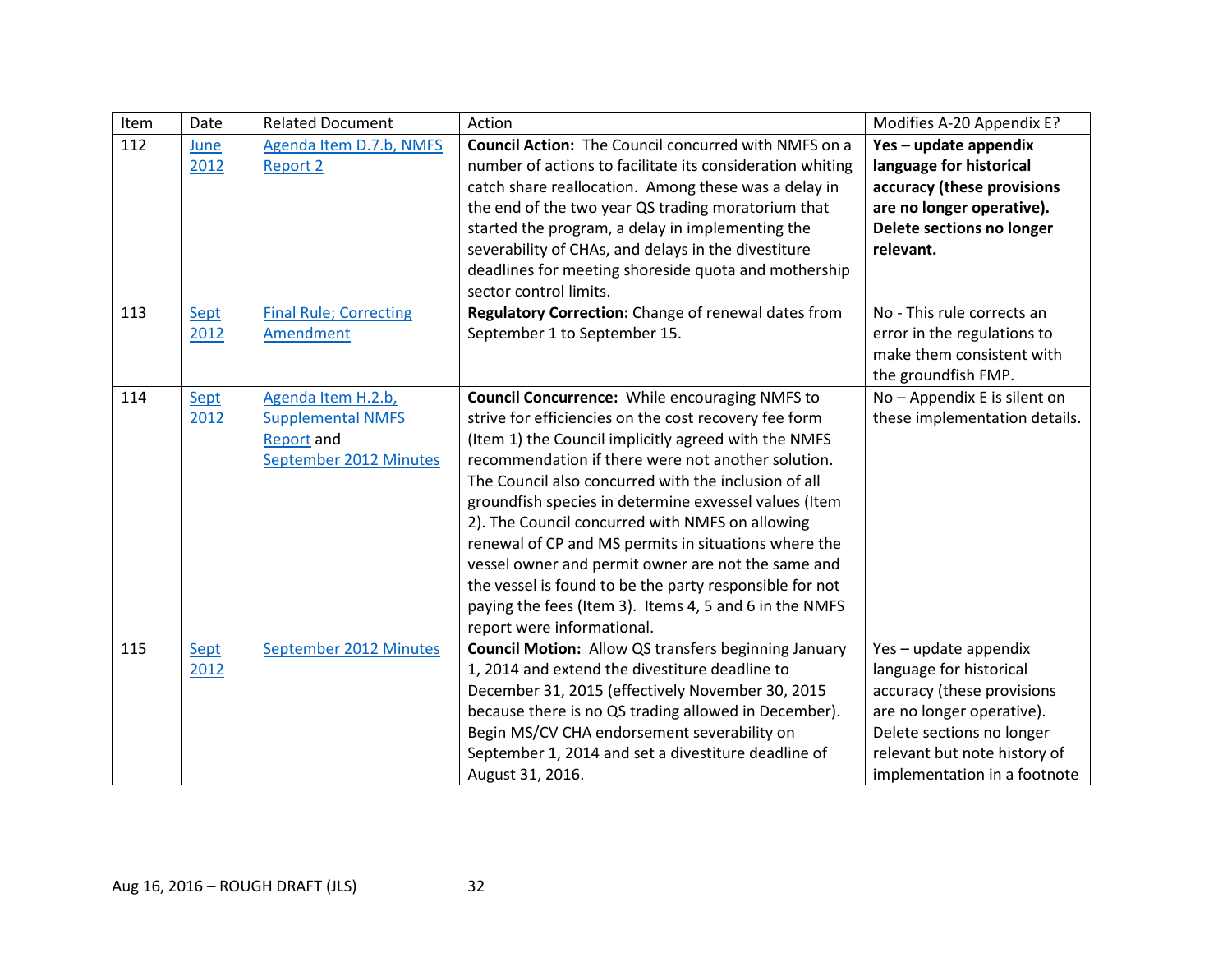| Item | Date       | <b>Related Document</b>        | Action                                                       | Modifies A-20 Appendix E?     |
|------|------------|--------------------------------|--------------------------------------------------------------|-------------------------------|
| 116  | <b>Nov</b> | Agenda Item I.5.a,             | Council Motion: Chafing Gear Alternative 1, modified         | No - Appendix E does not      |
|      | 2012       | <b>Attachment 2 and Agenda</b> | by the GAP report recommendation.                            | address gear configuration.   |
|      |            | Item I.5.b, Supplemental       |                                                              |                               |
|      |            | <b>GAP Report</b>              |                                                              |                               |
| 117  | <b>Nov</b> | Agenda Item I.5.a,             | <b>Council Motion:</b> Augment safe harbor from control      | Yes - Appendix E does not     |
|      | 2012       | <b>Attachment 5</b>            | limits for lenders by specifying the nature of a "lender."   | mention exceptions to         |
|      |            |                                |                                                              | control limits and since one  |
|      |            |                                |                                                              | has been created it should be |
|      |            |                                |                                                              | noted.                        |
| 118  | <b>Nov</b> | Agenda Item I.5.a,             | <b>Council Motion:</b> Change the scope of activities for    | $No$ – noting that the        |
|      | 2012       | <b>Attachment 5 and Agenda</b> | which a lender exception is provided (Alternative 2 as       | exception exists and its      |
|      |            | Item I.5.b, Supplemental       | modified by the GAP report).                                 | general nature is sufficient  |
|      |            | <b>GAP Report</b>              |                                                              | detail for the policy         |
|      |            |                                |                                                              | document.                     |
| 119  | <b>Nov</b> | Agenda Item I.5.a,             | <b>Council Motion:</b> Change the shorebased whiting fishery | No - Appendix E does not      |
|      | 2012       | <b>Attachment 6</b>            | season start date to May 15 and eliminate early season       | address whiting season start  |
|      |            |                                | whiting fishery cap to the extent that an FMP                | dates.                        |
|      |            |                                | amendment is not required.                                   |                               |
| 120  | <b>Nov</b> | Nov 2012 Minutes               | <b>Council Guidance:</b> Suspend whiting surplus carry-over  | Yes - provide a note on this  |
|      | 2012       |                                | until 5-year review. ii                                      | suspension.                   |
| 121  | June       | June 2014 Minutes and          | Council Motion: Extend AMP pass-thru until                   | Yes - amend Section A-3       |
|      | 2014       | Agenda Item F.3.b, Sup         | implementation of regulations resulting from the 5-          |                               |
|      |            | <b>GMT Report</b>              | year review.                                                 |                               |
| 122  | <b>Nov</b> | Agenda Item J.4.a,             | Council Concurrence: An allowance for prohibited and         | Yes - Appendix E mentions     |
|      | 2014       | <b>Attachment 1</b>            | protected species to be retained until landing on            | discard and retention         |
|      |            |                                | "maximized retention" trips.                                 | requirements.                 |
| 123  | <b>Nov</b> | Agenda Item J.4.a,             | <b>Council Concurrence: Add disposition procedures for</b>   | Yes - Appendix E mentions     |
|      | 2014       | <b>Attachment 1</b>            | salmon landed at IFQ first receivers on "maximized           | discard and retention         |
|      |            |                                | retention" trips consistent with the groundfish and          | requirements.                 |
|      |            |                                | salmon FMPs.                                                 |                               |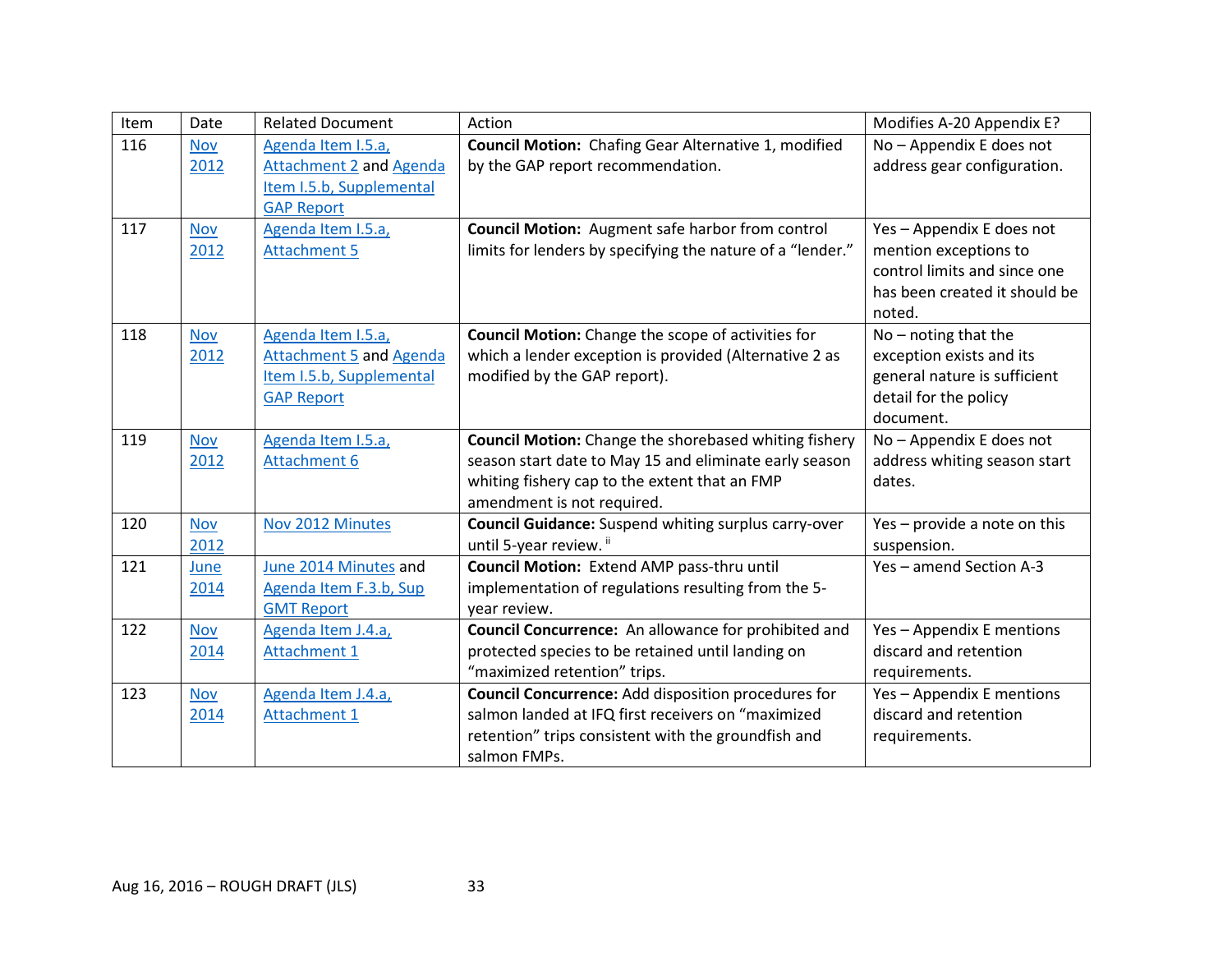| Item | Date       | <b>Related Document</b>    | Action                                                        | Modifies A-20 Appendix E?          |
|------|------------|----------------------------|---------------------------------------------------------------|------------------------------------|
| 124  | <b>Nov</b> | Agenda Item J.4.a,         | <b>Council Concurrence:</b> Add disposition procedures for    | No - Appendix E is silent on       |
|      | 2014       | <b>Attachment 1</b>        | protected species landed at IFQ first receivers on            | fish disposition at first          |
|      |            |                            | "maximized retention" trips consistent with the 2012          | receivers.                         |
|      |            |                            | BO <sub>s</sub> .                                             |                                    |
| 125  | <b>Nov</b> | Agenda Item J.4.a,         | <b>Council Concurrence:</b> Add a definition for Pacific      | $No$ – this is the definition of a |
|      | 2014       | <b>Attachment 1</b>        | whiting trips (50% or more whiting by weight)                 | whiting trip already specified     |
|      |            |                            |                                                               | the Appendix E.                    |
| 126  | <b>Nov</b> | Agenda Item J.4.a,         | Council Concurrence: Add separate declarations for            | No - Appendix E is silent on       |
|      | 2014       | <b>Attachment 1</b>        | whiting and nonwhiting midwater trawl (both to be             | this implementation detail.        |
|      |            |                            | used only after the whiting season start date).               |                                    |
| 127  | <b>Nov</b> | Agenda Item J.4.a,         | <b>Council Concurrence: Remove restrictions that allow</b>    | No - Appendix E was                |
|      | 2014       | <b>Attachment 1</b>        | midwater trawl only for vessels participating in the          | interpreted to already allow       |
|      |            |                            | primary whiting season.                                       | for this participation.            |
| 128  | <b>Nov</b> | Agenda Item J.4.a,         | <b>Council Concurrence:</b> Allow fishing within the RCAs for | No - Appendix E was                |
|      | 2014       | <b>Attachment 1</b>        | both midwater trawl declarations.                             | interpreted to already allow       |
|      |            |                            |                                                               | for this participation.            |
| 129  | <b>Nov</b> | Agenda Item J.4.a,         | <b>Council Concurrence:</b> Other changes to address          | No - Appendix E is silent on       |
|      | 2014       | <b>Attachment 1</b>        | unclear language and inconsistencies between sections         | these implementation details.      |
|      |            |                            | (8 issues to be addressed)                                    |                                    |
| 130  | <b>Nov</b> | Agenda Item J.2.b, Sup     | <b>Council Motion:</b> Apply a proportional method for        | No - Appendix E is silent on       |
|      | 2014       | <b>NMFS Report 2</b>       | dealing with situations where a single entity that is over    | this implementation detail.        |
|      |            |                            | a control limit controls a number of QS accounts or is        |                                    |
|      |            |                            | over for the aggregate nonwhiting control limit.              |                                    |
| 131  | April      | Agenda Item E.6, Sup Att 4 | Council Motion: Widow reallocation - adopt Alt 2,             | Yes (anticipatory) - Amend         |
|      | 2015       |                            | midpoints between suboptions a and b. (Same                   | Section A-2.1.3-a                  |
|      |            |                            | allocation method used for target species but a               |                                    |
|      |            |                            | different weighting between whiting and nonwhiting            |                                    |
|      |            |                            | trips).                                                       |                                    |
| 132  | April      | Agenda Item E.6, Att 1 and | Council Motion: Change the divestiture deadline for           | Yes (anticipatory) - Amend         |
|      | 2015       | <b>Council Minutes</b>     | widow rockfish to a date 12 months after                      | Section A-2.2.3-e                  |
|      |            |                            | implementation of the QS reallocation (recognizing that       |                                    |
|      |            |                            | since there is no trading in November there may only          |                                    |
|      |            |                            | be 11 calendar months of trading).                            |                                    |